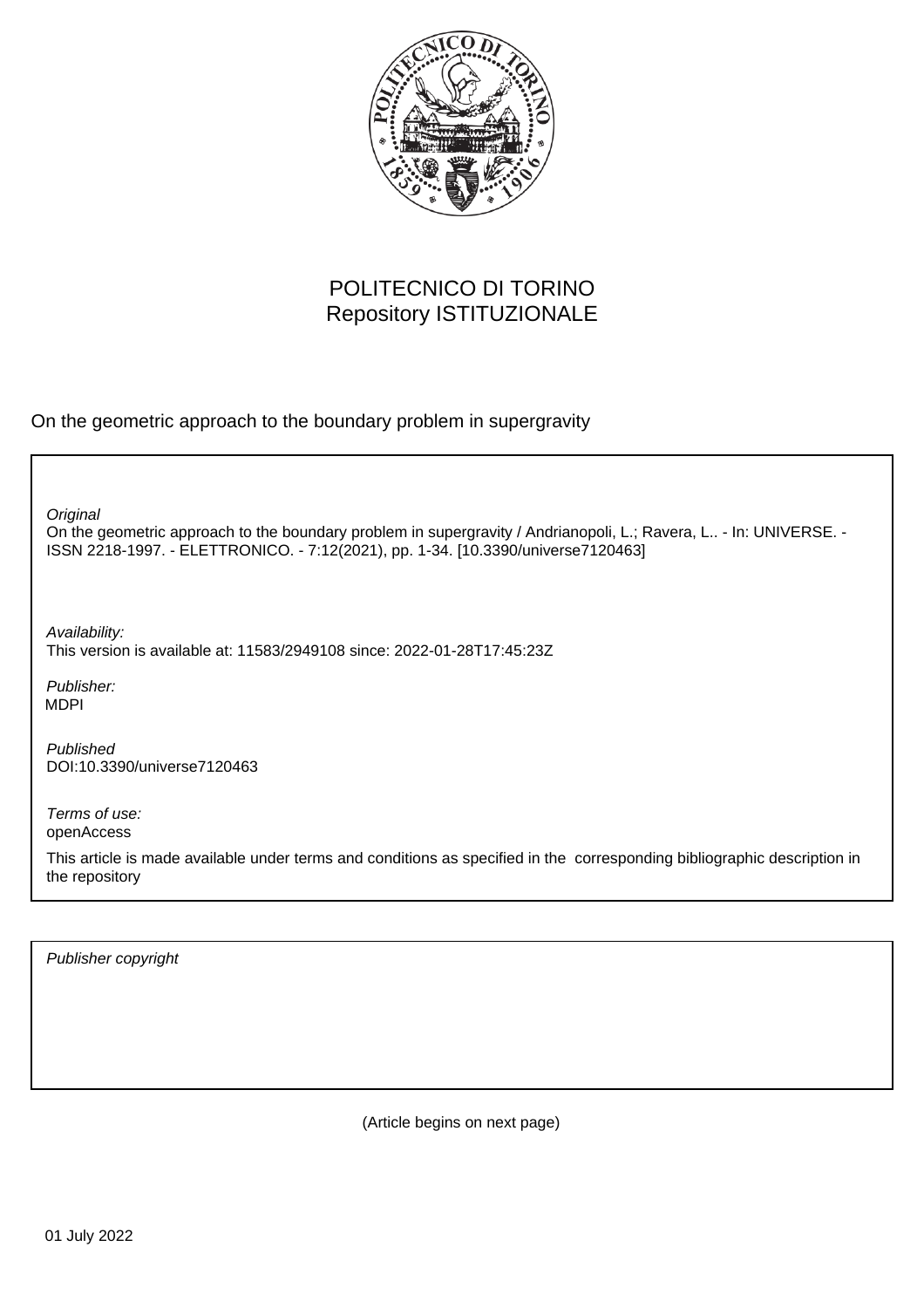



# *Article* **On the Geometric Approach to the Boundary Problem in Supergravity**

**Laura Andrianopoli 1,2,3,\* ,† and Lucrezia Ravera 1,2,†**

- <sup>1</sup> DISAT, Politecnico di Torino, Corso Duca degli Abruzzi 24, 10129 Torino, Italy; lucrezia.ravera@polito.it
- 2 INFN, Sezione di Torino, Via P. Giuria 1, 10125 Torino, Italy
- <sup>3</sup> Arnold-Regge Center, Via P. Giuria 1, 10125 Torino, Italy
- **\*** Correspondence: laura.andrianopoli@polito.it
- † These authors contributed equally to this work.

**Abstract:** We review the geometric superspace approach to the boundary problem in supergravity, retracing the geometric construction of four-dimensional supergravity Lagrangians in the presence of a non-trivial boundary of spacetime. We first focus on pure  $\mathcal{N} = 1$  and  $\mathcal{N} = 2$  theories with negative cosmological constant. Here, the supersymmetry invariance of the action requires the addition of topological (boundary) contributions which generalize at the supersymmetric level the Euler-Gauss-Bonnet term. Moreover, one finds that the boundary values of the super field-strengths are dynamically fixed to constant values, corresponding to the vanishing of the  $OSp(\mathcal{N}|4)$ -covariant supercurvatures at the boundary. We then consider the case of vanishing cosmological constant where, in the presence of a non-trivial boundary, the inclusion of boundary terms involving additional fields, which behave as auxiliary fields for the bulk theory, allows to restore supersymmetry. In all the cases listed above, the full, supersymmetric Lagrangian can be recast in a MacDowell-Mansouri(-like) form. We then report on the application of the results to specific problems regarding cases where the boundary is located asymptotically, relevant for a holographic analysis.

**Keywords:** supergravity; boundary; holography

# **1. Preamble**

As is well known, Einstein's theory of general relativity describes gravitation in terms of fluctuations of the geometry of spacetime. In particular, the gravitational field is expressed by the metric of spacetime, and Lagrangians describing gravitational systems have to be invariant under general coordinate transformations, associated with spacetime diffeomorphisms. This fundamental property is shared by all theories that include gravitation in their formulation, and then in particular by supergravity theories, where spacetime diffeomorphisms are generated when acting twice with local supersymmetry transformations.

The presence of a spacetime defect, and in particular of a boundary, is problematic because it introduces a length scale in the theory and breaks diffeomorphisms invariance. To recover such invariance of the action it is necessary to modify the theory by adding appropriate boundary contributions to the Lagrangian. This issue, both for gravity and supergravity Lagrangians, has been analyzed in different contexts from the early seventies on, after the pioneering works [1,2], in first attempts to study the quantization of gravity within a path integral approach.

The boundary problem in gravity was carefully analyzed in the geometric Cartan approach in [3–8]. In this framework, it was shown that the diffeomorphisms invariance of the bulk Einstein Lagrangian plus cosmological constant, which is broken in the presence of a boundary, can be restored by adding the topological Euler-Gauss-Bonnet (EGB) term

$$
\mathcal{L}_{\text{EGB}} = \mathcal{R}^{ab} \wedge \mathcal{R}^{cd} \epsilon_{abcd} = d \Big( \omega^{ab} \wedge \mathcal{R}^{cd} + \omega^a{}_f \wedge \omega^{fb} \wedge \omega^{cd} \Big) \epsilon_{abcd} \tag{1}
$$



**Citation:** Andrianopoli, L.; Ravera, L. On the Geometric Approach to the Boundary Problem in Supergravity. *Universe* **2021**, *7*, 463. [https://](https://doi.org/10.3390/universe7120463) [doi.org/10.3390/universe7120463](https://doi.org/10.3390/universe7120463)

Academic Editor: Norma G. Sanchez

Received: 2 November 2021 Accepted: 24 November 2021 Published: 28 November 2021

**Publisher's Note:** MDPI stays neutral with regard to jurisdictional claims in published maps and institutional affiliations.



**Copyright:** © 2021 by the authors. Licensee MDPI, Basel, Switzerland. This article is an open access article distributed under the terms and conditions of the Creative Commons Attribution (CC BY) license (https:/[/](https://creativecommons.org/licenses/by/4.0/) [creativecommons.org/licenses/by/](https://creativecommons.org/licenses/by/4.0/)  $4.0/$ ).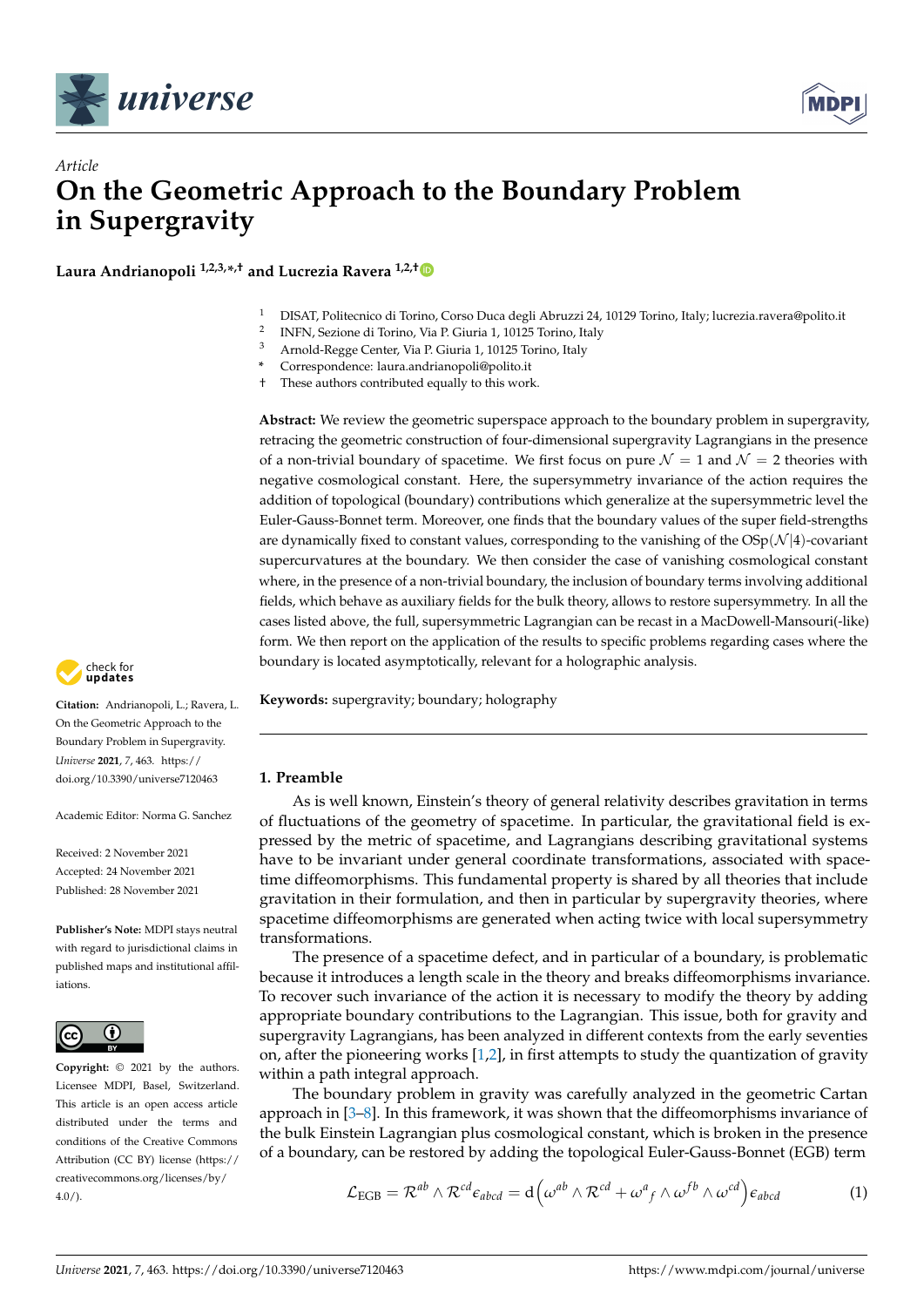to the bulk Lagrangian of the theory. This leads to a background-independent definition of Noether charges, without the need of explicitly imposing Dirichlet boundary conditions on the fields (cf. also  $[9-13]$ ).

In the supergravity context, spacetime geometries including defects and boundaries are quite ubiquitous, as supergravity gives an effective field theory description at low energy (with respect to the Planck scale) of a microscopic quantum gravity theory described in terms of superstrings. Indeed, a non-perturbative formulation of superstring theory requires the inclusion of dynamical spacetime defects, the D-branes, which are BPS objects satisfying a no-force condition that allows them to back-react non-trivially on the target space geometry of the low-energy theory, as spacetime defects (black *p*-branes) and nontrivial boundaries. This mechanism attracted further attention in the last 25 years, since it is at the heart of the formulation of the well-celebrated AdS*d*+1/CFT*<sup>d</sup>* holographic duality [14]. Indeed, the analysis of the black *p*-brane effective geometry emerging from the superposition of a large number of D3-branes in the microscopic theory, in the special limit considered in [14] led to establish the *holographic correspondence* [14–17]. The latter is a duality between supergravity on the near-horizon geometry of a black *p*-brane, that is on asymptotically  $AdS_{p+1}$  spacetime times a compact manifold, on one hand, and a conformal quantum field theory living on the stack of coincident D*p*-branes generating at low energies the above geometry, on the other hand.

Such correspondence was then very fruitfully expressed in quite general terms as a duality between AdS*d*+<sup>1</sup> supergravity and a conformal quantum field theory, CFT*<sup>d</sup>* , living at its conformal boundary, and then further generalized as a gauge/gravity correspondence between a classical gravity theory (not necessarily with an AdS background) and a quantum field theory (not necessarily conformal) defined at its boundary. It is a strong/weak coupling duality between gravity at large (small) curvature radius and gauge theory at strong (weak) coupling, that implies a one-to-one correspondence between quantum operators  $\mathcal O$  in the boundary field theory and fields  $\phi$  of the bulk supergravity theory. The formulation of the aforementioned duality, which then allowed to adapt tools from gravitational theories to explore non-perturbative properties of gauge theories and viceversa, requires to supplement the supergravity action functional with appropriate boundary conditions  $\phi^{(0)}$  for the supergravity fields, which act as sources for the operators of the quantum field theory.

The literature on AdS/CFT and on its far reaching developments in various directions is so huge that we refrain from reviewing here further this seminal subject in general, and also from listing all the important references, which in any case could hardly be exhaustive. We limit ourselves here to refer to the first publications and to general reviews containing more extended reference lists.

A holographic renormalization scheme was built on [18–23] to dispose of the divergences that show up in both sides of the correspondence. In particular, as far as the metric field is concerned, the bulk metric is divergent near the asymptotic boundary. However, these divergences can be successfully removed, in the *holographic renormalization* framework, through the inclusion of appropriate counterterms at the boundary.

The AdS/CFT duality is an important inspirational tool for the present review, but let us stress that we will actually focus on its relevance from the (super)gravity side of the correspondence.

In the geometrical description of [3–8,24,25], using a Fefferman-Graham parametrization of spacetime near the boundary, it was shown that the expansion of the boundary Lagrangian in (1), in the radial coordinate orthogonal to the boundary, is precisely the contribution needed to regularize the action and the related (background-independent) conserved charges. This contribution indeed reproduces the resummation (in an expansion in powers of the radial coordinate) of the holographic renormalization counterterms. The regularization involving the EGB term (1) can be compared to the holographic regularization procedure by adding and subtracting the York-Gibbons-Hawking term [1,2] from the Einstein-Hilbert action plus a boundary term that is a specific polynomial in the extrinsic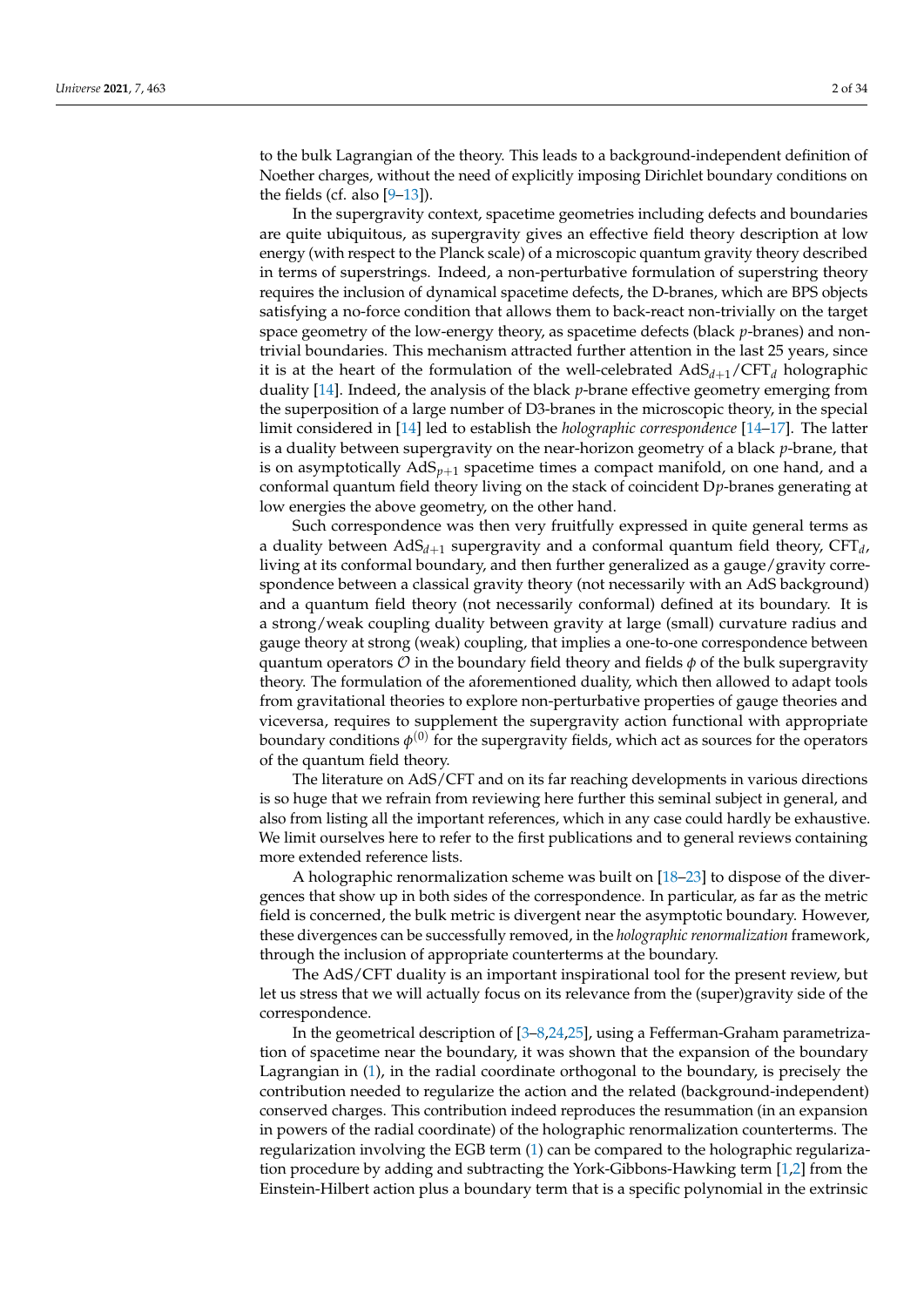and intrinsic curvatures [24]. In particular, in four dimensions such boundary term, known as *second Chern form* and referred to as *Kounterterm* in [24], emerges from the integration of the EGB term when applying Euler's theorem in the presence of a boundary (namely, considering the boundary formulation of topological invariants): the integration gives a term proportional to the Euler characteristic plus the integral of the second Chern form over the boundary. Following the prescription above, one obtains the terms that define the Dirichlet problem in gravity plus a counterterm Lagrangian. Performing the asymptotic expansion of the latter one recovers the results of the holographic regularization scheme. The divergence cancellation provided by the counterterm series can be finally regarded as a "*topological regularization*". Indeed, it is equivalent to adding the EGB term with a coupling such that the regularized action takes a MacDowell-Mansouri form [26].

Let us remark that most of the work on the role of boundaries in supergravity, in the AdS/CFT context and also beyond it, mainly concerned the bosonic sectors of the given theories, while the inclusion of superpartners was not the subject of a large interest in the literature. Some relevant contributions that are particularly worth mentioning, in various contexts and with different approaches, are [27–33].

A systematic way to face (in principle) the boundary problem in supergravity was found in [34] within the geometric approach to supergravity in superspace [35], also known as the "*rheonomic approach*". This approach gives a geometric interpretation to the supersymmetry transformations rules, as diffeomorphisms in the fermionic directions of superspace. For a recent and nice review of this topic we refer the reader to [36].

In [34], the supersymmetric Lagrangian in superspace in the presence of a non-trivial spacetime boundary was constructed, working in the geometric approach, for the fourdimensional  $\mathcal{N} = 1$  and  $\mathcal{N} = 2$  pure supergravity theories with negative cosmological constant. It turned out that the supersymmetry invariance of the action is achieved with the inclusion of topological (boundary) terms corresponding to a supersymmetric extension of the EGB term (1). Moreover, in this framework the field equations involve non-trivial boundary contributions, and imply that the boundary values of the super field-strengths are dynamically fixed to constant values in the anholonomic basis of the bosonic and fermionic vielbein. The aforementioned conditions on the supercurvatures correspond to the vanishing of the  $OSp(1|4)$ - and  $OSp(2|4)$ -covariant super field-strengths at the boundary, respectively for the  $\mathcal{N} = 1$  and the  $\mathcal{N} = 2$  theory. The resulting supersymmetric Lagrangian acquires a MacDowell-Mansouri form [26], quadratic in the  $OSp(N|4)$ supercurvatures.

Further applications of the superspace geometric approach to supergravity in the presence of a non-trivial boundary were subsequently presented in [37,38], where, however, models with an enlarged definition of supergravity and exhibiting a generalized cosmological constant  $[39-45]^1$  were considered. Let us also mention that recently the geometric approach to  $\mathcal{N} = 1$  and  $\mathcal{N} = 2$  supergravity theories with boundary was applied in [46] in the context of loop quantum gravity to derive the so-called Holst-MacDowell-Mansouri action (involving, in particular, a parity odd term named Hojman term [47,48], and also known as Holst term [49]).

A general feature of all the models including boundaries that we have mentioned above is the presence in the bulk of a (negative) cosmological constant. The limit case in which the cosmological constant vanishes is a subtle issue, not explored in [34]. This limit is sometimes referred to as "flat" supergravity since the Lagrangian does not feature any explicit internal scale. Such case was first considered in [2], and at the level of supergravity, including fermion contributions, consistent boundary conditions in flat supergravity have been studied in [11,28,50].

In the geometric approach, a first result in this line of research was presented in [51], where the supersymmetry invariance of flat supergravity in four dimensions with boundary was explored. The supersymmetry invariance of the Lagrangian still requires to add appropriate boundary terms but, in this case, this is achieved by including additional 1-form fields which contribute only to the boundary Lagrangian. In the same paper it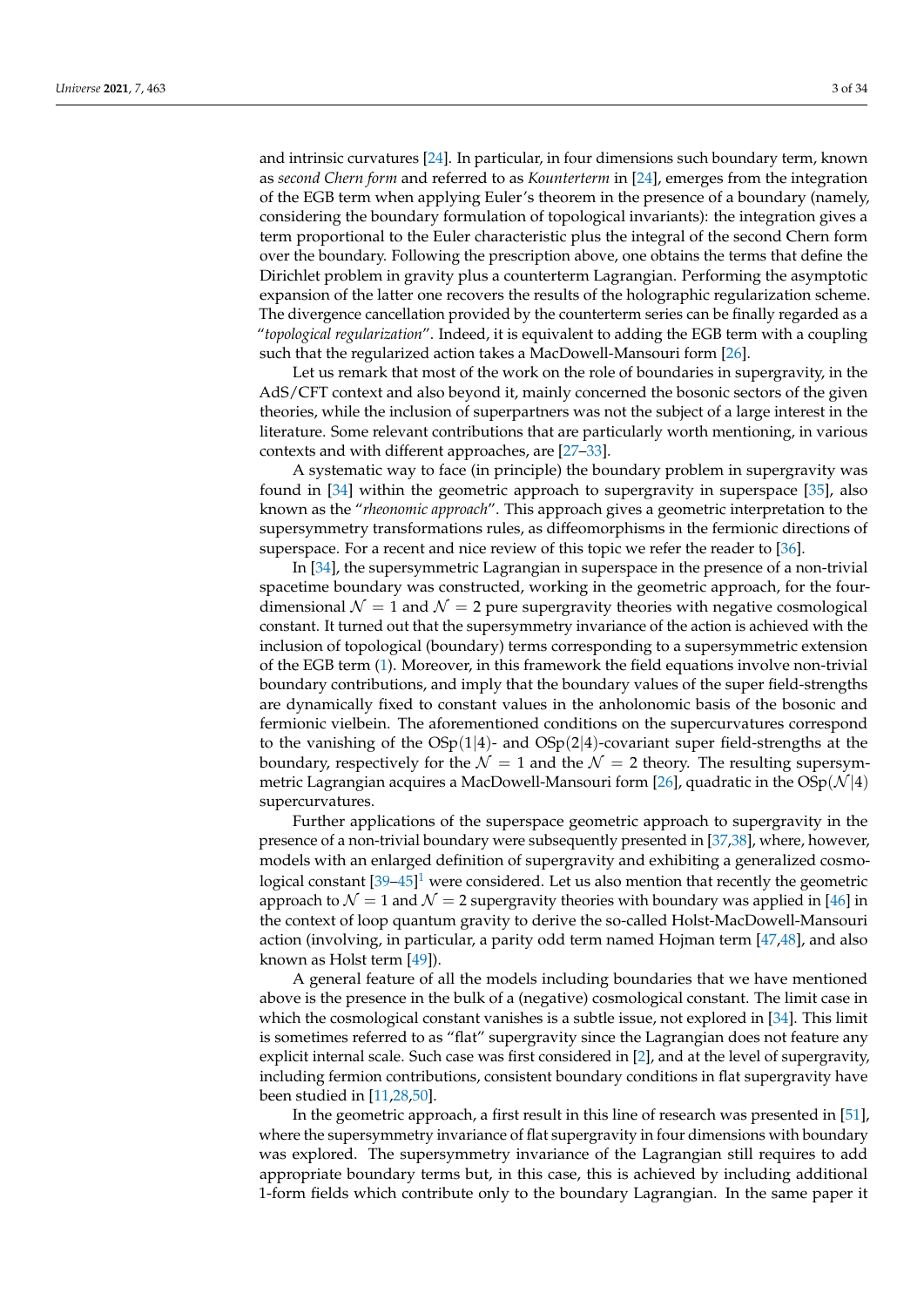was shown that the supersymmetry-invariant theory found is the vanishing cosmological constant limit of a particular deformation of AdS<sup>4</sup> supergravity with boundary involving a fields redefinition and exhibiting a generalized cosmological constant. Also in these cases, the resulting Lagrangian can be written in a MacDowell-Mansouri-like form in terms, as we will review in the following, of AdS-Lorentz supercurvatures in the theory with the generalized cosmological constant, and of the so-called minimal super-Maxwell curvatures [43,52,53] in its flat limit.

From the physical point of view, the deformation of the supergravity theory is functional to circumvent an obstruction in getting the flat supergravity as a limit of  $AdS<sub>4</sub>$ supergravity, in cases where spacetime has a non trivial boundary. In these situations, the straightforward zero cosmological constant limit of AdS<sub>4</sub> supergravity has a divergent boundary term. On the other hand, the deformation considered in [51] corresponds to redefine spin connection and gravitino in the bulk AdS<sub>4</sub> supergravity by adding new tensor 1-forms, which vanish in the limit, but contribute, independently of the original fields, to the boundary Lagrangian. This allows to include in the boundary Lagrangian only those contributions that do not diverge in the flat limit.

At the algebraic level, the AdS-Lorentz supercurvatures are covariant with respect to a superalgebra corresponding to a supersymmetric extension of the AdS-Lorentz algebra [54–57],  $\mathfrak{so}(D-1,1)\times \mathfrak{so}(D-1,2)$ , which is a particular semi-simple extension of the Poincaré algebra involving the explicit presence of a scale parameter and an extra (with respect to the Poincaré symmetry) bosonic generator *Zµν* = −*Zνµ*. Correspondingly, the AdS-Lorentz superalgebra is a semi-simple extension of the super-Poincaré algebra.

The Maxwell superalgebra on which the flat limit theory is based can be obtained by performing an Inönü-Wigner contraction on the length parameter of the AdS-Lorentz superalgebra.<sup>2</sup> This is possible since also the Maxwell algebra involves an extra generator with respect to the Poincaré symmetry, namely *Zµν*, which was originally associated with the electromagnetic field. Correspondingly, the minimal super-Maxwell curvatures we mentioned above correspond to a supersymmetric extension of the purely bosonic Maxwellian ones and can be obtained by performing an Inönü-Wigner contraction on the AdS-Lorentz supercurvatures. A peculiarity of the minimal supersymmetric extension of the Maxwell algebra is that its closure requires an extra odd generator, Σ*α*, which is nilpotent, besides the supercharge  $Q_{\alpha}$ , dual to the gravitino 1-form field  $\psi^{\alpha}$ . This implies the presence, in the dual formulation of the superalgebra in terms of Maurer-Cartan equations, of the corresponding dual 1-form spinor field, *χ α* . 3 Hence, with respect to the super-Poincaré algebra the super-Maxwell one is endowed with the extra even generators  $Z_{ab} = -Z_{ba}$ , written with Lorentz indices *a*, *b*, . . . = 0, 1, 2, 3 in four spacetime dimensions, and odd generators  $\Sigma_{\alpha}$ , dual to the bosonic 1-form field  $A^{ab} = -A^{ba}$  and to the Majorana spinor 1-form  $\chi^{\alpha}$ , respectively.

For further details on the nowadays extended family of (super-)Maxwell algebras we refer the interested reader to [51] and references therein. Here the crucial point will just be that the super-Maxwell curvatures can be obtained by performing an Inönü-Wigner contraction on the length parameter of the super AdS-Lorentz ones.

The present review is essentially divided into two parts. In the first one we will deal with the geometric approach to the boundary problem in supergravity under a rather general perspective, independently of the choice of the boundary. With this we mean that we will consider the consequences of having non-vanishing fields on the boundary slice. However, we will not address in this part the question of where the boundary is located, nor whether it is space-like, time-like, or light-like. In the second part, we will show some applications of the results to specific problems, which require an explicit choice of the boundary. This issue also includes an amount of supersymmetry to be preserved on the boundary.

The remaining of this paper is structured as follows: In Section 2 we recall the key aspects of the geometric approach to supergravity in superspace in the presence of a non-trivial boundary of spacetime. In Section 3 we review the geometric approach to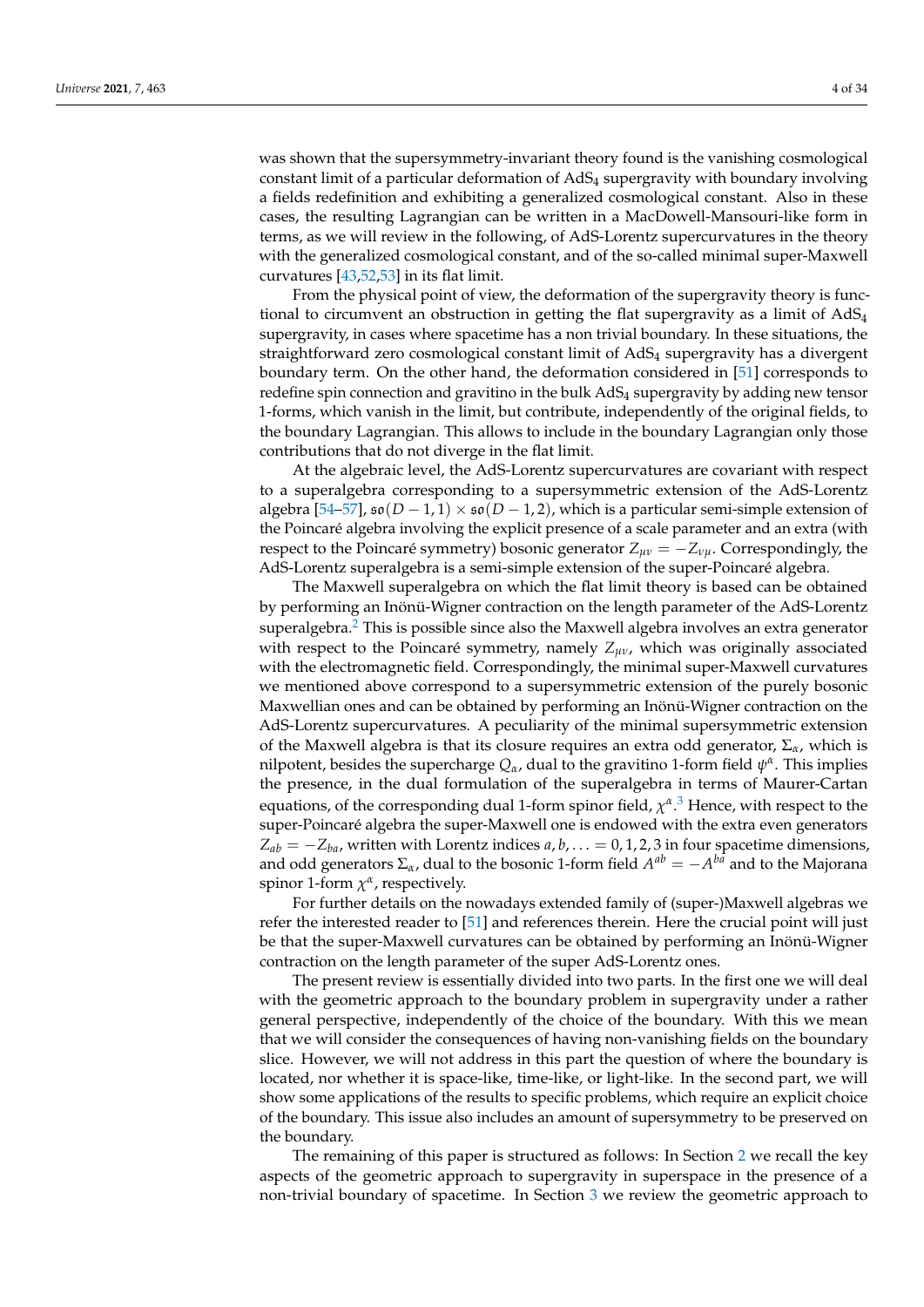the boundary problem in asymptotically  $AdS_4$  supergravities, focusing, in particular, on the  $\mathcal{N} = 1$  and  $\mathcal{N} = 2$  pure supergravity theories. Section 4 is devoted to the boundary problem in four-dimensional supergravity in the absence of any internal scale in the Lagrangian, in which case supersymmetry invariance of the Lagrangian is recovered by supplementing the theory with appropriate boundary contributions given in terms of additional gauge fields which, however, do not appear in the bulk Lagrangian. Finally, the aforementioned theory is shown to properly emerge in the vanishing comological constant limit of a peculiar deformation, involving fields redefintion, of AdS<sup>4</sup> supergravity. Finally, in Section 5 we report on applications of the results to specific problems.

## **2. Geometric Approach in the Presence of a Non-Trivial Boundary of Spacetime**

Let us shortly review the geometric approach to supergravity developed in [35], restricting here the analysis to the case of  $D = 4$  spacetime dimensions.

The geometric approach to supergravity [35] is a superspace approach. The theory is given in terms of 1-form superfields  $\mu^{\mathcal{A}}(x^{\mu}, \theta^{\alpha A})$  defined on  $\mathcal{N}$ -extended superspace  $\mathcal{M}_{4|4\mathcal{N}}(x^{\mu}, \theta^{\alpha A})$ , where  $x^{\mu}$  are commuting bosonic coordinates while  $\theta^{\alpha A}$  are fermionic Grassmann coordinates ( $\mu = 0, 1, 2, 3$  denotes spacetime indices,  $\alpha = 1, \ldots, 4$  spinor indices, which we will generally omit in the following, and  $A = 1, \ldots, \mathcal{N}$  is an R-symmetry index labelling the number of supersymmetries). Here, the index  $A$  collectively labels all the 1-forms of the theory. These include in particular the supervielbein  $\{V^a, \psi_A\}$ , which defines an orthonormal basis of superspace,  $V^a$  being the bosonic vielbein ( $a = 0, 1, 2, 3$  denotes anholonomic tangent space indices) and  $\psi_A$  the N-extended gravitino 1-form. Besides them,  $\mu^{\mathcal{A}}$  also include the Lorentz spin connection  $\omega^{ab}$  and all the internal symmetry 1-form gauge fields. The set  $\{\mu^{\mathcal{A}}\}$  defines the Maurer-Cartan 1-forms of the theory, which encode the algebraic structure of the given supergravity theory through their Maurer-Cartan structure equations

$$
R^{\mathcal{A}} \equiv \mathrm{d}\mu^{\mathcal{A}} + \frac{1}{2}C^{\mathcal{A}}{}_{\mathcal{B}\mathcal{C}}\mu^{\mathcal{B}} \wedge \mu^{\mathcal{C}}\,,\tag{2}
$$

where  $C^\mathcal{A}{}_{\mathcal{B} \mathcal{C}}$  are the structure constants of the supersymmetry algebra on which the supergravity theory considered is based. Here *R* <sup>A</sup> denote the supercurvature 2-forms, which are the field-strengths of the theory (also referred to as super field-strengths), whose vacuum value  $(R^{\mathcal{A}} = 0)$  gives the superalgebra in its dual Maurer-Cartan formulation.

In the geometric superspace approach, supersymmetry transformations on spacetime are associated with diffeomorphisms in the fermionic (*θ <sup>α</sup>A*) directions of superspace. In this setting, supergravity theories are formulated from the condition of invariance under "general super-coordinate transformations", generalizing to superspace the geometric description of general relativity in terms of spacetime diffeomorphisms.

In this setting, we denote by  $\mathcal{L}[\mu^\mathcal{A}]$  the (bosonic) Lagrangian 4-form in superspace and the action is obtained by integrating  $\mathcal L$  on a generic bosonic hypersurface  $\mathcal M_4 \subset \mathcal M_{4|4\mathcal N}$ immersed in superspace, namely

$$
S = \int_{\mathcal{M}_4 \subset \mathcal{M}_{4|4\mathcal{N}}} \mathcal{L}[\mu^{\mathcal{A}}]. \tag{3}
$$

Indeed, in the geometric framework the Lagrangian is written in a background-independent (geometric) way, that is to say, independent of the choice of a metric. It is therefore invariant under general coordinate transformations in superspace (which include supersymmetry transformations on spacetime). $<sup>4</sup>$  Therefore, one can exploit general super-coordinate trans-</sup> formations to freely choose any  $\mathcal{M}_4 \subset \mathcal{M}_{4|4\mathcal{N}}$  as the bosonic submanifold of integration in superspace, since any local deformation of the integration manifold can be reabsorbed in a superdiffeomorphism [35,36,66,67].

Let us stress that the superfield 1-forms  $\mu^{\mathcal{A}}(x^{\mu},\theta^{\alpha A})$ , together with their field-strengths  $R^{\mathcal{A}}(x^{\mu}, \theta^{\alpha A})$ , are functions of all the coordinates of superspace,

$$
\mu^{\mathcal{A}}(x,\theta) = \mu^{\mathcal{A}}_{\mu}(x,\theta)dx^{\mu} + \mu^{\mathcal{A}}_{\alpha A}(x,\theta)d\theta^{\alpha A}, \qquad (4)
$$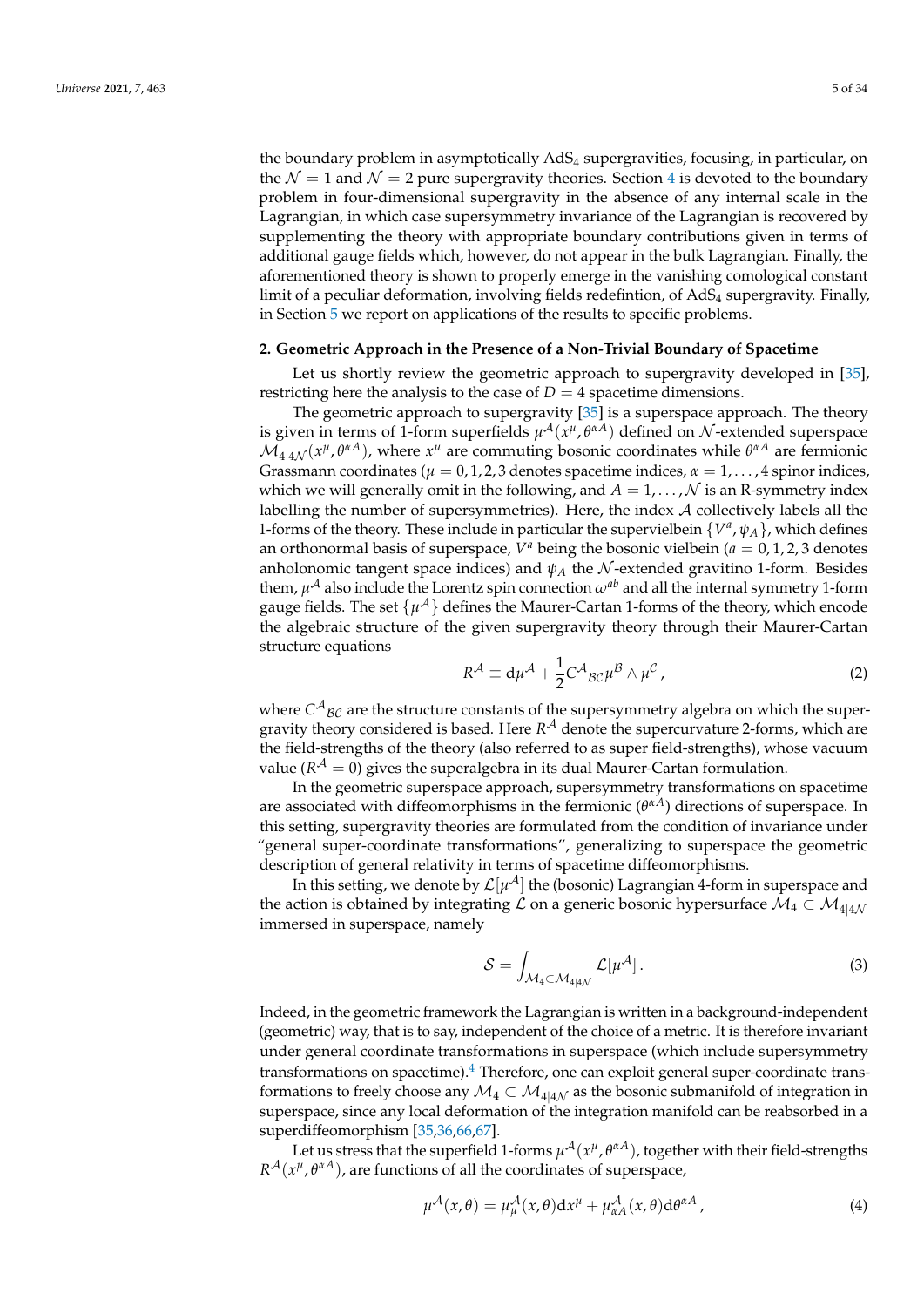and they are related to the corresponding spacetime quantities  $\mu^{\mathcal{A}}(x) = \mu^{\mathcal{A}}_{\mu}(x)dx^{\mu}$  by the restriction

$$
\mu^{\mathcal{A}}(x) = \mu^{\mathcal{A}}(x,\theta)|_{\theta = d\theta = 0} = \mu^{\mathcal{A}}_{\mu}(x,0)dx^{\mu}.
$$
 (5)

In principle, the theory defined in superspace could exhibit extra dynamics with respect to its spacetime projection. If this were the case, the resultant theory would fail to be equivalent to supergravity formulated in terms of a local spacetime (super)symmetry. As we are going to discuss in the following, what allows the formulation of supergravity in superspace to be equivalent to the one on spacetime is the so-called rheonomy principle.

# *2.1. The Principle of Rheonomy*

In order for the theory on superspace to have the same physical content as the theory on spacetime, some constraints have to be imposed on the supercurvatures (they were named "rheonomic constraints" in [35], whence the name "rheonomy" under which the geometric approach is also known). More precisely, in this framework the four-dimensional supergravity theories are formulated geometrically in terms of the supervielbein and of supercurvature 2-forms (2), covariant under the superspace and internal symmetries of the theory. They extend to the supersymmetry representation of the given theory what in Einstein's theory is the Riemann tensor 2-form.

However, the supercurvatures can be actually expressed in two different ways, that have to be equivalent:

- They are defined off-shell from their symmetry properties, as in  $(2)$ , in terms of Lorentz and R-symmetry covariant exterior derivatives of the superfield 1-forms  $\mu^\mathcal{A}$  , and have to satisfy consistency constraints given by the closure of Bianchi identities ( $d^2 = 0$ ).
- However, being 2-forms in superspace, they can also be expanded along the supervielbein basis  $\{V^a, \psi_A\}$  of superspace,

$$
R^{\mathcal{A}} = R^{\mathcal{A}}{}_{ab}(x,\theta)V^{a}\wedge V^{b} + R^{\mathcal{A}}{}_{a\alpha A}(x,\theta)V^{a}\wedge\psi^{\alpha A} + R^{\mathcal{A}}{}_{\alpha A\beta B}(x,\theta)\psi^{\alpha A}\wedge\psi^{\beta B}, \quad (6)
$$

where the superspace tensors  $R^{\mathcal{A}}{}_{ab}$ , appearing in the decomposition along bosonic vielbein only, are referred to as "inner components", while the ones which appear in the decomposition along at least one fermionic direction,  $R^{A}{}_{a\alpha A}$  and  $R^{A}{}_{\alpha A\beta B}$ , are the "outer components". Equation (6) gives the so-called *rheonomic parametrization* of the supercurvatures, as they were defined in [35].

The components in the parametrization of the supercurvatures can be determined by requiring that the supercurvatures satisfy the corresponding Bianchi identities also when expressed in terms of their parametrizations. However, this result can only be achieved on-shell, since the supersymmetry algebra only closes on-shell when represented in terms of dynamical fields. One generally finds that the outer components of the supercurvatures have to be expressed, on-shell, as linear tensor combinations of the inner ones (which are actually known in the literature as *supercovariant field-strengths*). These conditions are called *rheonomic constraints*. The same conclusion can be reached at the Lagrangian level, by decomposing the field equations with respect to independent sectors in supervielbein polynomials in superspace. From the physical point of view, the restriction on the superspace parametrizations given by the rheonomic constraints guarantees that no additional degrees of freedom are introduced in the theory in superspace compared to those already present in spacetime.

Let us briefly comment on the general fact that the Bianchi identities of the theory in superspace are in fact not identities, but relations among the superfields and their curvatures, which are only satisfied *on-shell*. This property is a reflection of the fact that the Bianchi identities guarantee the closure of the given algebra when represented in terms of fields. In this respect, the supersymmetry algebra is peculiar since supersymmetry representations have to contain the same number of bosonic and fermionic degrees of freedom (d.o.f. in the following). However, the on-shell condition changes in different ways the number of d.o.f. of fields of different spin (e.g., spinors halve their d.o.f., while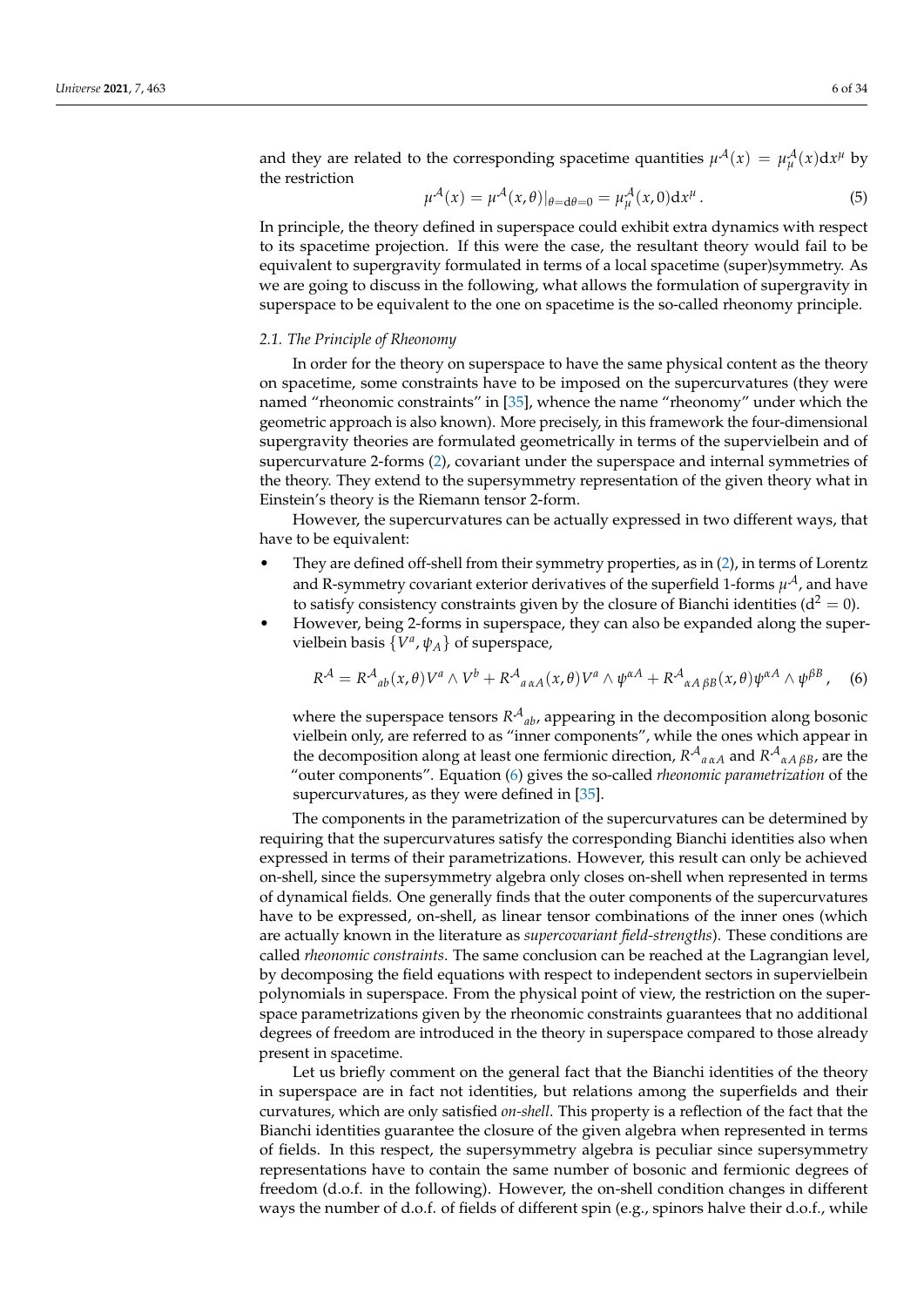gauge vectors lower of one their d.o.f., and scalars do not change them). As a consequence, when supersymmetry is realized in terms of field representations (supermultiplets), as it happens in supergravity theories, it is an on-shell symmetry.<sup>5</sup>

Once the rheonomic constraints are exploited to find the parametrizations of all the supercurvatures, the latter then provide the supersymmetry transformation laws of the fields on spacetime, that leave invariant the spacetime Lagrangian up to boundary terms. Indeed, as already mentioned, in the geometric framework the supersymmetry transformation laws of the fields in superspace can be read as diffeomorphisms generated by tangent vectors  $\epsilon \equiv \bar{\epsilon}_A Q^A$  in the fermionic directions of superspace ( $Q_{\alpha A}$  being the supersymmetry generators and  $\epsilon_A$  an infinitesimal spinor to be identified with the supersymmetry parameter), and can therefore be expressed in terms of *Lie derivatives*.

Let us define  $\iota_{\epsilon}$  as the contraction operator along odd directions of superspace with parameter  $\epsilon_A$ , satisfying the property  $\iota_{\epsilon}(\psi_A) = \epsilon_A$ ,  $\iota_{\epsilon}(\mu^A) = 0$  for  $\mu^A \neq \psi_A$ . Then, we can write the supersymmetry transformation of a generic (tensor) superfield 1-form **Φ**(*x*, *θ*) as

$$
\delta_{\epsilon} \mathbf{\Phi} = \ell_{\epsilon} \mathbf{\Phi} = \iota_{\epsilon} (\mathrm{d} \mathbf{\Phi}) + \mathrm{d} (\iota_{\epsilon} \mathbf{\Phi}) = \iota_{\epsilon} (\nabla \mathbf{\Phi}) + \nabla (\iota_{\epsilon} \mathbf{\Phi}) , \qquad (7)
$$

where  $\nabla$  generically denotes covariant derivative with respect to the tensorial structure of the given superfield **Φ**. Note that, in performing the contraction, one has to use for ∇**Φ** its rheonomic parametrization as a 2-form in superpace, and not its formal definition as a covariant tensor under the symmetries of the given theory. This is a crucial requirement implementing, in the geometric approach, the condition that supersymmetry is realized on field representations as an on-shell symmetry, and then allowing the equivalence of diffeomorphisms in odd directions of superspace with supersymmetry transformations on spacetime. The same argument can be naturally generalized to the supersymmetry transformation of fields which are 0-forms and to higher-degree forms as well, by applying the principle of rheonomy on the same lines as for 1-forms.

For a complete presentation of the rheonomic approach to supergravity in superspace we refer the reader to the original source [35] and to the recent review [36].

## *2.2. Supersymmetry Invariance of the Action*

The principal demand of any supergravity theory is the invariance of the action under supersymmetry transformations,

$$
\delta_{\epsilon} S \equiv \int_{\mathcal{M}_4} \delta_{\epsilon} \mathcal{L} = 0, \tag{8}
$$

for  $\epsilon \equiv \bar{\epsilon}_A Q^A$ . Let us stress that in the geometric action the four-dimensional spacetime is consistently embedded as a four-dimensional hypersurface  $\mathcal{M}_4 \subset \mathcal{M}_{4|4\mathcal{N}}$  on which the integration is performed. In fact, we can safely ignore the contribution from the integration manifold  $\mathcal{M}_4$  when implementing the variational principle, since any variation of  $\mathcal{M}_4$ can be compensated by a superdiffeomorphism under which the geometric Lagrangian is invariant [35,36,66,67]. Supersymmetry transformations relate the Lagrangian on  $\mathcal{M}_4$ to the one on any other submanifold  $\mathcal{M}_{4}^{'}$ , entailing independence of the submanifold of integration in the action.

As we have just mentioned above, in the geometric approach the supersymmetry transformations are given by diffeomorphisms in the fermionic directions of superspace, so that the condition for the superspace Lagrangian 4-form to be invariant under local supersymmetry is

$$
\delta_{\epsilon} \mathcal{L} = \ell_{\epsilon} \mathcal{L} = \iota_{\epsilon} (\mathrm{d} \mathcal{L}) + \mathrm{d} (\iota_{\epsilon} \mathcal{L}) = 0. \tag{9}
$$

Notice that the first contribution in  $(9)$ , which would be identically zero in spacetime, is instead non-trivial here, since  $\mathcal L$  is not a top form in  $\mathcal N$ -extended superspace (which has dimension  $4 + 4\mathcal{N}$ , so that the 5-form  $d\mathcal{L}$  is non-vanishing in superspace. The second contribution in (9) is a boundary term that does not affect the bulk result, and that can be discarded in the absence of non-trivial boundaries, due to the general convergence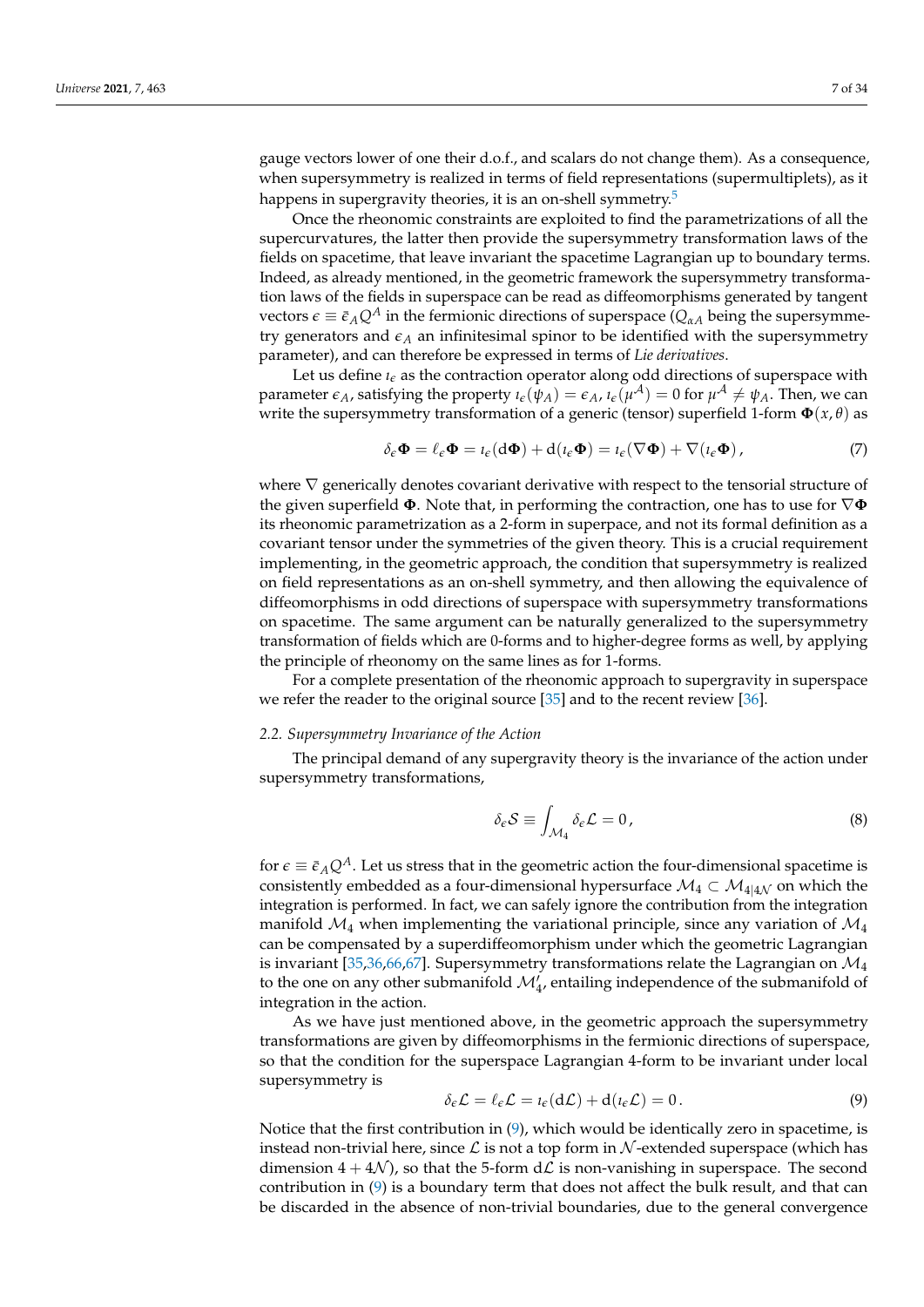conditions imposed in that case on the fields at spatial infinity. Hence, a necessary condition for a supersymmetry-invariant supergravity Lagrangian is

$$
i_{\epsilon}(\mathrm{d}\mathcal{L})=0\,,\tag{10}
$$

corresponding to requiring supersymmetry invariance in the bulk of superspace. From now on we assume true the condition (10), and the Lagrangians satisfying it will be referred to as *bulk supergravity Lagrangians, L*<sub>bulk</sub>. On the other hand, supersymmetry invariance of the action then requires the weaker condition on the bulk Lagrangian

$$
\delta_{\epsilon} S = \int_{\mathcal{M}_4} d(\iota_{\epsilon} \mathcal{L}_{\text{bulk}}) = \int_{\partial \mathcal{M}_4} \iota_{\epsilon} \mathcal{L}_{\text{bulk}} = 0, \tag{11}
$$

that is

$$
i_{\epsilon} \mathcal{L}_{\text{bulk}}|_{\partial \mathcal{M}_4} = \mathrm{d}\varphi \,, \tag{12}
$$

where  $\partial \mathcal{M}_4$  is the boundary of  $\mathcal{M}_4$  and where d $\varphi$  here is used to denote an exact quantity. However, Equation (12) is in general not satisfied by  $\mathcal{L}_{\text{bulk}}$  in the presence of non-trivial boundary conditions on the boundary *∂*M4. In this case, supersymmetry invariance requires to add topological (boundary) terms. Thus, one has to consider the full Lagrangian

$$
\mathcal{L}_{\text{full}} = \mathcal{L}_{\text{bulk}} + \mathcal{L}_{\text{bdy}} \,, \tag{13}
$$

where  $\mathcal{L}_{\text{bdy}}$  is given by boundary contributions, which do not affect  $\mathcal{L}_{\text{bulk}}$ :

$$
\mathcal{L}_{\text{bdy}} = \text{d}\mathcal{B}_{(3)}\,,\tag{14}
$$

 $\mathcal{B}_{(3)}$  denoting a 3-form. Due to the form of the boundary Lagrangian, (14), we immediately see that  $\iota_{\epsilon}(d\mathcal{L}_{full}) = 0$ . But the crucial point is that the inclusion of such boundary contribution allow to reestablish the supersymmetry invariance of the total Lagrangian, besides introducing a boundary dynamics. In particular, as we will discuss in the following, the condition

$$
i_{\epsilon} \mathcal{L}_{\text{full}} |_{\partial \mathcal{M}_4} = 0 \tag{15}
$$

(up to an irrelevant total derivative  $d\varphi$ ) determines the coefficients appearing in  $\mathcal{L}_{\text{bdy}}$ . Furthermore, the boundary contributions to the field equations<sup>6</sup> of the theory on  $\mathcal{M}_{4|4\mathcal{N}}$ fix in a dynamical way the supercurvatures on *∂*M<sup>4</sup> to constant values in the anholonomic basis of the bosonic and fermionic vielbein.

## **3. Facing the Boundary Problem in AdS<sup>4</sup> Pure Supergravities**

In this section, following [34], we review the geometric construction of the fourdimensional  $\mathcal{N} = 1$  and  $\mathcal{N} = 2$  pure supergravity Lagrangians with negative cosmological constant in the presence of a non-trivial boundary of spacetime. These are the simplest theories that can be considered, since for these cases the supergravity multiplets do not include fields of spin lower than 1. This implies that the theory can be formulated fully geometrically only in terms of 1-form fields and their supercurvatures.

As we are going to review, the boundary terms needed to recover supersymmetry invariance of the action can be interpreted as the  $N$ -supersymmetric extension of the Euler-Gauss-Bonnet term.

## 3.1.  $N = 1$  *Case*

The field content of the  $\mathcal{N} = 1$ ,  $D = 4$  pure supergravity theory is given by the bosonic vielbein 1-form  $V^a$ , the Lorentz spin connection  $\omega^{ab}$  and one gravitino 1-form  $\psi^a$ , which is a Majorana spinor spanning the fermionic directions of  $\mathcal{N} = 1$  superspace. Here and in the following sections, our convention for the metric signature is mostly minus.

Since pure  $\mathcal{N} = 1$  supergravity is the simplest supersymmetric extension of Einstein's general relativity, we will use this model as an example of application of the geometric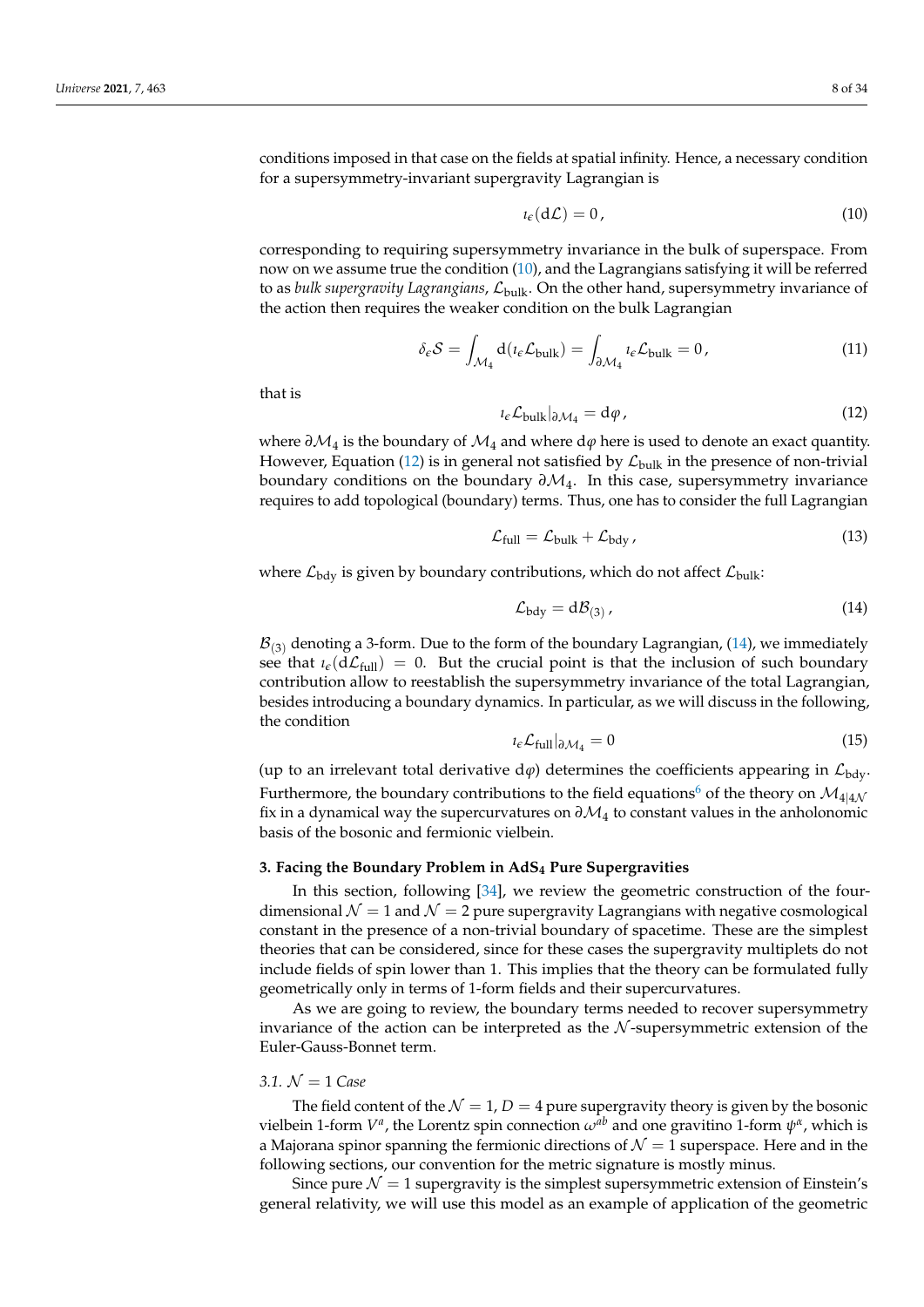approach to supergravity discussed in Section 2.1, also holding beyond the specific focus on the boundary problem of the present review.

The Lorentz-covariant supercurvatures of the theory are defined as follows:<sup>7</sup>

$$
\mathcal{R}^{ab} \equiv d\omega^{ab} + \omega^a{}_c \wedge \omega^{cb},
$$
  
\n
$$
\mathcal{R}^a \equiv \mathcal{D}V^a - \frac{i}{2}\bar{\psi}\gamma^a \wedge \psi = dV^a + \omega^a{}_b \wedge V^b - \frac{i}{2}\bar{\psi}\gamma^a \wedge \psi,
$$
  
\n
$$
\rho \equiv \mathcal{D}\psi = d\psi + \frac{1}{4}\omega^{ab}\gamma_{ab} \wedge \psi,
$$
\n(16)

where  $\mathcal{R}^{ab}$  is the Lorentz supercurvature 2-form,  $\mathcal{R}^a$  is the supertorsion,  $\rho$  is the gravitino super field-strength,  $\mathcal{D} \equiv d + \omega$  denotes the Lorentz-covariant differential operator (acting differently in the fundamental and in the spinorial representation), while *γ<sup>a</sup>* and  $\gamma_{ab} = \gamma_{a} \gamma_{b}$  are gamma matrices in four dimensions.<sup>8</sup> In the following, to lighten the notation we will generally omit writing the wedge product between differential forms.

The requirement that the supercurvatures (16) satisfy (on-shell) the Bianchi identities

$$
\mathcal{DR}^{ab} = 0,
$$
  
\n
$$
\mathcal{D}\rho = \frac{1}{4} \mathcal{R}^{ab} \gamma_{ab} \psi,
$$
  
\n
$$
\mathcal{DR}^a = \mathcal{R}^a{}_b V^b + i \bar{\psi} \gamma^a \rho
$$
\n(17)

determines the general expression of their parametrizations to be

$$
\begin{cases}\n\mathcal{R}^{ab} = \mathcal{R}^{ab}{}_{cd}V^{c}V^{d} + i(\bar{\rho}^{ab}\gamma_{c} - 2\bar{\rho}^{[a}{}_{c}\gamma^{b]})\psi V^{c} + \frac{1}{2\ell}\bar{\psi}\gamma^{ab}\psi, \\
\rho = \rho_{ab}V^{a}V^{b} + \frac{i}{2\ell}\gamma_{a}\psi V^{a}, \\
R^{a} = 0,\n\end{cases}
$$
\n(18)

where the tensors  $\mathcal{R}^{ab}{}_{cd}$  and  $\rho_{ab}$  defining the components of the supercurvatures along two bosonic vielbein are the supercovariant field-strengths. Note that, as it was first shown in [69], the paramerizations (18) allow the inclusion of terms proportional to a parameter  $\ell$ (a Fayet-Iliopoulos term [70]) with the dimensions of a length (in natural unites). As we are going to see, the parameter  $\ell$  can be interpreted as radius of AdS<sub>4</sub> background spacetime, while the limit  $\ell \to \infty$  describes the supergravity theory on a Minkowski background.<sup>9</sup> In terms of the supercurvatures (16) and of their parametrizations (18), following the prescriptions in Section 2.1, one can determine the supersymmetry transformations of the fields in the supergravity multiplet to be

$$
\begin{cases}\n\delta_{\epsilon}\omega^{ab} = i\left(\bar{\rho}^{ab}\gamma_{c} - 2\bar{\rho}^{[a}_{c}\gamma^{b]}\right)\epsilon V^{c} + \frac{1}{\ell}\bar{\epsilon}\gamma^{ab}\psi, \\
\delta_{\epsilon}\psi = D\epsilon + \frac{i}{2\ell}\gamma_{a}\epsilon V^{a}, \\
\delta_{\epsilon}V^{a} = i\bar{\epsilon}\gamma^{a}\psi.\n\end{cases}
$$
\n(19)

We now consider the bulk Lagrangian of the theory in superspace, whose equations of motion admit an AdS<sub>4</sub> vacuum solution with negative cosmological constant  $\Lambda = -\frac{3}{\ell^2}$ . The bulk Lagrangian 4-form reads

$$
\mathcal{L}_{\text{bulk}}^{\mathcal{N}=1} = \frac{1}{4} \mathcal{R}^{ab} V^c V^d \epsilon_{abcd} - \bar{\psi} \gamma_5 \gamma_a \rho V^a - \frac{i}{2\ell} \bar{\psi} \gamma_5 \gamma_{ab} \psi V^a V^b - \frac{1}{8\ell^2} V^a V^b V^c V^d \epsilon_{abcd} \,, \tag{20}
$$

where *eabcd* is the four-dimensional Levi-Civita tensor. It is written in first-order formalism for the spin connection  $\omega^{ab}$ , whose field equation enforces (up to boundary terms, which will be considered in a while) the vanishing of the supertorsion  $R^a$  defined in (16), as equivalently found in (18) by solving the Bianchi relations.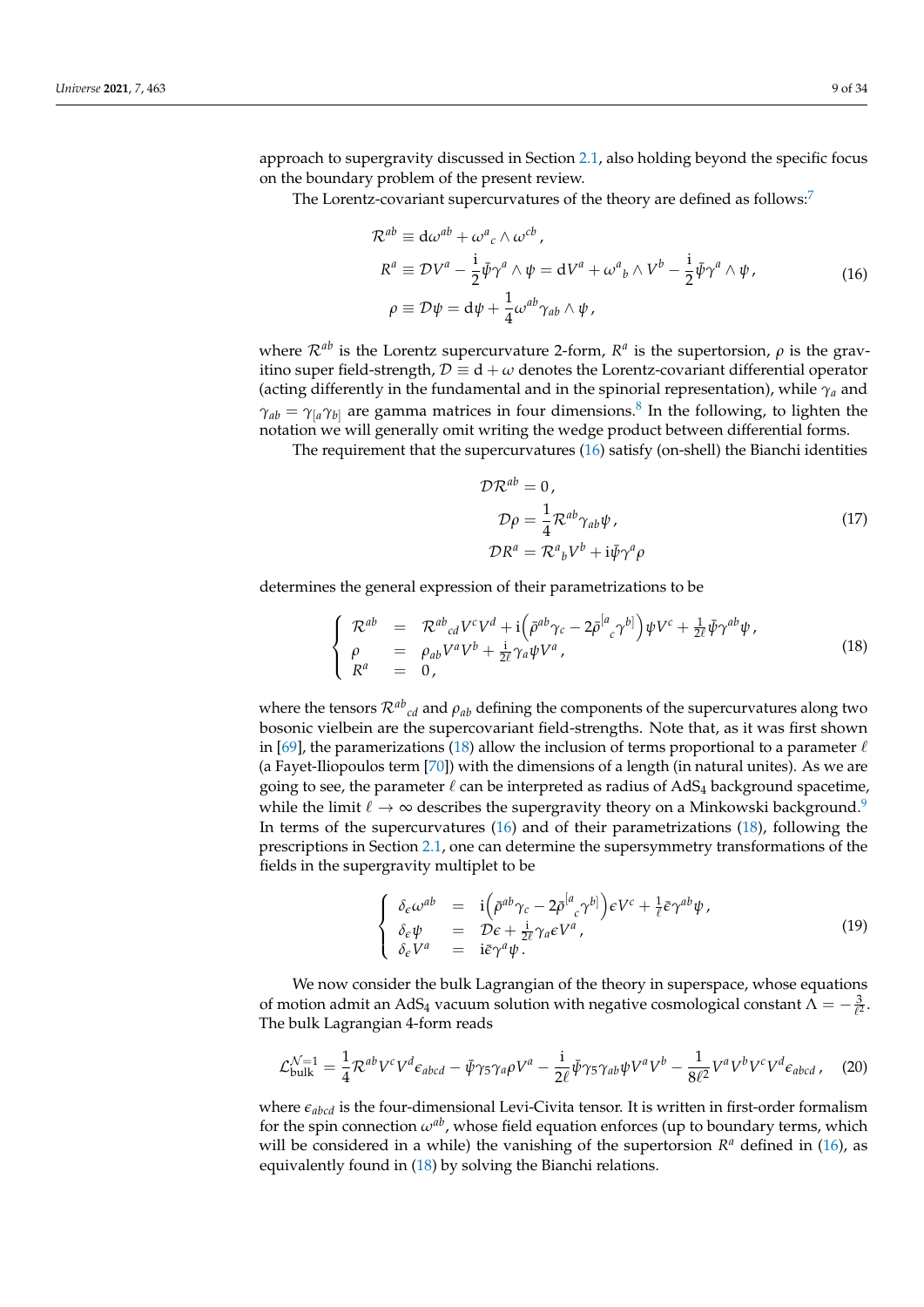The Lagrangian (20) is off-shell invariant under supersymmetry, since the condition (10) holds,

$$
i_{\epsilon}(\mathrm{d}\mathcal{L}_{\text{bulk}}^{\mathcal{N}=1}) = 0, \tag{21}
$$

as it can be explicitly checked using (16) to evaluate  $d\mathcal{L}_{\text{bulk}}^{\mathcal{N}=1}$  off-shell, and then (18) to perform the contraction of the supercurvatures in (21) along the odd directions  $\epsilon \equiv \bar{\epsilon}Q$ of superspace.

On the other hand, as discussed in Section 2.2, when the background spacetime has a non-trivial boundary, the condition  $\iota_{\epsilon} \mathcal{L}|_{\partial \mathcal{M}_4} = 0$  (modulo an exact differential) is in general not satisfied, and it is necessary to check it explicitly to get supersymmetry invariance of the action. In fact, in the case at hand we find that, without imposing boundary conditions on the fields,

$$
\iota_{\epsilon} \mathcal{L}_{\text{bulk}}^{\mathcal{N}=1} |_{\partial \mathcal{M}_4} \neq d\varphi \quad \Rightarrow \quad \delta_{\epsilon} \mathcal{S}_{\text{bulk}} \neq 0. \tag{22}
$$

As shown in [34], the supersymmetry invariance of the theory is restored by adding appropriate boundary terms  $\mathcal{L}^{\mathcal{N}=1}_{\text{bdy}}=\text{d}\mathcal{B}_{(3)}$  to the superspace Lagrangian

$$
\mathcal{L}_{\text{bulk}}^{\mathcal{N}=1} \rightarrow \mathcal{L}_{\text{full}}^{\mathcal{N}=1} \equiv \mathcal{L}_{\text{bulk}}^{\mathcal{N}=1} + \mathcal{L}_{\text{bdy}}^{\mathcal{N}=1}, \qquad (23)
$$

which do not alter  $d\mathcal{L}_{bulk}^{\mathcal{N}=1}$  so that still  $\iota_{\epsilon}(d\mathcal{L}_{full}^{\mathcal{N}=1})=0$ . Here, the possible boundary terms, compatible with the parity and Lorentz invariances of the theory, are

$$
d\left(\omega^{ab}\wedge\mathcal{R}^{cd}+\omega^{a}{}_{f}\wedge\omega^{fb}\wedge\omega^{cd}\right)\epsilon_{abcd}=\mathcal{R}^{ab}\wedge\mathcal{R}^{cd}\epsilon_{abcd},
$$

$$
d(\bar{\psi}\wedge\gamma_{5}\rho)=\bar{\rho}\wedge\gamma_{5}\rho-\frac{1}{4}\mathcal{R}^{ab}\wedge\bar{\psi}\gamma_{5}\gamma_{ab}\wedge\psi.
$$
 (24)

We therefore consider the boundary Lagrangian

$$
\mathcal{L}_{\text{bdy}}^{\mathcal{N}=1} = \alpha \mathcal{R}^{ab} \mathcal{R}^{cd} \epsilon_{abcd} - i\beta \left( \bar{\rho} \gamma_5 \rho - \frac{1}{4} \mathcal{R}^{ab} \bar{\psi} \gamma_5 \gamma_{ab} \psi \right), \qquad (25)
$$

where the coefficients  $\alpha$  and  $\beta$  are real parameters to be determined by the request of supersymmetry invariance of the full Lagrangian

$$
\mathcal{L}_{\text{full}}^{\mathcal{N}=1} = \frac{1}{4} \mathcal{R}^{ab} V^c V^d \epsilon_{abcd} - \bar{\psi} \gamma_5 \gamma_a \rho V^a - \frac{i}{2\ell} \bar{\psi} \gamma_5 \gamma_{ab} \psi V^a V^b - \frac{1}{8\ell^2} V^a V^b V^c V^d \epsilon_{abcd} + \alpha \mathcal{R}^{ab} \mathcal{R}^{cd} \epsilon_{abcd} - i\beta \left( \bar{\rho} \gamma_5 \rho - \frac{1}{4} \mathcal{R}^{ab} \bar{\psi} \gamma_5 \gamma_{ab} \psi \right),
$$
\n(26)

that is by imposing the condition

$$
\[d\Big(\iota_{\epsilon}(\mathcal{L}_{\text{full}}^{\mathcal{N}=1})\Big)\]_{\mathcal{M}_4} = 0 \quad \Rightarrow \quad \left[\iota_{\epsilon}(\mathcal{L}_{\text{full}}^{\mathcal{N}=1})\right]_{\partial \mathcal{M}_4} = d\varphi. \tag{27}
$$

We should now consider the boundary contributions in the field equations from the full Lagragian (26), which result in the following constraints on the supercurvatures, to hold on the boundary:

$$
\begin{cases} \frac{\delta \mathcal{L}_{\text{full}}^{N=1}}{\delta \omega^{ab}} = 0 & \Rightarrow \mathcal{R}^{ab} \vert_{\partial \mathcal{M}_4} = -\frac{1}{8\alpha} \left( V^a V^b + \frac{1}{2} \beta \bar{\psi} \gamma^{ab} \psi \right)_{\partial \mathcal{M}_4}, \\ \frac{\delta \mathcal{L}_{\text{full}}^{N=1}}{\delta \psi} = 0 & \Rightarrow \rho \vert_{\partial \mathcal{M}_4} = \frac{i}{2\beta} (\gamma_a \psi V^a)_{\partial \mathcal{M}_4}. \end{cases} \tag{28}
$$

The above conditions imply that both the supercurvatures  $\mathcal{R}^{ab}$  and  $\rho$  on  $\partial \mathcal{M}_4$  are not propagating, but rather dynamically fixed to constant values in the anholonomic basis of the bosonic and fermionic vielbeins.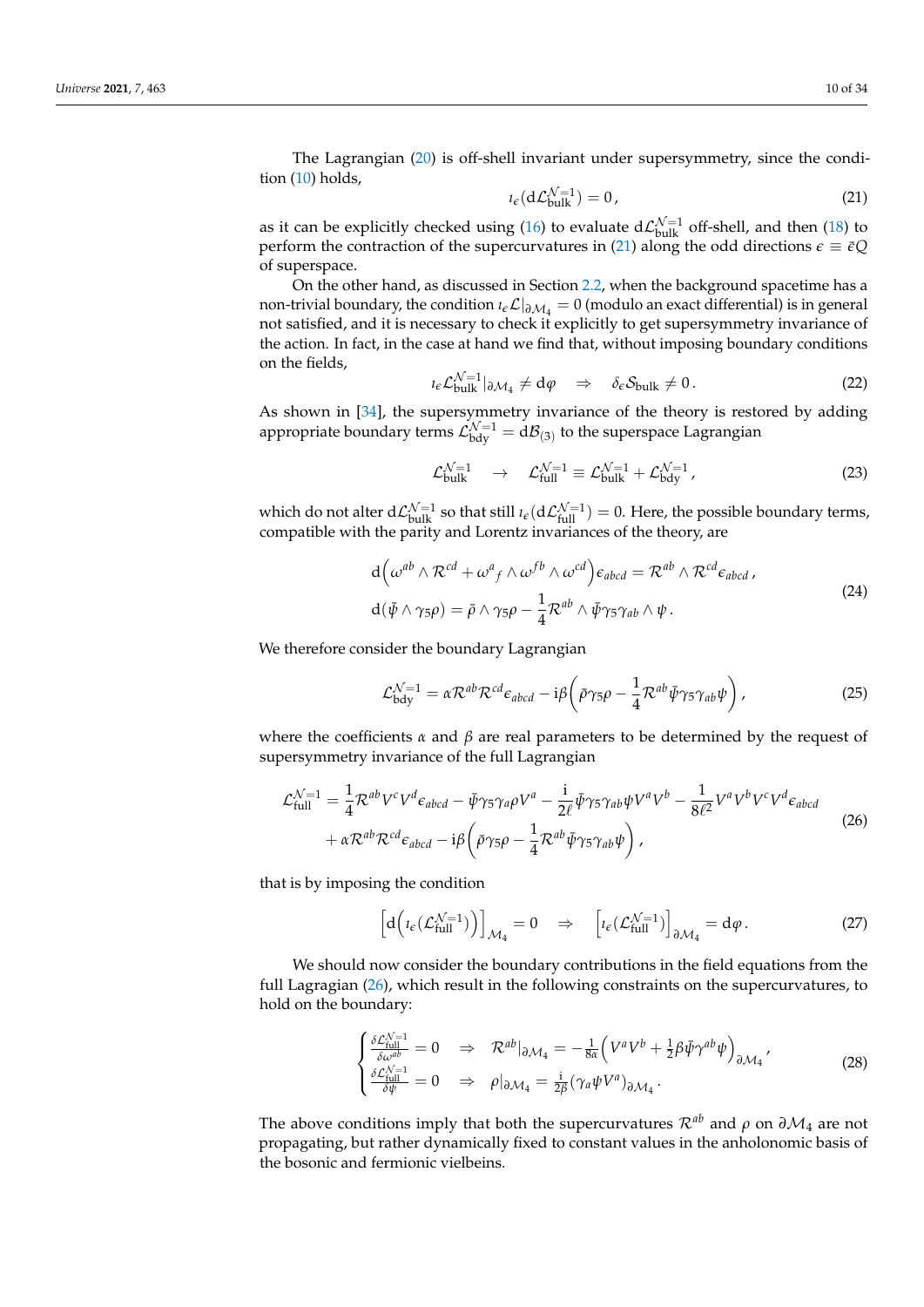Finally, we have to impose supersymmetry invariance. Upon use of (28), we find

$$
i_{\epsilon}(\mathcal{L}_{\text{full}}^{\mathcal{N}=1})|_{\partial \mathcal{M}_4} = 0 \quad \Leftrightarrow \quad \frac{\beta}{16\alpha} - \frac{1}{2\beta} = -\frac{1}{\ell}.
$$

Solving the latter for *β* (with the condition  $\beta \neq 0$ ) we get

$$
\beta = -\frac{8}{\ell}\alpha(1+k), \quad \text{where} \quad k = \pm\sqrt{1+\frac{\ell^2}{8\alpha}} \in \mathbb{R} \,.
$$

The above relations can be solved in terms of the real parameter  $k \neq -1$ , to give

$$
\alpha = -\frac{1}{8} \frac{\ell^2}{1 - k^2}, \quad \beta = \frac{\ell}{1 - k}, \tag{31}
$$

that is

$$
\begin{cases}\n\mathcal{R}^{ab}|_{\partial \mathcal{M}_4} = \left[\frac{1 - k^2}{\ell^2} V^a V^b + \frac{1 + k}{2\ell} \bar{\psi} \gamma^{ab} \psi\right]_{\partial \mathcal{M}_4}, \\
\rho|_{\partial \mathcal{M}_4} = \frac{i(1 - k)}{2\ell} [\gamma_a \psi V^a]_{\partial \mathcal{M}_4}.\n\end{cases} \tag{32}
$$

Let us remark that the boundary terms (25), with parameters satisfying (31), are the  $\mathcal{N} = 1$ supersymmetric extension of the Euler-Gauss-Bonnet term.

Interestingly, setting  $k=0$ , which implies  $\alpha=-\frac{\ell^2}{8}$  $\frac{\ell^2}{8}$  and  $\beta = \ell$ , the full Lagrangian (26) takes the form $10$ 

$$
\mathcal{L}_{\text{full}}^{\mathcal{N}=1} = -\frac{\ell^2}{8} \mathbf{R}^{ab} \wedge \mathbf{R}^{cd} \epsilon_{abcd} - \mathrm{i} \ell \bar{\rho} \gamma_5 \wedge \rho \,, \tag{33}
$$

which is written in terms of the  $OSp(1|4)$ -covariant supercurvatures

$$
\mathbf{R}^{ab} \equiv \mathcal{R}^{ab} - \frac{1}{\ell^2} V^a V^b - \frac{1}{2\ell} \bar{\psi} \gamma^{ab} \psi ,
$$
  
\n
$$
\rho \equiv \rho - \frac{i}{2\ell} \gamma_a \psi V^a ,
$$
  
\n
$$
\mathbf{R}^a \equiv R^a ,
$$
\n(34)

vanishing on the boundary due to (28).

When written in the form (33) holding for  $k = 0$ , the Lagrangian  $\mathcal{L}_{\text{full}}^{\mathcal{N}=1}$  can be recognized to be the MacDowell-Mansouri Lagrangian [26], which is quadratic in the OSp(1|4)-covariant super field-strengths.<sup>11</sup> In fact, it corresponds the  $\mathcal{N} = 1$  supersymmetric extension of what was found for  $AdS_4$  gravity in [24], where the topologically renormalized action including the Euler-Gauss-Bonnet term was cast in the MacDowell-Mansouri form [26].

Note that, in terms of the  $OSp(1|4)$  supercurvatures (34), the constraints (28) coming from the boundary contributions in the field equations take the simple form

$$
\mathbf{R}^{ab}|_{\partial \mathcal{M}_4} = 0, \quad \rho|_{\partial \mathcal{M}_4} = 0, \quad \mathbf{R}^a|_{\partial \mathcal{M}_4} = 0, \quad \text{for} \quad k = 0,
$$
 (35)

where the last relation follows because the supertorsion  $R<sup>a</sup>$  vanishes on-shell in the whole superspace and then in particular, for continuity, we also have  $\mathbb{R}^a|_{\partial M} = 0$ . Note that Equation (35) imply that, for the case  $k = 0$ , the fields of the theory satisfy the Maurer-Cartan equations of the  $OSp(1|4)$  algebra, that is the boundary in this case enjoys global invariance under  $OSp(1|4)$  symmetry. This is the  $\mathcal{N}=1$  supersymmetric extension of the results in [3–8], following from the request of invariance of the gravity Lagrangian under spacetime diffeomorphisms.

Let us emphasize that the same supergroup  $OSp(1|4)$  is also the  $\mathcal{N}=1$  superconformal symmetry of  $\mathcal{N} = 1$  superspace in three dimensions, which allows for a natural holographic interpretation of the above result in a holographic context.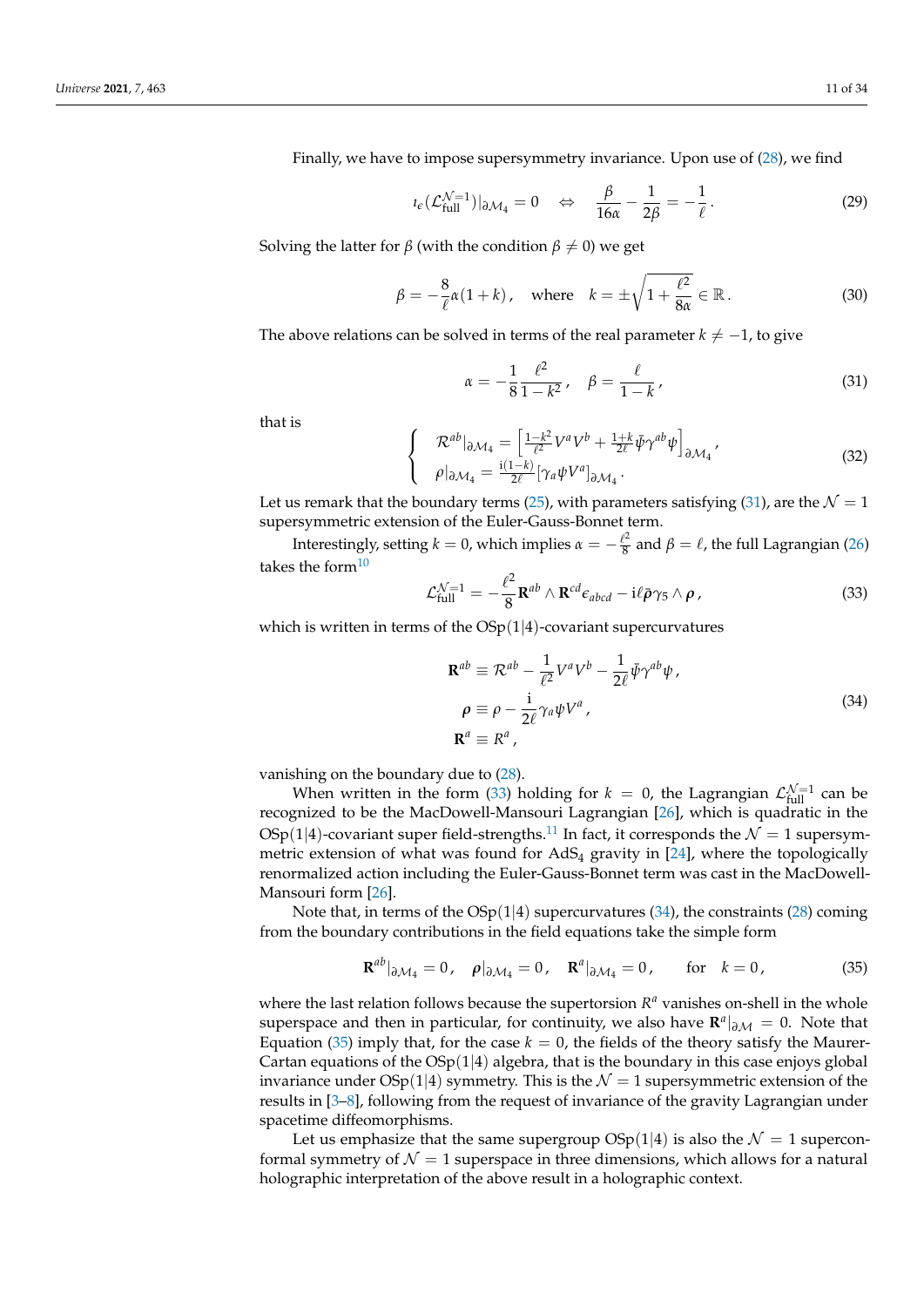However, the  $\mathcal{N} = 1$  supergravity theory we have discussed also allows for  $k \neq 0$ , in which case the MacDowell-Mansouri Lagrangian above is supplemented by extra boundary terms breaking the  $OSp(1|4)$  structure of the theory. This freedom is peculiar of the minimal theory, and can be traced back to the fact that  $\mathcal{N} = 1$  is the least supersymmetric theory, and therefore the least constrained by supersymmetry in four dimensions. On the contrary, as we are going to see in the following, in the  $\mathcal{N} = 2$  case all the coefficients of the boundary terms needed to restore supersymmetry invariance will result to be fixed to the values corresponding to rigid superconformal invariance of the boundary theory.

## *3.2.* N = 2 *Case*

Now that we have taken some familiarity with the geometric approach to the boundary problem in the case of  $\mathcal{N} = 1$ , pure AdS<sub>4</sub> supergravity, let us move on, still following [34], to the slightly more complicated case of  $\mathcal{N} = 2$ ,  $D = 4$  pure supergravity with negative cosmological constant  $\Lambda = -\frac{3}{\ell^2}$  in the presence of a non-trivial boundary of spacetime. In this case, as we shall see in the following, all the coefficients of the boundary terms will be fixed and no terms breaking the global boundary invariance  $OSp(2|4)$  are allowed by supersymmetry invariance.

The field content of the theory is given by the bosonic vielbein 1-form  $V^a$ , the gravitini 1-forms  $\psi_A$ , which are Majorana spinors (the index  $A = 1, 2$  is in the fundamental representation of the R-symmetry group), the  $SO(1, 3)$  spin connection  $\omega^{ab}$ , and the graviphoton  $A^0$ , which is an Abelian gauge connection, and in the following will be simply denoted by *A*.

The bulk theory on AdS background can be obtained from the general  $\mathcal{N} = 2$  matter coupled supergravity theory of [73] by setting to zero the gauge supermultiplets (so that the index  $\Lambda$  enumerating the gauge vectors only takes the value  $\Lambda = 0$  corresponding to the graviphoton), and also the hypermultiplets, while keeping, however, a non-vanishing Fayet-Iliopoulos term *P*, proportional to the inverse of the AdS<sub>4</sub> radius  $\ell$ , out of the SU(2)valued momentum maps  $P_{\Lambda=0}^x$  ( $x=1,2,3$ ) in the hypermultiplet sector.<sup>12</sup> More precisely, the gravitino mass matrix reduces to the term  $S_{AB} = \frac{i}{2} (\sigma^x)_A C \epsilon_{CB} P_0^x L^0 = PL^0 \delta_{AB} = \frac{1}{\ell} \delta_{AB}$ . The choice of the Fayet-Iliopoulos term *P*, as pointing in a given fixed SU(2) direction, breaks the R-symmetry, which would be  $U(2)$  for the ungauged theory, to  $SO(2)$  for  $AdS_4$ supergravity.

The bulk Lagrangian 4-form in  $\mathcal{N} = 2$  superspace is [34,73]

$$
\mathcal{L}^{\mathcal{N}=2}_{\text{bulk}} = \frac{1}{4} \mathcal{R}^{ab} V^c V^d \epsilon_{abcd} + \bar{\psi}^A \gamma_a \gamma_5 \rho_A V^a + \frac{i}{2} \left( F + \frac{1}{2} \bar{\psi}^A \psi^B \epsilon_{AB} \right) \bar{\psi}^C \gamma_5 \psi^D \epsilon_{CD} \n- \frac{i}{2\ell} \bar{\psi}^A \gamma_{ab} \gamma_5 \psi_A V^a V^b - \frac{1}{8\ell^2} V^a V^b V^c V^d \epsilon_{abcd} \n+ \frac{1}{4} \left( \tilde{F}^{cd} V^a V^b F - \frac{1}{12} \tilde{F}_{lm} \tilde{F}^{lm} V^a V^b V^c V^d \right) \epsilon_{abcd} ,
$$
\n(36)

which is written at first order for the spin connection  $\omega^{ab}$  and for the gauge field *A*. In particular, from the variation of  $(36)$  with respect to the tensor 0-form  $\tilde{F}^{cd}$  we get the condition  $\tilde{F}_{ab} = F_{ab}$ ,  $F_{ab}$  being the component along the purely bosonic vielbein of the field-strength 2-form *F*, that is the corresponding supercovariant field-strength. On the other hand, the field equation of the spin connection constrains the supertorsion

$$
R^{a} \equiv \mathcal{D}V^{a} - \frac{i}{2}\bar{\psi}^{A}\gamma^{a}\psi_{A}
$$
\n(37)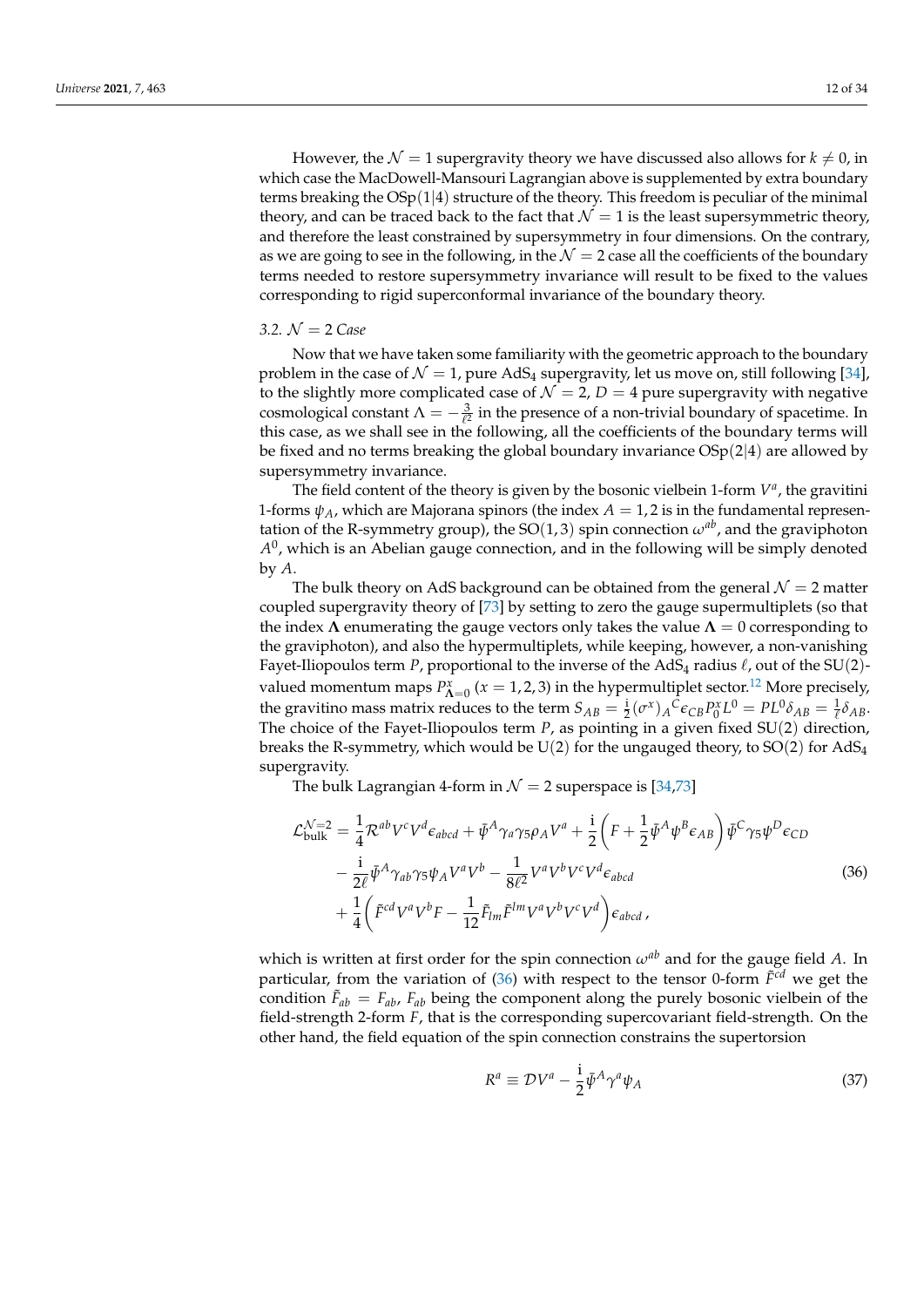to vanish on-shell. Finally, the superspace 2-form supercurvatures appearing in (36) are defined by

$$
\mathcal{R}^{ab} \equiv d\omega^{ab} + \omega^{ac}\omega_c{}^b ,
$$
  
\n
$$
\rho_A \equiv \mathcal{D}\psi_A - \frac{1}{2\ell}A\epsilon_{AB}\psi^B = d\psi_A + \frac{1}{4}\omega^{ab}\gamma_{ab}\psi_A - \frac{1}{2\ell}A\epsilon_{AB}\psi^B ,
$$
  
\n
$$
F \equiv dA - \bar{\psi}^A\psi^B\epsilon_{AB} .
$$
\n(38)

Analogously to the previously discussed  $\mathcal{N} = 1$  case, a consistent definition of the supersymmetric action in the presence of a non-trivial spacetime boundary requires the full Lagrangian to include a boundary contribution, namely

$$
\mathcal{L}_{\text{full}}^{\mathcal{N}=2} = \mathcal{L}_{\text{bulk}}^{\mathcal{N}=2} + \mathcal{L}_{\text{bdy}}^{\mathcal{N}=2},\tag{39}
$$

where, for the case at hand, following the same procedure we have reviewed for the  $\mathcal{N} = 1$ theory, the boundary Lagrangian is now given by

$$
\mathcal{L}_{\text{bdy}}^{\mathcal{N}=2} = \frac{1}{4} \mathrm{d} \{ \alpha (\omega^{ab} \mathcal{R}^{cd} - \omega^a{}_f \omega^{fb} \omega^{cd}) \varepsilon_{abcd} + \mathrm{i} \beta \left( S_{AB} \bar{\psi}^A \rho^B - \bar{S}^{AB} \bar{\psi}_A \rho_B \right) + \theta A \mathcal{F} \}, \quad (40)
$$

where the  $\mathcal{N} = 2$  supersymmetry invariance determines the coefficients to be

$$
\alpha = \frac{\ell^2}{2}, \quad \beta = 8\ell^2, \quad \theta = 0. \tag{41}
$$

These are the values reproducing as the boundary Lagrangian the  $\mathcal{N}=2$  supersymmetric generalization of the purely bosonic Euler-Gauss-Bonnet term, that is

$$
\mathcal{L}_{\text{bdy}}^{\mathcal{N}=2} = -\frac{\ell^2}{8} \left( \mathcal{R}^{ab} \mathcal{R}^{cd} \epsilon_{abcd} + \frac{8i}{\ell} \bar{\rho}^A \gamma_5 \rho_A - \frac{2i}{\ell} \mathcal{R}^{ab} \bar{\psi}^A \gamma_{ab} \gamma_5 \psi_A + \frac{4i}{\ell^2} dA \bar{\psi}^A \gamma_5 \psi^B \epsilon_{AB} \right). \tag{42}
$$

Let us mention in particular that the supersymmetry invariance of  $\mathcal{L}_{\text{full}}^{\mathcal{N}=2}$  does not allow for a theta-term in the gauge sector.

The supersymmetric full Lagrangian then reads

$$
\mathcal{L}^{\mathcal{N}=2}_{\text{full}} = \frac{1}{4} \mathcal{R}^{ab} V^c V^d \epsilon_{abcd} + \bar{\psi}^A \gamma_a \gamma_5 \rho_A V^a + \frac{i}{2} \left( F + \frac{1}{2} \bar{\psi}^A \psi^B \epsilon_{AB} \right) \bar{\psi}^C \gamma_5 \psi^D \epsilon_{CD} \n- \frac{i}{2\ell} \bar{\psi}^A \gamma_{ab} \gamma_5 \psi_A V^a V^b - \frac{1}{8\ell^2} V^a V^b V^c V^d \epsilon_{abcd} \n+ \frac{1}{4} \left( \tilde{F}^{cd} V^a V^b F - \frac{1}{12} \tilde{F}_{lm} \tilde{F}^{lm} V^a V^b V^c V^d \right) \epsilon_{abcd} \n- \frac{\ell^2}{8} \left( \mathcal{R}^{ab} \mathcal{R}^{cd} \epsilon_{abcd} + \frac{8i}{\ell} \bar{\rho}^A \gamma_5 \rho_A - \frac{2i}{\ell} \mathcal{R}^{ab} \bar{\psi}^A \gamma_{ab} \gamma_5 \psi_A + \frac{4i}{\ell^2} dA \bar{\psi}^A \gamma_5 \psi^B \epsilon_{AB} \right).
$$
\n(43)

Remarkably, the full Lagrangian (43) can be equivalently rewritten in terms of the  $OSp(2|4)$ covariant supercurvatures, defined as  $13$ 

$$
\mathbf{R}^{ab} \equiv \mathcal{R}^{ab} - \frac{1}{\ell^2} V^a V^b - \frac{1}{2\ell} \delta^{AB} \bar{\psi}_A \gamma^{ab} \psi_B ,
$$
  
\n
$$
\mathbf{R}^a \equiv \mathcal{D} V^a - \frac{i}{2} \bar{\psi}^A \gamma^a \psi_A ,
$$
  
\n
$$
\rho_A \equiv \rho_A - \frac{i}{2\ell} \delta_{AB} \gamma_a \psi^B V^a ,
$$
  
\n
$$
\mathbf{F} \equiv F .
$$
  
\n(44)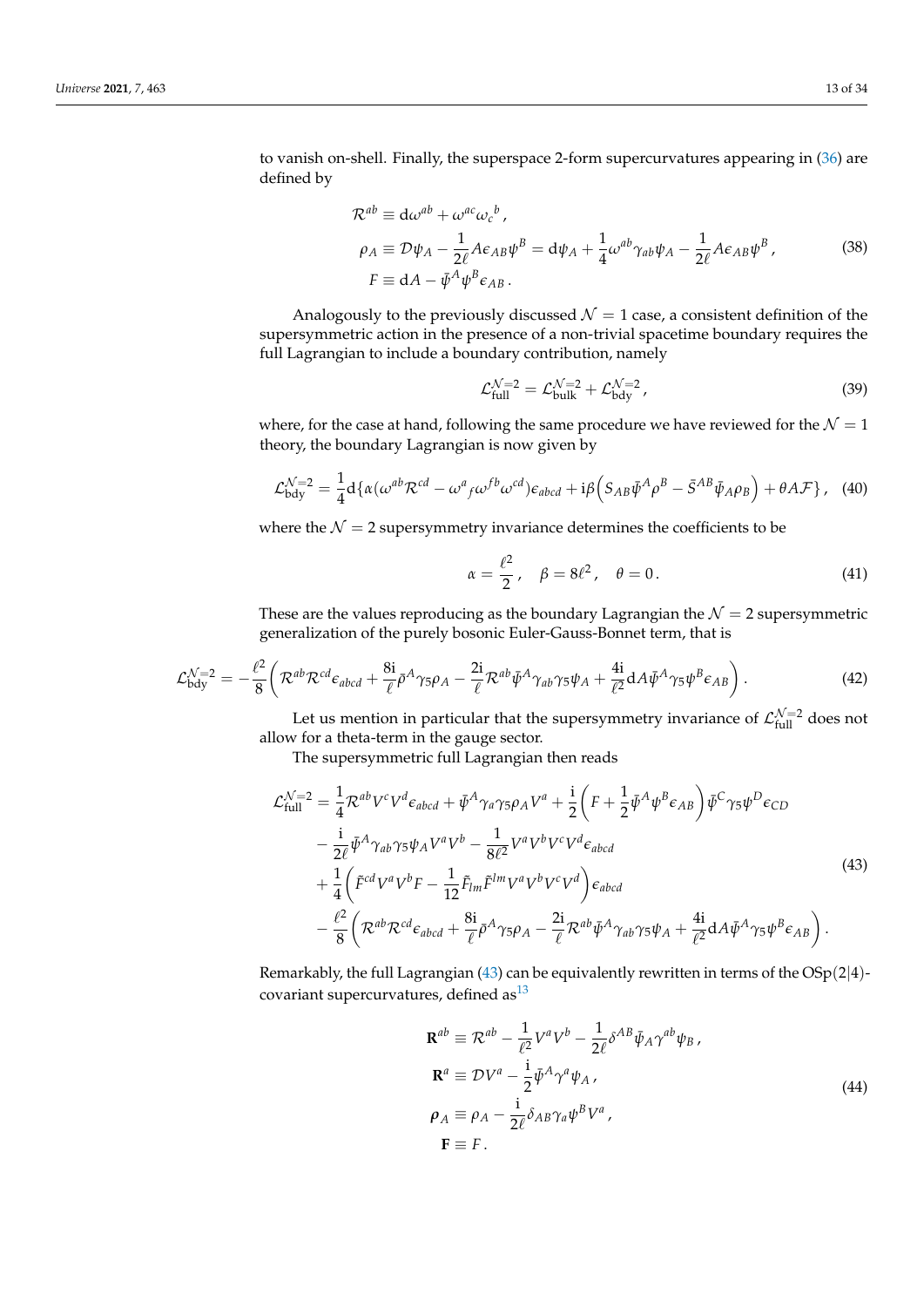In fact, when expressed in terms of the supercurvatures (44) the full Lagrangian acquires the following form:

$$
\mathcal{L}^{\mathcal{N}=2}_{\text{full}} = -\frac{\ell^2}{8} \mathbf{R}^{ab} \wedge \mathbf{R}^{cd} \epsilon_{abcd} - i\ell \bar{\rho}^A \gamma_5 \wedge \rho_A + \frac{1}{4} \mathbf{F} \wedge^* \mathbf{F}, \tag{45}
$$

where <sup>∗</sup>**F** denotes the Hodge-dual on spacetime of the super field-strength **F**. 14 The Lagrangian (45) results to be written à la MacDowell-Mansouri [26], that is quadratic in the supercurvatures (44), and, in fact, it depends on the fields of the theory only through their  $\text{OSp}(2|4)$ -covariant supercurvatures (44). Analogously to the  $\mathcal{N}=1$  case, the resulting MacDowell-Mansouri Lagrangian has an  $OSp(2|4)$  structure, but it is not  $OSp(2|4)$  invariant, since its couplings (in particular the Levi-Civita symbol *eabcd* and the matrix *γ*5) are Lorentz invariant tensors, but not  $OSp(2|4)$  invariant ones.

Finally, as it happened in  $\mathcal{N} = 1$  for the OSp(1|4) supercurvatures, here the field equations on the boundary  $\partial \mathcal{M}_4$  can be simply rewritten as the constraint of vanishing at the boundary of the  $OSp(2|4)$  supercurvatures (44), that is

$$
\mathbf{R}^{ab}|_{\partial \mathcal{M}_4} = 0, \quad \rho|_{\partial \mathcal{M}_4} = 0, \quad \mathbf{F}|_{\partial \mathcal{M}_4} = 0, \quad \mathbf{R}^a|_{\partial \mathcal{M}_4} = 0. \tag{46}
$$

Thus, the boundary conditions resulting from the equations of motion, when expressed in terms of four-dimensional superfields and their derivatives, look like Neumann boundary conditions on the supercurvatures (44), and are in fact the conditions for global  $\mathcal{N} = 2$ superconformal invariance of the boundary theory.

We conclude by mentioning that, in the geometric approach to supergravity in superspace, in order to obtain the Lagrangian in ordinary spacetime, one has to perform the restriction  $θ^{\alpha A} = dθ^{\alpha A} = 0$ , being  $θ^{\alpha A}$  the fermionic Grassmann coordinates of superspace  $(A = 1, 2$  in the  $\mathcal{N} = 2$  case, while the index A drops out in  $\mathcal{N} = 1$ ), so that the hypersurface, on which we integrate to get the action, immersed in superspace is identified with spacetime (see, e.g., [35,36] and Appendix A of Ref. [34] for details on the derivation of the spacetime Lagrangian from the geometric approach).

Future developments of the construction we have reviewed in this section may include the extension of the geometric approach to the boundary problem to higher-dimensional, as well as to  $N$ -extended, pure or matter coupled, supergravity models including fields with spin lower than one.

In this context, let us stress that the supersymmetric extension of the Euler-Gauss-Bonnet term is unique for a given theory with  $\mathcal{N} \geq 2$  supersymmetries, and it is a total derivative, corresponding to a boundary term in superspace. The possible definition of a topological index in superspace associated with this invariant is still an open question. This issue could be properly investigated using the formalism of integral forms in superspace developed in [71,72].

### **4. Supersymmetry Invariance of Flat Supergravity with Boundary**

An interesting question, which was also an open problem of Ref. [34], is what happens in the vanishing cosmological constant limit ( $\Lambda \to 0$ , that is  $\ell \to \infty$ ) in the presence of a spacetime boundary. In particular, the vanishing cosmological constant limit cannot be naively applied to the supersymmetric (full) MacDowell-Mansouri Lagrangian (33), the boundary contributions all vanishing in the limit  $\ell \to \infty$ .

This issue has been extensively addressed in particular for the case where the boundary is placed asymptotically at infinity. In this case it was shown that an infinite-dimensional group, named BMS group (and its supersymmetric extensions), emerges as asymptotic symmetry [76–89].

Concerning  $D = 4$  supergravity with boundary, whose construction in the geometric approach has been reviewed in Sections 2 and 3, a question that naturally arises is whether, in the limit case of vanishing cosmological constant, a geometric boundary Lagrangian  $\mathcal{L}_{\text{bdy}}$  exhibiting super-BMS symmetry exists. To answer this question one should first of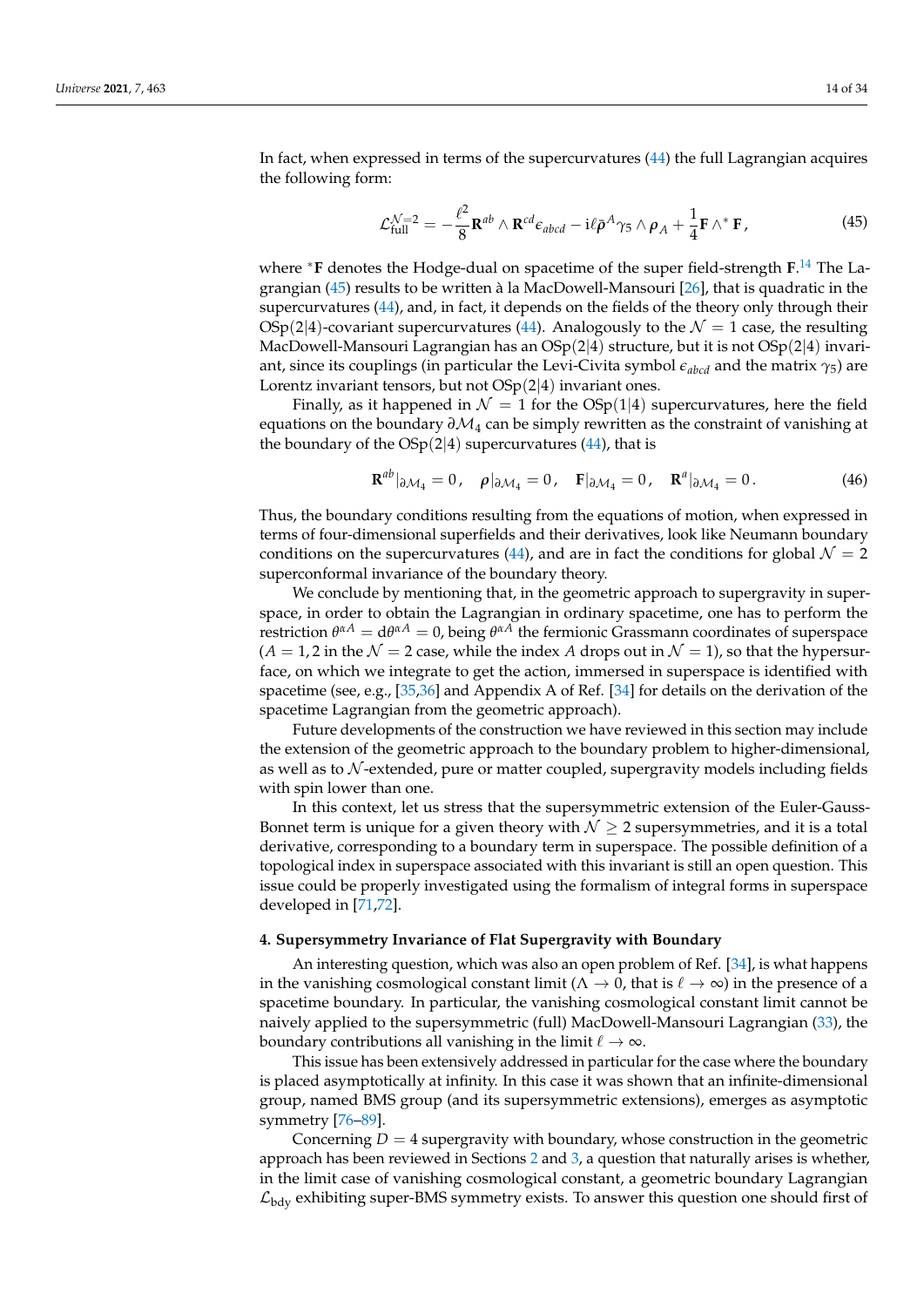all consider the case of a boundary placed at asymptotic infinity, in such a way to allow the BMS symmetry to possibly emerge. On the other hand, in order to implement the geometric approach scheme to the boundary theory, the kind and position of the boundary is not required to be specified, all the results being expressed in terms of tensors with  $SO(1,3)$  covariant indices.

In the following, we are going to review how the boundary contributions can be taken into account in the geometric approach, disregarding here an explicit choice of the boundary. This will be the subject of Section 4.2.

However, the choice of a boundary is crucial in applications of the formalism to a holographic context. Before proceeding with the geometric analysis of pure  $\mathcal{N} = 1$ ,  $D = 4$ "flat supergravity"<sup>15</sup>, let us first briefly sketch, in the following Section  $4.1$ , some key aspect of the asymptotic symmetries of asymptotically flat spacetimes.

#### *4.1. Symmetry Structure of Asymptotically Flat Spacetimes*

Asymptotic symmetries of asymptotically flat spacetimes have been subject of great interest in recent years (the literature on this topic is huge; let us refer the reader to, e.g., [76–89]). In particular, they play an important role in the formulation of a holographic description of gravity in this case. We will further elaborate on this issue in Section 5.

It is still unclear which is the *maximal* set of symmetries admitted by a four-dimensional theory including gravity with asymptotically locally flat boundary conditions. On the other hand, it is known that with Dirichlet-type boundary conditions, where the non-degenerate spatial part of the boundary metric is taken to be a round 2-sphere, the asymptotic symmetry algebra is the so-called  $bms<sub>4</sub>$  algebra, which includes the Poincaré algebra as its maximal finite-dimensional subalgebra.

In a theory of gravity, the *asymptotic symmetry group* describes the symmetries at the boundary of spacetime. Often, it is larger than the isometry group of the vacuum state of the bulk.<sup>16</sup> For instance, in AdS<sub>3</sub> the asymptotic symmetry is enhanced to two copies of the infinite-dimensional Virasoro algebra [90], and this infinite-dimensional enhancement of symmetries is at the core of the well-celebrated  $AdS_3/CFT_2$  correspondence. Another remarkable example is the case of asymptotically flat spacetimes at null (i.e., light-like) infinity. There, the asymptotic symmetry group is the infinite-dimensional Bondi-Metzner-Sachs (BMS) group [76–78], instead of the conventionally expected Poincaré group. In particular, the asymptotic symmetry of four-dimensional flat spacetime is referred to as the BMS<sup>4</sup> symmetry group.

The BMS group consists of the semi-direct product of the group of globally defined conformal transformations of the unit 2-sphere (isomorphic to the orthochronous homogeneous Lorentz group) times the infinite-dimensional Abelian normal subgroup of so-called *supertranslations*. The latter are translations along the null direction which depend on the angles of the sphere at infinity. In particular, the Abelian group of supertranslations is infinite-dimensional so that the topology that makes BMS a continuous group is not unique. In physical terms, the supertranslations arise because there are infinitely many directions from which observers at infinity, which are not synchronized and whose world lines coincide with the null generators of null infinity in a certain limit, can observe the system and because each observer is free to choose its own origin of proper time [91]. A supertranslation is a shift of the parameter along each null generator of null infinity corresponding to a change of origin for each individual observer. A choice of origin on each null generator of null infinity is referred to as a "cut" of the latter: it is a two-dimensional surface of spherical topology which intersects each null generator exactly once.<sup>17</sup>

The BMS group is expected be a symmetry of the *gravitational S-matrix* [83]. In particular, the proposal in [83] is that this is the case for an infinite-dimensional subgroup of the full BMS group (a certain combination, also referred to as the *diagonal BMS group*, of the group acting at future null infinity and the one acting at past null infinity).<sup>18</sup> Such diagonal subgroup of the product of the past and future BMS groups results therefore to be a symmetry of both classical and quantum gravitational scattering [83]. Intriguing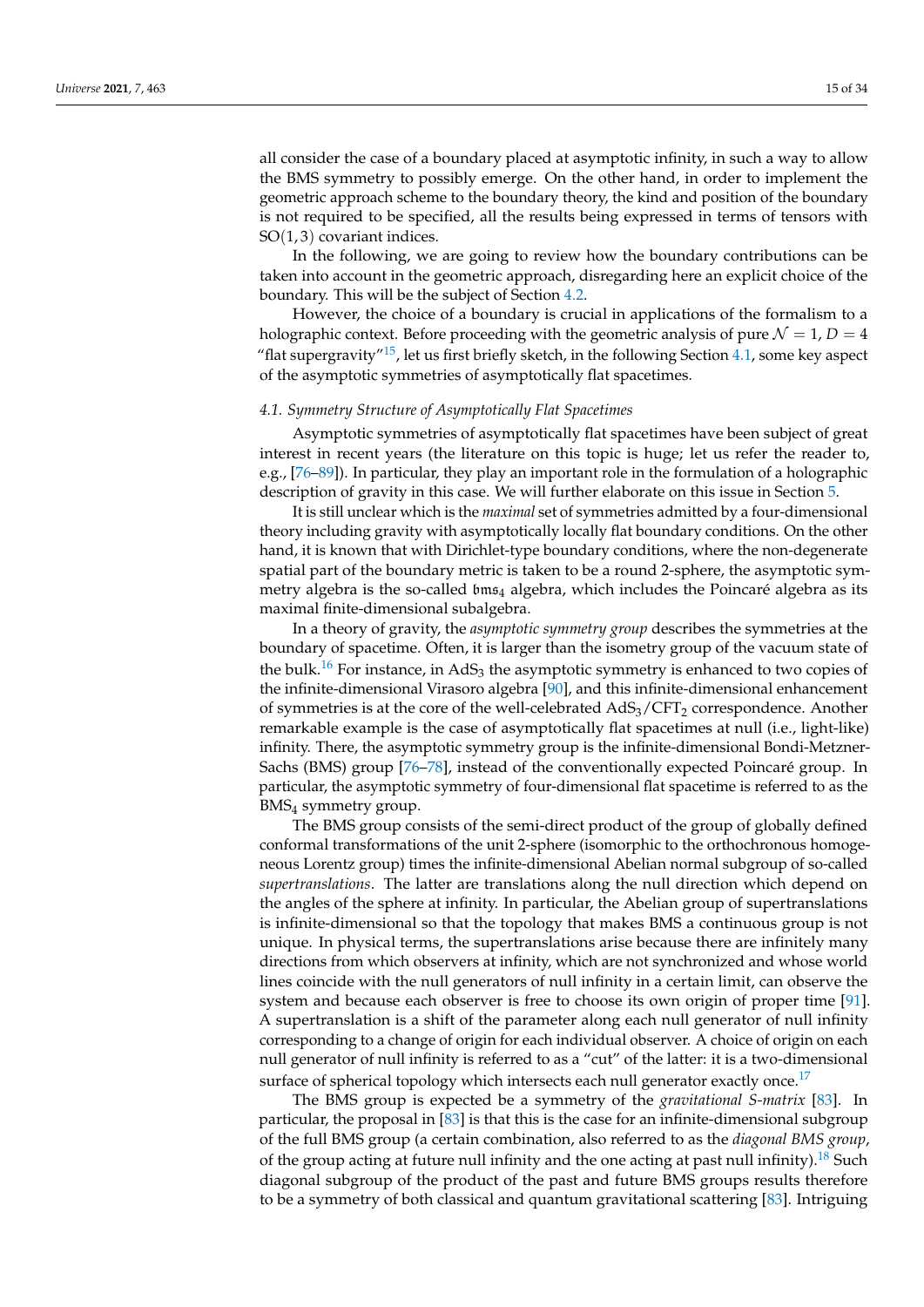connections among the BMS symmetry group, the S-matrix of a quantum theory of gravity, *soft gravitons*, *memory effects*, and the *black hole information loss paradox* have been put forward in fairly recent literature, and not only in the context of theories of gravity. We refer the reader to, e.g., [86,93] and references therein for further details on these points.

Besides, the analysis of the asymptotic symmetry in a theory of gravity is extremely useful in the context of holography, in particular concerning the physical aspects of the dual field theory: following the celebrated case of the AdS/CFT duality, from which the idea and tools of holography at the boundary of a gravitational theory arose, one first of all assumes as a necessary condition that the asymptotic symmetry group of the bulk dictates the global symmetries of the dual field theory living on the boundary of the spacetime. Therefore, in a holographic formulation of quantum gravity in asymptotically flat spacetimes, one would expect the putative dual field theory to be a BMS invariant theory living on the null boundary of spacetime [86]. This results to be the guideline for the formulation of the so-called *celestial holography* (see, e.g., [94,95]), which, in short, is the statement that the holographic dual of quantum gravity in asymptotically flat four-dimensional spacetime is a conformal field theory living on the two-dimensional celestial (spatial) sphere.

In all the frameworks sketched above for *flat holography*, 19 the asymptotic boundary is a spatial surface placed at null infinity. However, null surfaces have in general a degenerate metric, so that any given holographic model has to deal with a consistent definition of the two-dimensional induced spatial metric. As pointed out in [87], one way to deal with this problem consists in considering a systematic singular limit where an infinite boost is implemented on a space-like surface of a relativistic field theory. This can be achieved by sending the speed of light in the field theory to zero [96]. At the group theoretical level, this limit corresponds to the contraction of the Poincaré group to what is known as the Carrollian group. Fields living on a null hypersurface of spacetime necessarily propagate at the speed of light, and they must therefore be massless. This leads to consider, as underlying symmetry of such a field theory, a conformal extension of the Carroll group. Interestingly, the conformal Carroll group was recently shown to be isomorphic to the BMS group [84]. All of this can be seen as a heuristic argument as to why there is a BMS symmetry associated to any field theory constructed on a null surface. Such field theories will then be conformal and defined on manifolds where the Lorentzian structure has been replaced by a Carrollian one.

At the supersymmetric level, graded extensions of the  $bms<sub>4</sub>$  algebra emerge as asymptotic symmetries of supergravity on asymptotically flat spacetimes. Such extensions are generically named super-bms<sup>4</sup> algebras, but can contain either a finite number [97,98] or an infinite number [99–102] of fermionic generators. In particular, an  $\mathcal{N} = 1$  structure with an infinite-dimensional odd sector was shown to appear in [100,102,103] as asymptotic symmetry algebra of  $\mathcal{N} = 1$  supergravity at null infinity, a subalgebra of which can also be realized as asymptotic symmetry at spatial infinity [102]. There also exists another extension of the  $bms<sub>4</sub>$  algebra, inequivalent to the one of [100,103], with only four fermionic generators [97,98].

#### *4.2. Construction of the Flat Model*

Independently on the location of the boundary, under quite general conditions a boundary Lagrangian allowing to restore the supersymmetry invariance of pure  $\mathcal{N} = 1$ ,  $D = 4$  "flat supergravity" was constructed in [51], within a geometric superspace approach. The theory required the inclusion of appropriate boundary terms depending on some auxiliary fields: an extra bosonic gauge field,  $A_{\mu}^{ab} = -A_{\mu}^{ba}$ , and an extra fermionic one,  $\chi$ <sup>*μ*</sup>. The full supersymmetric action, given by the bulk plus boundary contributions, was eventually recast in a MacDowell-Mansouri-like form [26].

As we will discuss in the following, the auxiliary 1-form fields  $A^{ab}$  and  $\chi$  enter the Lagrangian only through boundary contributions (total derivatives), but they are naturally defined in the whole superspace. Their inclusion in the supergravity multiplet allows the matching off-shell of the bosonic and fermionic degrees of freedom in the bulk. From the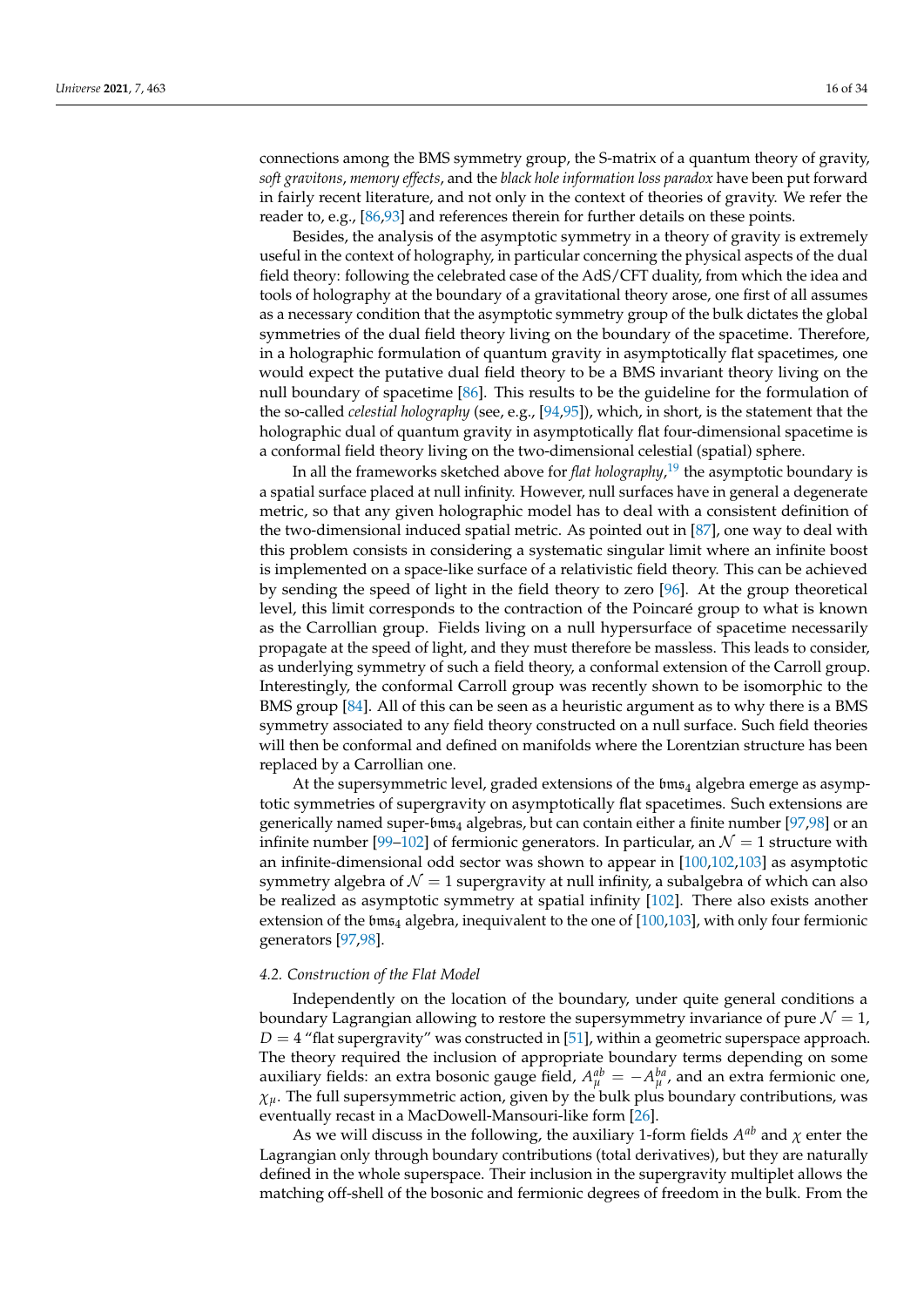bulk perspective, they have the role of implementing the consistency of the theory, since their field equations are the Bianchi identities associated with the spin connection and gravitino 1-forms. On the other hand, as proven in [51], the condition for the theory to be supersymmetry invariant in the bulk plus boundary enforces the auxiliary fields to be, on the boundary, the Maurer-Cartan 1-forms of a rigid super-Maxwell algebra.

We will also review, following [51], how the structure sketched above can be obtained in the  $\ell \to \infty$  limit of a deformation of AdS<sub>4</sub> supergravity involving fields redefinition and exhibiting a generalized cosmological constant. A thorough understanding of the physical meaning of the extra fields  $A^{ab}$  and  $\chi$  under the boundary perspective could be achieved by studying an intrinsic three-dimensional description of the theory, which requires an explicit choice of boundary. This is beyond the aim of the present review, and will be discussed elsewhere.

Before proceeding with the geometric approach to the boundary problem in the flat supergravity case, let us mention that the inclusion of extra fields in the construction of  $\mathcal{N} = 1$ ,  $D = 4$  flat bulk plus boundary supergravity in the presence of auxiliary fields was also previously considered in  $[10,11]$ , but in different terms than what we will see below, following the tensor calculus approach. More precisely, in [11] a consistent flat supergravity with boundary was constructed within the old-minimal auxiliary fields completion of minimal supergravity. In that model, the extension of the off-shell description with the inclusion of a compensator axial-vector field was required and shown to be associated with the first component of the extrinsic curvature multiplet.

We are now going to consider flat supergravity on a manifold with boundary and to apply the geometric approach to restore the supersymmetry of the theory by introducing in a geometric way appropriate boundary terms to the Lagrangian. In this way, as shown in [51], the action including the boundary contributions results to be invariant under supersymmetry transformations.

We focus on the  $\mathcal{N} = 1$ ,  $D = 4$  case, following [51]. The field content of the model is the same of Section 3.1. The Lorentz-covariant super field-strengths of the theory are given by (16). $^{20}$  The minimal four-dimensional ungauged supergravity Lagrangian, when written as a first-order one, reads<sup>21</sup>

$$
\mathcal{L}_{\text{bulk}}^{\text{flat}} = \frac{1}{4} \mathcal{R}^{ab} V^c V^d \epsilon_{abcd} - \bar{\psi} \gamma_5 \gamma_a \rho V^a , \qquad (47)
$$

as can also be obtained by taking the flat ( $\ell \rightarrow \infty$ ) limit of (20). The Lagrangian (47) is simply given by the Einstein-Hilbert (EH) and Rarita-Schwinger terms, and it scales (in natural units) as  $\mathrm{L}^2$ , being  $\mathrm{L}^2$  the scale-weight of the EH term. In fact,  $[\omega^{ab}]=\mathrm{L}^0$ ,  $[V^a]=\mathrm{L}$ , and  $[\psi] = L^{1/2}$ .

Now, in the presence of a spacetime boundary, unless trivial boundary conditions are imposed on the fields, the supersymmetry invariance of the theory is broken, and in order to restore it we shall add boundary terms to the theory. As we have already seen in Section 3, genuine boundary contributions to be considered should scale homogeneously with the other terms of the Lagrangian; in particular they must have the same scale-weight as the EH term. However, the only Lorentz-invariant boundary terms that can be constructed using the spin-connection  $\omega^{ab}$ , the vielbein  $V^a$ , and the gravitino  $\psi$  are those given in (24), which scale with  $\mathsf{L}^0$  and  $\mathsf{L}$ , respectively in order of appearence in (24), and the inclusion of such boundary terms leads to the full Lagrangian (33), whose direct flat limit does not appear to be well-defined.

The alternative approach proposed in [51] consists in adding new gauge fields with higher scale-weight with respect to that of the fields already present in the theory. In particular, the minimal choice to restore supersymmetry invariance is given by the addition of an antisymmetric bosonic 1-form gauge field  $A^{ab} = -A^{ba}$  with scale-weight  $L^2$  and a fermionic 1-form gauge field  $\chi$  with scale-weight  $L^{3/2}$ . The total number of the off-shell d.o.f. of the new gauge fields  $A_{\mu}^{ab}$  is 3  $\times$  6 = 18, while that of  $\chi_{\mu\alpha}$  is 3  $\times$  4, exactly as the gravitino. With their inclusion, then, the total number of bosonic bulk d.o.f., including the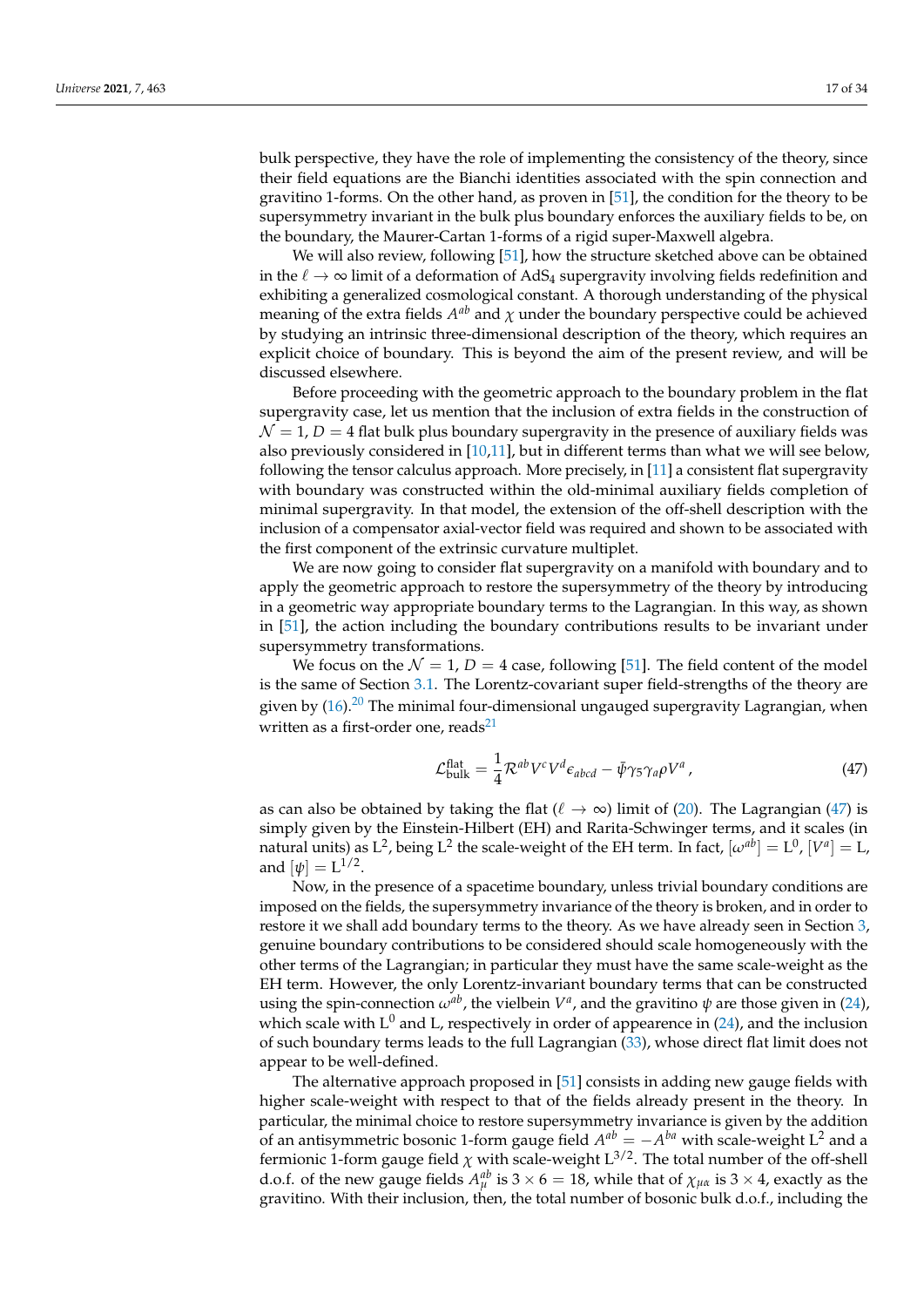6 d.o.f. of the off-shell metric, is  $n_B = 6 + 18 = 24$ , matching the total number of fermionic d.o.f.  $n_F = 12 + 12 = 24$ . A crucial aspect concerning these auxiliary fields is that their inclusion in the theory allows not only the off-shell matching of the bosonic and fermionic d.o.f. but also to restore the supersymmetry invariance in the context we are considering. In this sense, they play a topological role as they appear only in the boundary Lagrangian necessary to restore supersymmetry in the geometric approach.

Then, the only boundary contributions constructed by using the original field content of the theory together with  $A^{ab}$  and  $\chi$  that are compatible with parity and Lorentz invariance and that do not involve a scaling parameter are

$$
d\left(A^{ab}\wedge\mathcal{R}^{cd}+\omega^a{}_f\wedge\omega^{fb}\wedge A^{cd}+2\omega^a{}_f\wedge A^{fb}\wedge\omega^{cd}+\omega^{ab}\wedge\mathcal{F}^{cd}\right)\epsilon_{abcd}=2\mathcal{R}^{ab}\wedge\mathcal{F}^{cd}\epsilon_{abcd},
$$
  
\n
$$
d(\bar{\psi}\gamma_5\wedge\sigma+\bar{\chi}\gamma_5\wedge\rho)=2\bar{\sigma}\gamma_5\wedge\rho-\frac{1}{2}\mathcal{R}^{ab}\wedge\bar{\chi}\gamma_5\gamma_{ab}\wedge\psi,
$$
\n(48)

where we have defined

$$
\sigma \equiv \mathcal{D}\chi, \n\mathcal{F}^{ab} \equiv \mathcal{D}A^{ab}.
$$
\n(49)

Thus, the boundary Lagrangian reads

$$
\mathcal{L}_{\text{bdy}}^{\text{flat}} = \alpha' \left( 2 \mathcal{R}^{ab} \mathcal{F}^{cd} \epsilon_{abcd} \right) - i \beta' \left( 2 \bar{\sigma} \gamma_5 \rho - \frac{1}{2} \mathcal{R}^{ab} \bar{\chi} \gamma_5 \gamma_{ab} \psi \right), \tag{50}
$$

where *α'* and *β'* are constant dimensionless parameters amounting to the normalization of the auxiliary fields, which can be chosen at our wish. Notice that the boundary Lagrangian (50) has scale-weight  $L^2$  as the bulk Lagrangian (47). Therefore, we are left with the following full Lagrangian:

$$
\mathcal{L}^{\text{flat}}_{\text{full}} = \mathcal{L}^{\text{flat}}_{\text{bulk}} + \mathcal{L}^{\text{flat}}_{\text{bdy}}
$$
\n
$$
= \frac{1}{4} \mathcal{R}^{ab} V^c V^d \epsilon_{abcd} - \bar{\psi} \gamma_5 \gamma_a \rho V^a
$$
\n
$$
+ \alpha' \left( 2 \mathcal{R}^{ab} \mathcal{F}^{cd} \epsilon_{abcd} \right) - i \beta' \left( 2 \bar{\sigma} \gamma_5 \rho - \frac{1}{2} \mathcal{R}^{ab} \bar{\chi} \gamma_5 \gamma_{ab} \psi \right).
$$
\n(51)

Naturally, the boundary terms (48) do not affect the bulk and, in particular, we have  $i_{\epsilon}$ (d $\mathcal{L}_{\text{full}}^{\text{flat}}$ ) = 0.

Then, the supersymmetry invariance of the full Lagrangian (51) requires to verify the condition  $\iota_e(\mathcal{L}_{\text{full}}^{\text{flat}})|_{\partial \mathcal{M}_4} = 0$ . As already seen in Section 3.1, also here the field equations acquire non-trivial boundary contributions coming not only from the boundary Lagrangian but also from the bulk one (from the total differentials originating from partial integration), yielding, in particular, the following constraints to hold on the boundary:

$$
\begin{cases}\n\mathcal{R}^{ab}|_{\partial \mathcal{M}_4} = 0, \\
\mathcal{F}^{ab}|_{\partial \mathcal{M}_4} = -\frac{1}{8\alpha'} \Big( V^a V^b + \beta' \bar{\chi} \gamma^{ab} \psi \Big)_{\partial \mathcal{M}_4}, \\
\rho|_{\partial \mathcal{M}_4} = 0, \\
\sigma|_{\partial \mathcal{M}_4} = \frac{i}{2\beta'} (\gamma_a \psi V^a)_{\partial \mathcal{M}_4}.\n\end{cases}
$$
\n(52)

Thus, the supercurvatures result to be dynamically fixed, on the boundary, to constant values in an enlarged anholonomic basis (indeed, on the boundary they are fixed not only in terms of the supervielbein  $\{V^a, \psi\}$  but also of the extra 1-form field  $\chi$ ). Computing  $\iota$ <sub>*e*</sub>( $\mathcal{L}$ flat</sub>) from (51) and then considering its projection on the boundary,  $\iota$ *e*( $\mathcal{L}$ flat))  $\partial M_4$ , upon use of (52) one finds

$$
i_{\epsilon} \left( \mathcal{L}_{\text{full}}^{\text{flat}} \right) |_{\partial \mathcal{M}_4} = 0. \tag{53}
$$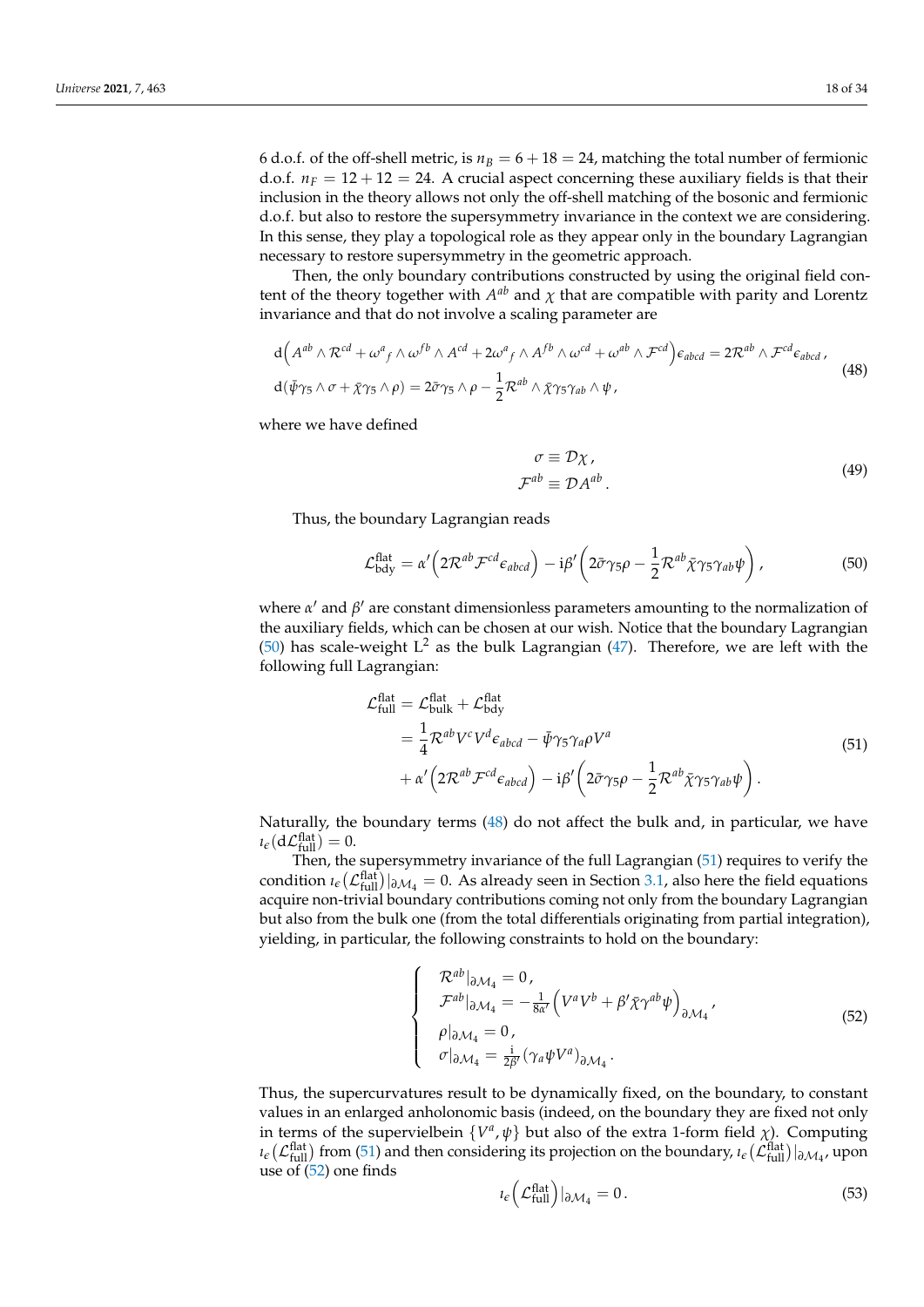Thus, the supersymmetry invariance of the full Lagrangian is restored in the presence of a boundary of spacetime if we include the boundary terms proportional to  $\alpha'$  and  $\beta'$ (with  $\alpha' \neq 0$ ,  $\beta' \neq 0$ ). The emerging algebraic structure is more transparent once the normalization coefficients *α'* and *β'* are fixed to the values  $α' = -\frac{1}{8}$  and  $β' = 1$ . For these values the full Lagrangian can be rewritten in a MacDowell-Mansouri-like form  $[26]$  as<sup>22</sup>

$$
\mathcal{L}_{\text{full}}^{\text{flat}} = -\frac{1}{4} \mathcal{R}^{ab} \wedge \hat{\mathcal{F}}^{cd} \epsilon_{abcd} - 2i \bar{\Xi} \gamma_5 \wedge \rho \,, \tag{54}
$$

where we have defined

$$
\hat{\mathcal{F}}^{ab} \equiv \mathcal{F}^{ab} - V^a V^b - \bar{\chi} \gamma^{ab} \psi ,
$$
  

$$
\Xi \equiv \sigma - \frac{i}{2} \gamma_a \psi V^a .
$$
 (55)

Hence, enlarging the field content of the theory we have been able to restore supersymmetry (which results to be restored for any value of  $\alpha'$  and  $\beta'$ ) and, furthermore, to end up with a full Lagrangian in the MacDowell-Mansouri-like form for specific values of *α'* and *β'*. The enlargement, however, does not modify the bulk Lagrangian, as it affects only the boundary, allowing to restore the supersymmetry invariance.

Remarkably, the supercurvatures (55), together with (see (52))

$$
R^{ab} \equiv \mathcal{R}^{ab},
$$
  
\n
$$
\Psi \equiv \rho,
$$
  
\n
$$
R^{a} \equiv \mathcal{D}V^{a} - \frac{i}{2}\bar{\psi}\gamma^{a}\psi,
$$
\n(56)

turn out to reproduce the so-called (minimal) Maxwell-covariant supercurvatures (see, e.g., [43,52,53]). The minimal Maxwell superalgebra, dual to the "vacuum" Maurer-Cartan structure given by the vanishing of the supercurvatures in (55) and (56), was first introduced in [52] in order to describe a generalized four-dimensional superspace in the presence of a constant Abelian supersymmetric field-strength background. Such superalgebra extends the Maxwell algebra, whose generators are  $\{J_{ab}, P_a, Z_{ab}\}$ , respectively dual to  $\omega^{ab}$ ,  $V^a$ , and *A ab*, by incorporating two fermionic generators, *Q* and Σ, dual to *ψ* and *χ*, respectively. At the purely bosonic level, the Maxwell algebra was introduced in [58,104]. At the supersymmetric level, super-Maxwell algebras were considered in particular in three spacetime dimensions, as they allowed to reproduce three-dimensional Chern-Simons supergravity models in, e.g.,  $[105,106]$ <sup>23</sup> The rigid super-Maxwell algebra in four dimensions has the following structure of (anti)commutators:

$$
[J_{ab}, J_{cd}] \propto \eta_{bc} J_{ad} - \eta_{ac} J_{bd} - \eta_{bd} J_{ac} + \eta_{ad} J_{bc},
$$
  
\n
$$
[J_{ab}, P_c] \propto \eta_{bc} P_a - \eta_{ac} P_b, \quad [P_a, P_b] \propto Z_{ab},
$$
  
\n
$$
[J_{ab}, Z_{cd}] \propto \eta_{bc} Z_{ad} - \eta_{ac} Z_{bd} - \eta_{bd} Z_{ac} + \eta_{ad} Z_{bc},
$$
  
\n
$$
[J_{ab}, Q] \propto \gamma_{ab} Q, \quad [J_{ab}, \Sigma] \propto \gamma_{ab} \Sigma, \quad [P_a, Q] \propto \gamma_a \Sigma,
$$
  
\n
$$
\{Q, Q\} \propto C \gamma^a P_a, \quad \{Q, \Sigma\} \propto C \gamma^{ab} Z_{ab},
$$
  
\n(57)

where *C* denotes the charge conjugation matrix.

We can now interpret the boundary constraints  $(52)$ ,

$$
R^{ab}|_{\partial \mathcal{M}_4} = 0, \quad \hat{\mathcal{F}}^{ab}|_{\partial \mathcal{M}_4} = 0, \quad \Psi|_{\partial \mathcal{M}_4} = 0, \quad \Xi|_{\partial \mathcal{M}_4} = 0,\tag{58}
$$

as the condition that the super-Maxwell algebra emerges as global symmetry at the boundary. Furthermore, consistency of the bulk theory requires  $R^a = 0$  and hence, for continuity, we will also require  $R^a|_{\partial M_4} = 0$ , as we will see below.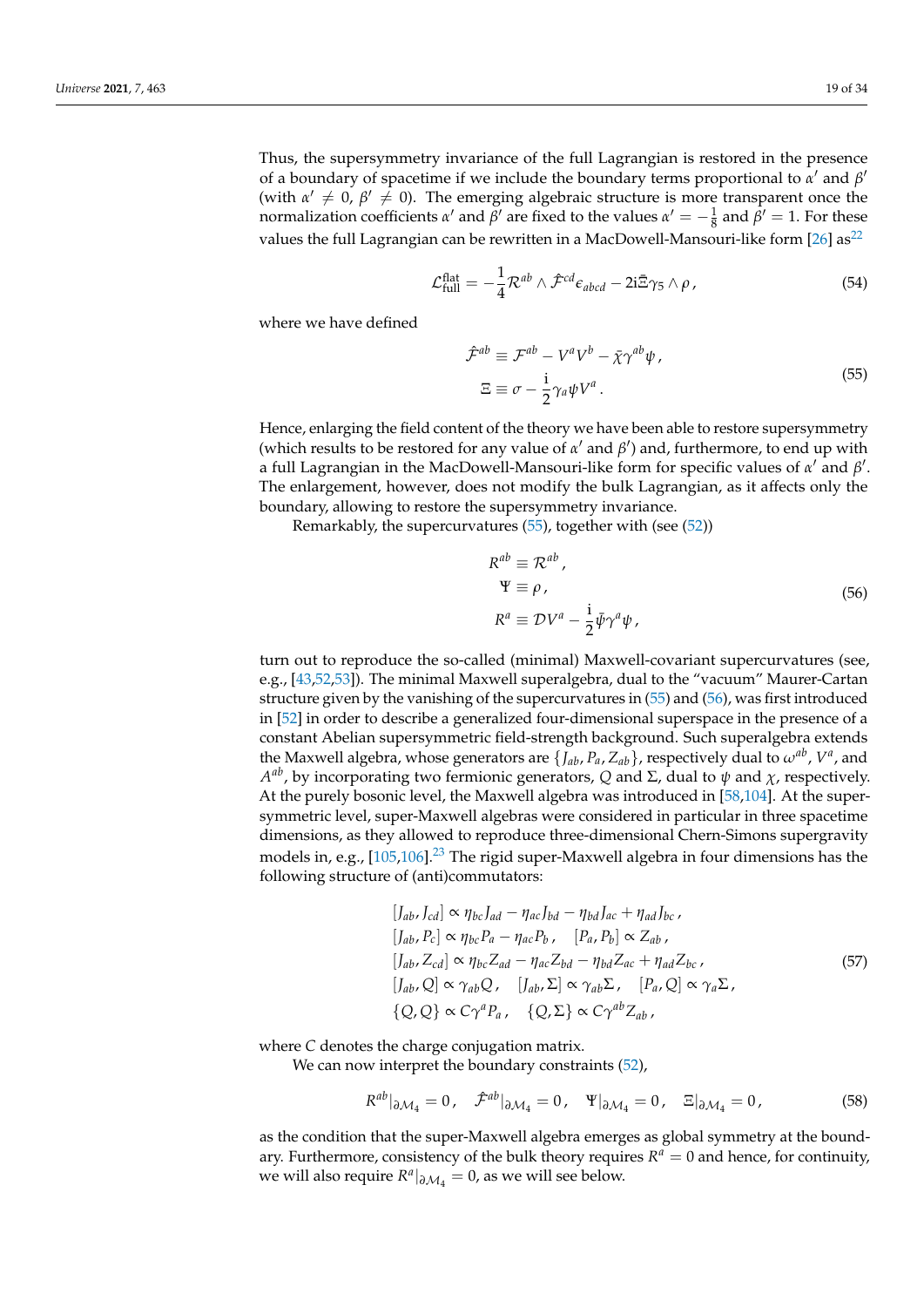$$
\mathcal{L}_{\text{full}}^{\text{flat}} = -\frac{1}{4} R^{ab} \wedge \hat{\mathcal{F}}^{cd} \epsilon_{abcd} - 2i \bar{\Xi} \gamma_5 \wedge \Psi.
$$
 (59)

Note that *A<sup>ab</sup>* and *χ* appear only in the boundary Lagrangian, but they act as auxiliary fields under the bulk perspective, implementing the Bianchi identities of Lorentz and supersymmetry respectively, associated with  $\omega^{ab}$  and  $\psi$ . Indeed, their equations of motion (e.o.m.) yield, respectively (up to boundary terms),

e.o.m. 
$$
A^{ab} \leftrightarrow \mathcal{DR}^{ab} = 0
$$
,  
e.o.m.  $\chi \leftrightarrow \mathcal{D}\rho - \frac{1}{4}\mathcal{R}^{ab}\gamma_{ab}\psi = 0$ . (60)

On the other hand, those of *ωab* and *ψ* read

e.o.m. 
$$
\omega^{ab} \leftrightarrow \mathcal{D}\hat{\mathcal{F}}^{ab} - 2R^{[a}{}_{c}A^{c|b]} + \bar{\Xi}\gamma^{ab}\psi - \bar{\chi}\gamma^{ab}\Psi = 0,
$$
  
e.o.m.  $\psi \leftrightarrow \mathcal{D}\Xi - \frac{1}{4}R^{ab}\gamma_{ab}\chi + \frac{i}{2}\gamma_{a}\Psi V^{a} = 0.$  (61)

in a kind of, let us say, "symmetric way" with respect to the e.o.m. of  $A^{ab}$  and  $\chi$ .

Comparing the latter with the Bianchi identities of the super-Maxwell algebra associated with the auxiliary fields, we can see that, imposing the supertorsion constraint  $R^a = 0$ , they coincide. In this sense, the supertorsion constraint appears as a consistency requirement for the full MacDowell-Mansouri theory (while, as usual, it can be proven that it naturally emerges from the study of the field equations of the bulk Lagrangian in the absence of the boundary contribution  $\mathcal{L}_{\text{bdy}}^{\text{flat}}$ ). Hence, the fields equations of  $\omega^{ab}$  and  $\psi$ implement the Bianchi identities of the super-Maxwell algebra associated with  $A^{ab}$  and  $\chi$ , respectively. Let us observe that the Rarita-Schwinger equation of motion of the gravitino is hidden in the second of the above equations. It can be retrieved if we restrict the auxiliary field  $\chi$  to be defined only on the boundary, in which case, in the bulk,  $\chi = 0$ , and the second equation in (61) reduces, in the bulk, to the Rarita-Schwinger equation.

Finally, the field equations of  $V^a$  read

$$
\frac{1}{2}V^b \mathcal{R}^{cd} \epsilon_{abcd} - \bar{\psi} \gamma_a \gamma_5 \rho = 0. \qquad (62)
$$

They are the Einstein equations in superspace, written in the Einstein-Cartan formalism, with energy momentum tensor associated with the propagating gravitino field.

We observe that the full Lagrangian (54) cannot be directly obtained as a flat limit of (33). In particular, in the present case we have new 1-form gauge fields with the associated field-strengths contributing to the full Lagrangian. Nevertheless, as we are going to review in the following Section 4.3, the Lagrangian (54) can be retrieved as zero cosmological constant (that is infinite AdS radius) limit  $\ell \to \infty$  from a theory originating from AdS<sup>4</sup> supergravity, but with super AdS-Lorentz covariance, where the extra 1-form gauge fields do not appear only in the boundary Lagrangian but also in the bulk one.

### *4.3. Recovering Flat Supergravity with Boundary from Super-AdS*<sup>4</sup>

Coupling of the gravitational field with bosonic 1-form fields carrying Lorentz indices typically arises in generalized models of (super)gravity, where an internal scale parameter,  $\ell$ , can be introduced and associated with a generalized definition of cosmological constant (see, e.g., [37–39,43,44]). The structure group in this case is given by a super AdS-Lorentz group, which can be found by performing a particular algebraic expansion, named Sexpansion [110], of the N-extended  $OSp(N, 4)$  super AdS<sub>4</sub> group.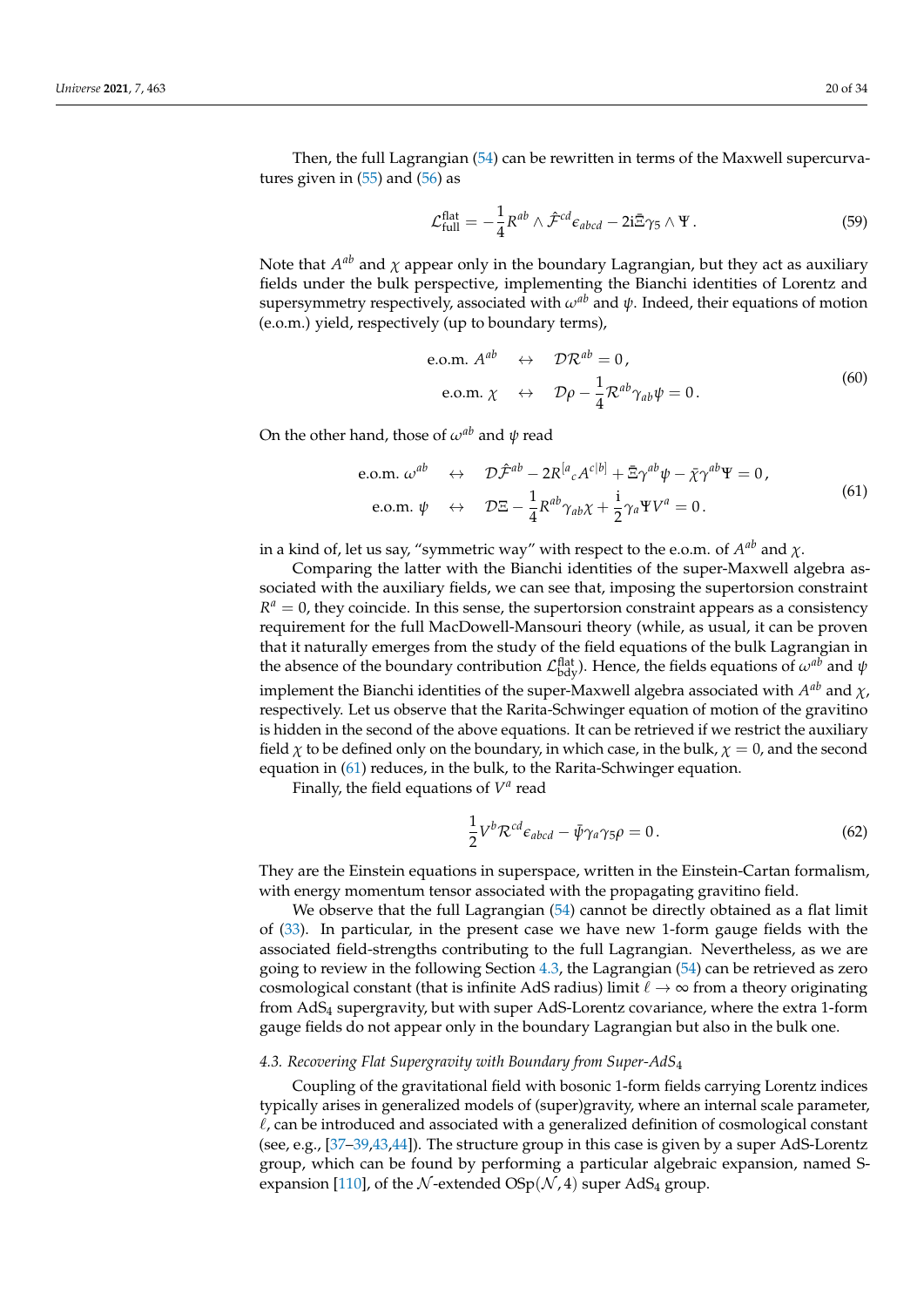One can then construct a Lagrangian covariant under the super AdS-Lorentz group in the presence of a spacetime boundary. Remarkably, the  $\ell \to \infty$  limit of the above theory is able to reproduce the full Lagrangian (59) of flat supergravity, showing also how the auxiliary fields  $A^{ab}$  and  $\chi$  emerge in this limit, out of the bulk fields of the theory with generalized cosmological constant.

Let us discuss here how the generalized supergravity model discussed in the present section arises from standard supergravity, and why the inherent deformation of the Lorentz structure group is particularly useful in order to reproduce, in the zero cosmological constant limit, the theory of flat supergravity with boundary discussed in Section 4.2.

As already emphasized, the full Lagrangian of flat supergravity with boundary cannot be found as a straightforward limit from the one of pure  $AdS<sub>4</sub>$  supergravity, the limit being singular and the boundary contributions all being vanishing in the limit. Nevertheless, as we are going to discuss in the following, in [51] a well-defined zero cosmological constant limit from pure AdS<sup>4</sup> supergravity was engineered, by allowing different scalings of the various fields of the theory and using the gained flexibility to write a boundary Lagrangian with a well-defined limit  $\ell \to \infty$ .

To clarify the procedure, let us start from the  $AdS<sub>4</sub>$  supergravity theory discussed in Section 3.1, with supecurvatures defined as in (16), and perform the following field redefinitions, both vanishing in the zero cosmological constant limit  $\ell \to \infty$ :

We introduce a torsionful spin connection

$$
\hat{\omega}^{ab} \equiv \omega^{ab} + \frac{1}{\ell^2} A^{ab} \,, \tag{63}
$$

where  $A^{ab}$  is a tensor 1-form, so that

$$
\mathcal{R}^{ab} \to \hat{\mathcal{R}}^{ab} = d\omega^{ab} + \omega^a{}_c \omega^{cb} + \frac{1}{\ell^2} \mathcal{D}_{(\omega)} A^{ab} + \frac{1}{\ell^4} A^a{}_c A^{cb} \equiv \mathcal{R}^{ab} + \frac{1}{\ell^2} \mathbb{F}^{ab} ,
$$
  

$$
R^a \to \hat{R}^a = \mathcal{D}_{(\omega)} V^a + \frac{1}{\ell^2} A^a{}_b V^b - \frac{i}{2} \bar{\psi} \gamma^a \psi ,
$$
 (64)

where

$$
\mathbb{F}^{ab} \equiv \mathcal{D}_{(\omega)}A^{ab} + \frac{1}{\ell^2}A^a{}_cA^{cb}.
$$

We redefine the gravitino 1-form with the introduction of the new spinor 1-form  $\chi$ ,

$$
\psi \to \psi + \frac{1}{\ell} \chi \,, \tag{65}
$$

so that

$$
\hat{R}^{a} \rightarrow \mathfrak{R}^{a} \equiv \mathcal{D}_{(\omega)} V^{a} - \frac{i}{2} \bar{\psi} \gamma^{a} \psi + \frac{1}{\ell^{2}} A^{a}{}_{b} V^{b} - \frac{i}{\ell} \bar{\psi} \gamma^{a} \chi - \frac{i}{2\ell^{2}} \bar{\chi} \gamma^{a} \chi,
$$
\n
$$
\rho \rightarrow \hat{\rho} = \mathcal{D}_{(\omega)} \psi + \frac{1}{\ell} \left( \mathcal{D}_{(\omega)} \chi + \frac{1}{4\ell} A^{ab} \gamma_{ab} \psi + \frac{1}{4\ell^{2}} A^{ab} \gamma_{ab} \chi \right) \equiv \rho + \frac{1}{\ell} \Phi,
$$
\n(66)

where

$$
\Phi \equiv \mathcal{D}_{(\omega)}\chi + \frac{1}{4\ell}A^{ab}\gamma_{ab}\psi + \frac{1}{4\ell^2}A^{ab}\gamma_{ab}\chi.
$$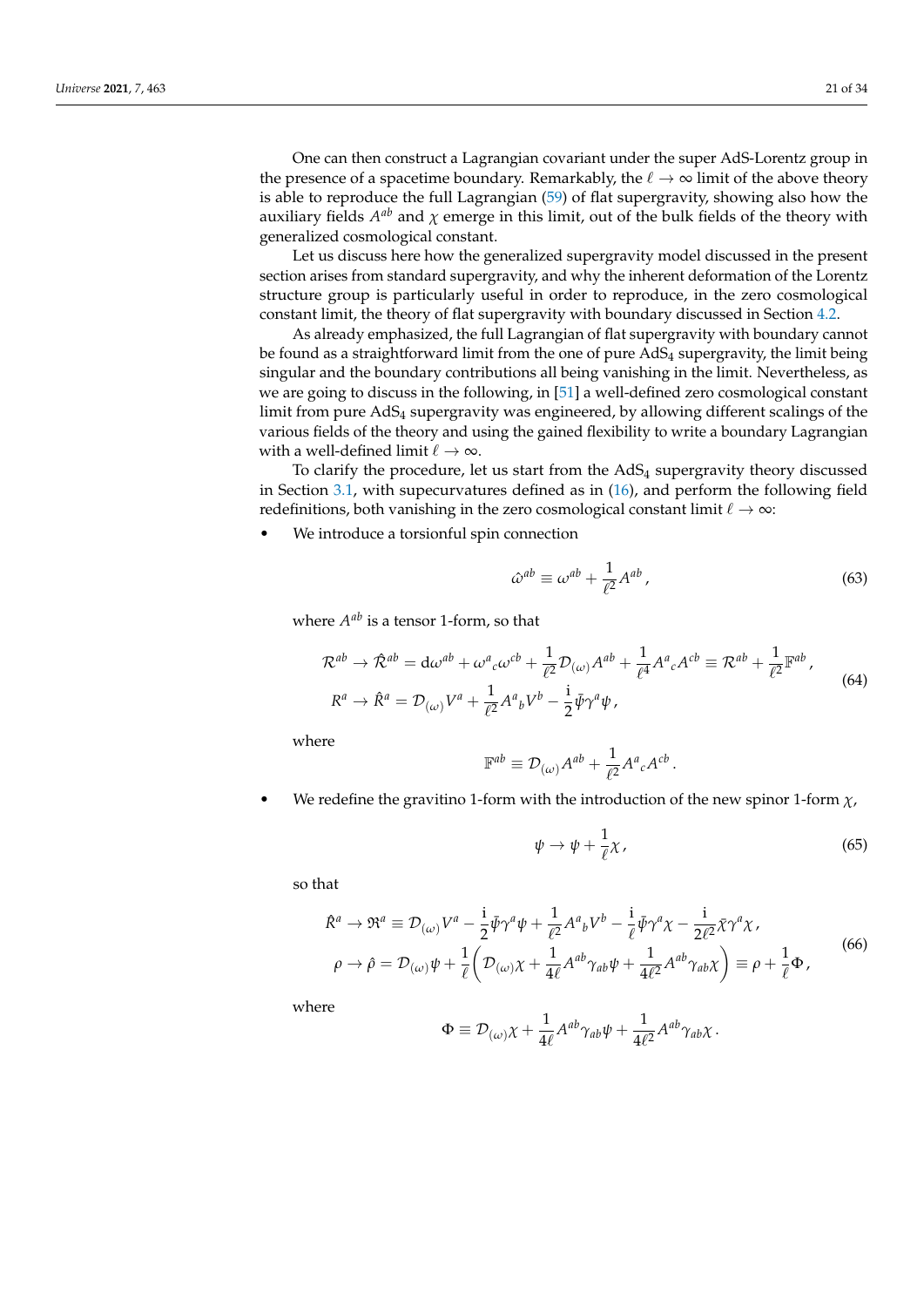All together, the redefined super field-strengths read

$$
\mathcal{R}^{ab} \equiv d\omega^{ab} + \omega^{a}{}_{c}\omega^{cb},
$$
  
\n
$$
\mathfrak{R}^{a} \equiv \mathcal{D}V^{a} - \frac{i}{2}\bar{\psi}\gamma^{a}\psi + \frac{1}{\ell^{2}}A^{a}{}_{b}V^{b} - \frac{i}{\ell}\bar{\psi}\gamma^{a}\chi - \frac{i}{2\ell^{2}}\bar{\chi}\gamma^{a}\chi,
$$
  
\n
$$
\rho \equiv \mathcal{D}\psi,
$$
  
\n
$$
\mathbb{F}^{ab} \equiv \mathcal{D}A^{ab} + \frac{1}{\ell^{2}}A^{a}{}_{c}A^{cb},
$$
  
\n
$$
\Phi \equiv \mathcal{D}\chi + \frac{1}{4\ell}A^{ab}\gamma_{ab}\psi + \frac{1}{4\ell^{2}}A^{ab}\gamma_{ab}\chi.
$$
\n(67)

In terms of the redefined fields and of their field-strengths, the bulk Lagrangian (20) of pure  $AdS_4$  supergravity was constructed in  $[51]^{24}$  and it reads

$$
\mathcal{L}_{\text{bulk}}^{\ell} = \frac{1}{4} \epsilon_{abcd} R^{ab} V^c V^d + \frac{1}{4\ell^2} \epsilon_{abcd} \mathbb{F}^{ab} V^c V^d - \bar{\psi} \gamma_5 \gamma_a \rho V^a - \frac{1}{\ell} \bar{\psi} \gamma_5 \gamma_a \Phi V^a
$$

$$
- \frac{1}{\ell^2} \bar{\chi} \gamma_5 \gamma_a \Phi V^a - \frac{1}{\ell} \bar{\chi} \gamma_5 \gamma_a \rho V^a - \frac{1}{8\ell^2} \epsilon_{abcd} V^a V^b V^c V^d
$$

$$
- \frac{i}{2\ell} \bar{\psi} \gamma_5 \gamma_{ab} \psi V^a V^b - \frac{i}{\ell^2} \bar{\chi} \gamma_5 \gamma_{ab} \psi V^a V^b - \frac{i}{2\ell^3} \bar{\chi} \gamma_5 \gamma_{ab} \chi V^a V^b. \tag{68}
$$

Thinking now at  $\psi$  and  $\chi$  as independent odd directions of an enlarged superspace, the Lagrangian (20) is left invariant under generalized supersymmetry transformations *ε*, *ε*, associated with diffeomorphisms in the directions of  $ψ$  and  $χ$ , respectively. They are given by

$$
\begin{cases}\n\delta_{\epsilon}\omega^{ab} &= i\left[\bar{\rho}^{ab}\gamma_{c} - 2\bar{\rho}^{[a}_{c}\gamma^{b]} + \frac{1}{\ell}\left(\bar{\Phi}^{ab}\gamma_{c} - 2\bar{\Phi}^{[a}_{c}\gamma^{b]}\right)\right]\epsilon V^{c} + \frac{1}{\ell}\bar{\epsilon}\gamma^{ab}\psi, \\
\delta_{\epsilon}\psi &= \mathcal{D}\epsilon, \\
\delta_{\epsilon}V^{a} &= i\bar{\epsilon}\gamma^{a}\psi + \frac{i}{\ell}\bar{\epsilon}\gamma^{a}\chi, \\
\delta_{\epsilon}A^{ab} &= \bar{\epsilon}\gamma^{ab}\chi, \\
\delta_{\epsilon}\chi &= \frac{i}{2}\gamma_{a}\epsilon V^{a} + \frac{1}{4\ell}\gamma_{ab}\epsilon A^{ab},\n\end{cases}
$$
\n(69)

along with

$$
\begin{cases}\n\delta_{\varepsilon}\omega^{ab} &= \frac{i}{\ell} \Big( \bar{\rho}^{ab} \gamma_c - 2 \bar{\rho}^{[a}_{\ \ c} \gamma^{b]} \Big) \varepsilon V^c ,\\ \n\delta_{\varepsilon} \psi &= 0,\\ \n\delta_{\varepsilon} V^a &= \frac{i}{\ell} \bar{\varepsilon} \gamma^a \psi + \frac{i}{\ell^2} \bar{\varepsilon} \gamma^a \chi,\\ \n\delta_{\varepsilon} A^{ab} &= i \Big( \bar{\Phi}^{ab} \gamma_c - 2 \bar{\Phi}^{[a}_{\ \ c} \gamma^{b]} \Big) \varepsilon V^c + \bar{\varepsilon} \gamma^{ab} \psi + \frac{1}{\ell} \bar{\varepsilon} \gamma^{ab} \chi,\\ \n\delta_{\varepsilon} \chi &= \mathcal{D} \varepsilon + \frac{i}{2\ell} \gamma_{a} \varepsilon V^a + \frac{1}{4\ell^2} \gamma_{ab} \varepsilon A^{ab} ,\n\end{cases} \tag{70}
$$

where *ρab* and Φ*ab* denote the components along the purely bosonic vielbein of the fieldstrength 2-forms *ρ* and Φ, respectively, namely the corresponding supercovariant fieldstrengths.

The vanishing cosmological constant limit  $\ell \to \infty$  of (68) yields the flat bulk supergravity Lagrangian (47), exactly as starting from the equivalent Lagrangian (20). However, the bulk Lagrangian (68) now includes terms involving the dimensionful 1-form fields  $A^{ab}$  and *χ*. In the flat supergravity case reviewed in Section 4.2, the contribution of such 1-forms to the boundary Lagrangian was crucial to restore supersymmetry invariance in the presence of a boundary.

In [51], the supersymmetry invariance of the theory with generalized cosmological constant was analyzed in the presence of a non-trivial boundary, with the aim of finding a consistently defined flat limit  $\ell \to \infty$  in which the results reviewed in Section 4.2 could be recovered. In order to restore supersymmetry, it is necessary to add boundary terms.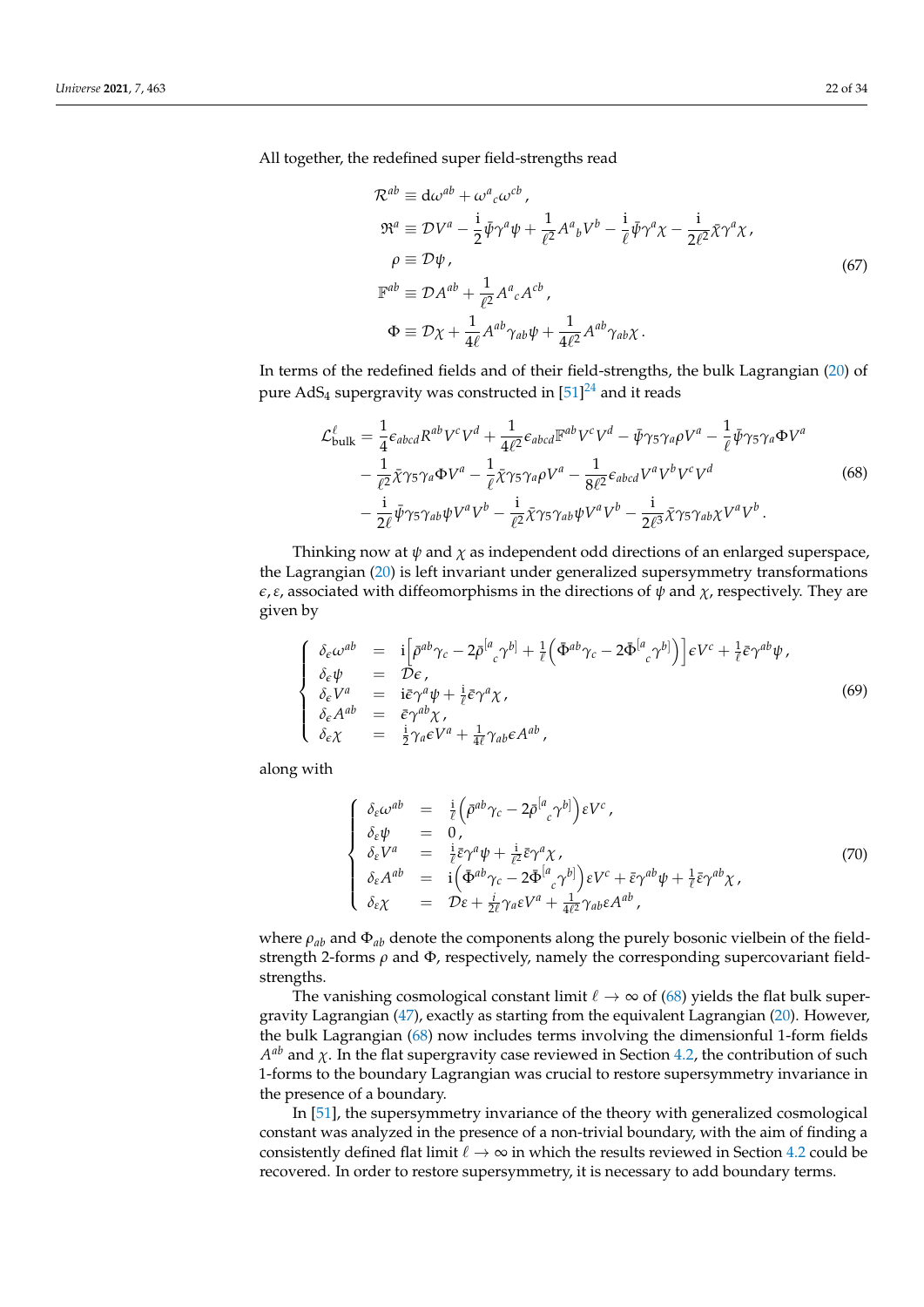In the case at hand, the dimensionful 1-forms  $A^{ab}$  and  $\chi$  already appear in the bulk Lagrangian (68), and they can also be included within total derivative terms contributing to the boundary Lagrangian, more general to the ones directly obtained from (25) when performing the redefinition of spin connection and gravitino. In particular, one can allow independent couplings in each total derivative term. All possible boundary terms, compatible with the symmetries of the theory, that can be added (without including extra new fields) yield the following boundary Lagrangian:

$$
\mathcal{L}^{\ell}_{\text{bdy}} = \lambda \epsilon_{abcd} R^{ab} R^{cd} - i \pi \left( \bar{\rho} \gamma_5 \rho - \frac{1}{4} R^{ab} \bar{\psi} \gamma_5 \gamma_{ab} \psi \right) + \mu \epsilon_{abcd} \left( 2 R^{ab} \mathbb{F}^{cd} + \frac{1}{\ell^2} \mathbb{F}^{ab} \mathbb{F}^{cd} \right) \n- i \nu \left( 2 \bar{\rho} \gamma_5 \Phi + \bar{\Phi} \gamma_5 \Phi - \frac{1}{2} R^{ab} \bar{\psi} \gamma_5 \gamma_{ab} \chi - \frac{1}{4 \ell} \mathbb{F}^{ab} \bar{\psi} \gamma_5 \gamma_{ab} \psi \right) \n- \frac{1}{2 \ell^2} \mathbb{F}^{ab} \bar{\psi} \gamma_5 \gamma_{ab} \chi - \frac{1}{4 \ell} R^{ab} \bar{\chi} \gamma_5 \gamma_{ab} \chi - \frac{1}{4 \ell^3} \mathbb{F}^{ab} \bar{\chi} \gamma_5 \gamma_{ab} \chi \right),
$$
\n(71)

where  $\lambda$ ,  $\pi$ ,  $\mu$ ,  $\nu$  are independent constant parameters. Let us remark that a necessary condition, in order to have a consistently defined limit  $\ell \to \infty$  at the level of the full Lagrangian, is that the Lagrangian should not contain terms diverging in the limit. For this reason, terms involving positive powers of  $\ell$  must be excluded. Inspecting (71), all terms scale as a length squared, L 2 , with the exception of those proportional to *λ* and *π*. In order to have an appropriately scaled boundary Lagrangian one should define new dimensionless constants,  $\lambda^T$  and  $\pi^T$ , such that  $\lambda = \ell^2 \lambda^T$  and  $\pi = \ell \pi^T$ . However, this implies positive powers of  $\ell$  in (71). Thus, we conclude that the contributions proportional to  $\lambda$ and  $\pi$  must be dropped out from the boundary Lagrangian. Finally, we are left with the full Lagrangian

$$
\mathcal{L}_{\text{full}}^{\ell} = \mathcal{L}_{\text{bulk}}^{\ell} + \mathcal{L}_{\text{bdy}}^{\ell}
$$
\n
$$
= \frac{1}{4} \epsilon_{abcd} R^{ab} V^{c} V^{d} + \frac{1}{4\ell^{2}} \epsilon_{abcd} \mathbb{F}^{ab} V^{c} V^{d} - \bar{\psi} \gamma_{5} \gamma_{a} \rho V^{a} - \frac{1}{\ell} \bar{\psi} \gamma_{5} \gamma_{a} \Phi V^{a}
$$
\n
$$
- \frac{1}{\ell^{2}} \bar{\chi} \gamma_{5} \gamma_{a} \Phi V^{a} - \frac{1}{\ell} \bar{\chi} \gamma_{5} \gamma_{a} \rho V^{a} - \frac{1}{8\ell^{2}} \epsilon_{abcd} V^{a} V^{b} V^{c} V^{d}
$$
\n
$$
- \frac{i}{2\ell} \bar{\psi} \gamma_{5} \gamma_{ab} \psi V^{a} V^{b} - \frac{i}{\ell^{2}} \bar{\chi} \gamma_{5} \gamma_{ab} \psi V^{a} V^{b} - \frac{i}{2\ell^{3}} \bar{\chi} \gamma_{5} \gamma_{ab} \chi V^{a} V^{b}
$$
\n
$$
+ \mu \epsilon_{abcd} \left( 2R^{ab} \mathbb{F}^{cd} + \frac{1}{\ell^{2}} \mathbb{F}^{ab} \mathbb{F}^{cd} \right)
$$
\n
$$
- i \nu \left( 2 \bar{\rho} \gamma_{5} \Phi + \bar{\Phi} \gamma_{5} \Phi - \frac{1}{2} R^{ab} \bar{\psi} \gamma_{5} \gamma_{ab} \chi - \frac{1}{4\ell} \mathbb{F}^{ab} \bar{\psi} \gamma_{5} \gamma_{ab} \psi
$$
\n
$$
- \frac{1}{2\ell^{2}} \mathbb{F}^{ab} \bar{\psi} \gamma_{5} \gamma_{ab} \chi - \frac{1}{4\ell} R^{ab} \bar{\chi} \gamma_{5} \gamma_{ab} \chi - \frac{1}{4\ell^{3}} \mathbb{F}^{ab} \bar{\chi} \gamma_{5} \gamma_{ab} \chi \right).
$$
\n(72)

Again, from the study of the field equations in the presence of a boundary, the supercurvatures (67) result to be fixed, on the boundary, to constant values in an enlarged anholonomic basis given by the supervielbein together with the 1-form field *χ*,

$$
\begin{cases}\nR^{ab}|_{\partial \mathcal{M}_4} = -\frac{\nu}{16\mu\ell} \left( \bar{\psi} \gamma^{ab} \psi \right)_{\partial \mathcal{M}_4}, \\
F^{ab}|_{\partial \mathcal{M}_4} = -\frac{1}{8\mu} \left( V^a V^b + \nu \bar{\chi} \gamma^{ab} \psi + \frac{\nu}{2\ell} \bar{\chi} \gamma^{ab} \chi \right)_{\partial \mathcal{M}_4}, \\
\rho|_{\partial \mathcal{M}_4} = 0, \\
\Phi|_{\partial \mathcal{M}_4} = \frac{i}{2\nu} \left( \gamma_a \psi V^a + \frac{1}{\ell} \gamma_a \chi V^a \right)_{\partial \mathcal{M}_4},\n\end{cases} \tag{73}
$$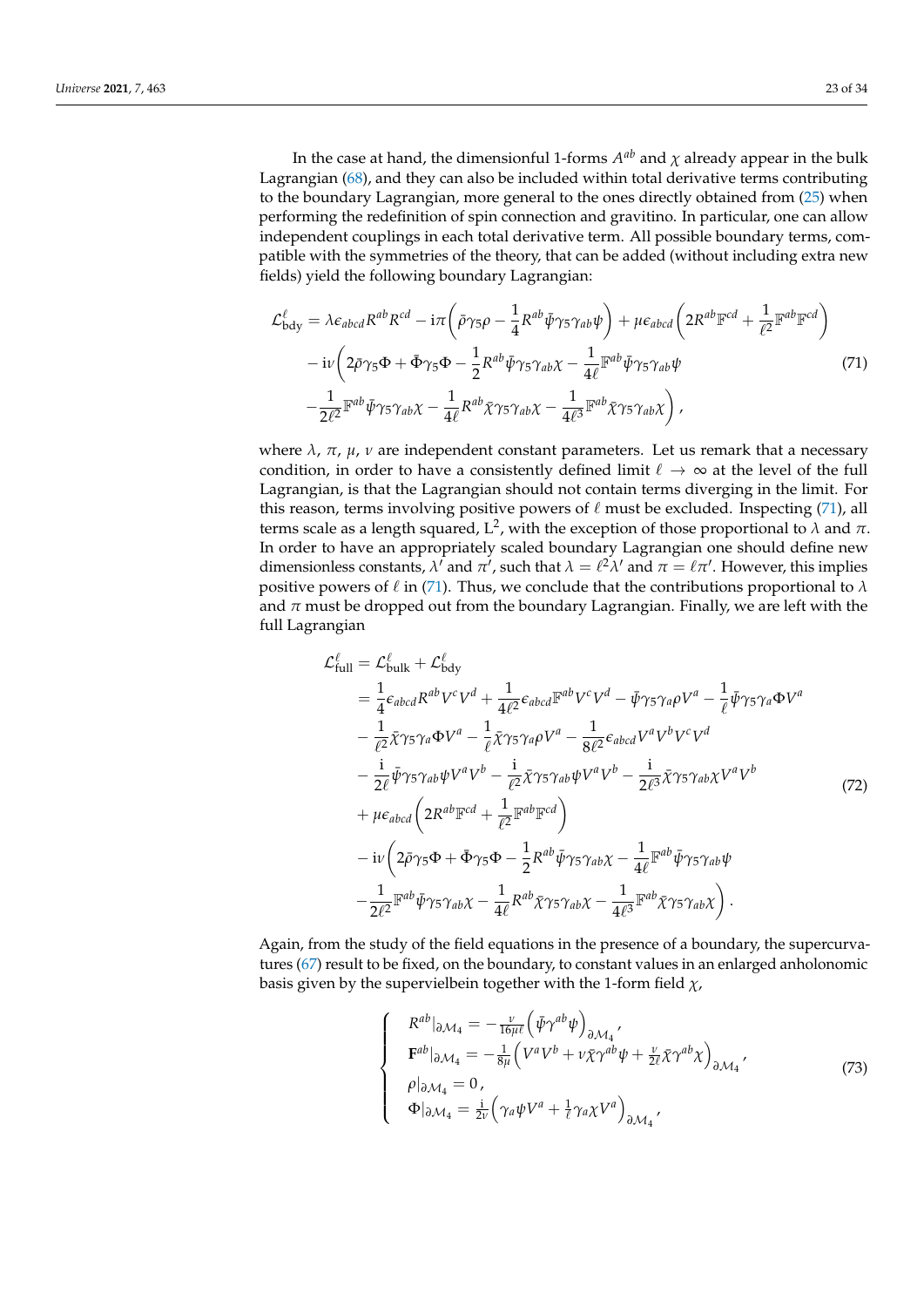and, consequently, the condition  $\iota_{\epsilon}(\mathcal{L}^{\ell}_{\text{full}})|_{\partial \mathcal{M}_4} = 0$  for supersymmetry of the full Lagrangian is realized when the following relation holds:

$$
v = -8\mu(1 + h)
$$
, where  $h = \pm \sqrt{1 + \frac{1}{8\mu}} \in \mathbb{R}$ , (74)

with  $\nu \neq 0$ , which implies  $h \neq -1$ . We can then solve the above in terms of the real parameter *h*, obtaining

$$
\mu = -\frac{1}{8} \frac{1}{1 - h^2}, \quad \nu = \frac{1}{1 - h}, \tag{75}
$$

which imply

$$
R^{ab}|_{\partial \mathcal{M}_4} = (1+h) \left[ \frac{1}{2\ell} \bar{\psi} \gamma^{ab} \psi \right]_{\partial \mathcal{M}_4},
$$
  
\n
$$
\mathbf{F}^{ab}|_{\partial \mathcal{M}_4} = (1+h) \left[ (1-h) V^a V^b + \bar{\chi} \gamma^{ab} \psi + \frac{1}{2\ell} \bar{\chi} \gamma^{ab} \chi \right]_{\partial \mathcal{M}_4},
$$
  
\n
$$
\rho|_{\partial \mathcal{M}_4} = 0,
$$
  
\n
$$
\Phi|_{\partial \mathcal{M}_4} = (1-h) \frac{1}{2} \left[ \gamma_a \psi V^a + \frac{1}{\ell} \gamma_a \chi V^a \right]_{\partial \mathcal{M}_4}.
$$
\n(76)

Observe that, setting  $h = 0$ , we obtain

$$
\mu = -\frac{1}{8} \quad \Rightarrow \quad \nu = 1. \tag{77}
$$

Remarkably, with these values of  $\mu$  and  $\nu$ , the full Lagrangian (72) acquires a MacDowell-Mansouri-like form, that is

$$
\mathcal{L}_{\text{full}}^{\ell} = -\frac{1}{4} \mathfrak{R}^{ab} \mathfrak{F}^{cd} \epsilon_{abcd} - \frac{1}{8\ell^2} \mathfrak{F}^{ab} \mathfrak{F}^{cd} \epsilon_{abcd} - 2\mathrm{i} \bar{\Omega} \gamma_5 \rho - \frac{\mathrm{i}}{\ell} \bar{\Omega} \gamma_5 \Omega \,, \tag{78}
$$

written in terms of the following super field-strengths:

$$
\mathfrak{R}^{ab} \equiv \mathrm{d}\omega^{ab} + \omega^{a}{}_{c}\omega^{cb} - \frac{1}{2\ell}\bar{\psi}\gamma^{ab}\psi,
$$
\n
$$
\mathfrak{R}^{a} \equiv \mathcal{D}V^{a} - \frac{\mathrm{i}}{2}\bar{\psi}\gamma^{a}\psi + \frac{1}{\ell^{2}}A^{a}{}_{b}V^{b} - \frac{\mathrm{i}}{\ell}\bar{\psi}\gamma^{a}\chi - \frac{\mathrm{i}}{2\ell^{2}}\bar{\chi}\gamma^{a}\chi,
$$
\n
$$
\rho \equiv \mathcal{D}\psi,
$$
\n
$$
\mathfrak{F}^{ab} \equiv \mathcal{D}A^{ab} - V^{a}V^{b} - \bar{\chi}\gamma^{ab}\psi + \frac{1}{\ell^{2}}A^{a}{}_{c}A^{cb} - \frac{1}{2\ell}\bar{\chi}\gamma^{ab}\chi,
$$
\n
$$
\Omega \equiv \mathcal{D}\chi - \frac{\mathrm{i}}{2}\gamma_{a}\psi V^{a} - \frac{\mathrm{i}}{2\ell}\gamma_{a}\chi V^{a} + \frac{1}{4\ell}A^{ab}\gamma_{ab}\psi + \frac{1}{4\ell^{2}}A^{ab}\gamma_{ab}\chi.
$$
\n(79)

In particular, considering the case  $h = 0$ , from the boundary conditions (76), arising from the study of the field equations in the presence of a boundary, one can prove that the supercurvatures defined in (79) vanish at the boundary. Thus we have recovered the supersymmetry invariance of the theory with generalized cosmological constant in the presence of a non-trivial boundary of spacetime and, furthermore, the flat limit  $\ell \to \infty$ is now well-defined in the MacDowell-Mansouri-like formalism. Indeed, the vanishing cosmological constant limit of the full Lagrangian (78) yields precisely the flat supergravity model with boundary that we derived in Section 4.2. In particular, in this case not only the bulk Lagrangians are properly related through the flat limit but also the boundary contributions. Moreover, the supercurvatures (79) boil down to the super-Maxwell curvatures (55) and (56) in the flat limit  $\ell \to \infty$ .

Let us conclude this analysis by observing that setting the right-hand side of supercurvatures (79) to zero, which defines the vacuum of the theory, we obtain the Maurer-Cartan equations associated with a supersymmetric extension of the so-called AdS-Lorentz algebra. Such bosonic algebra is a semi-simple extension of the Poincaré algebra and it was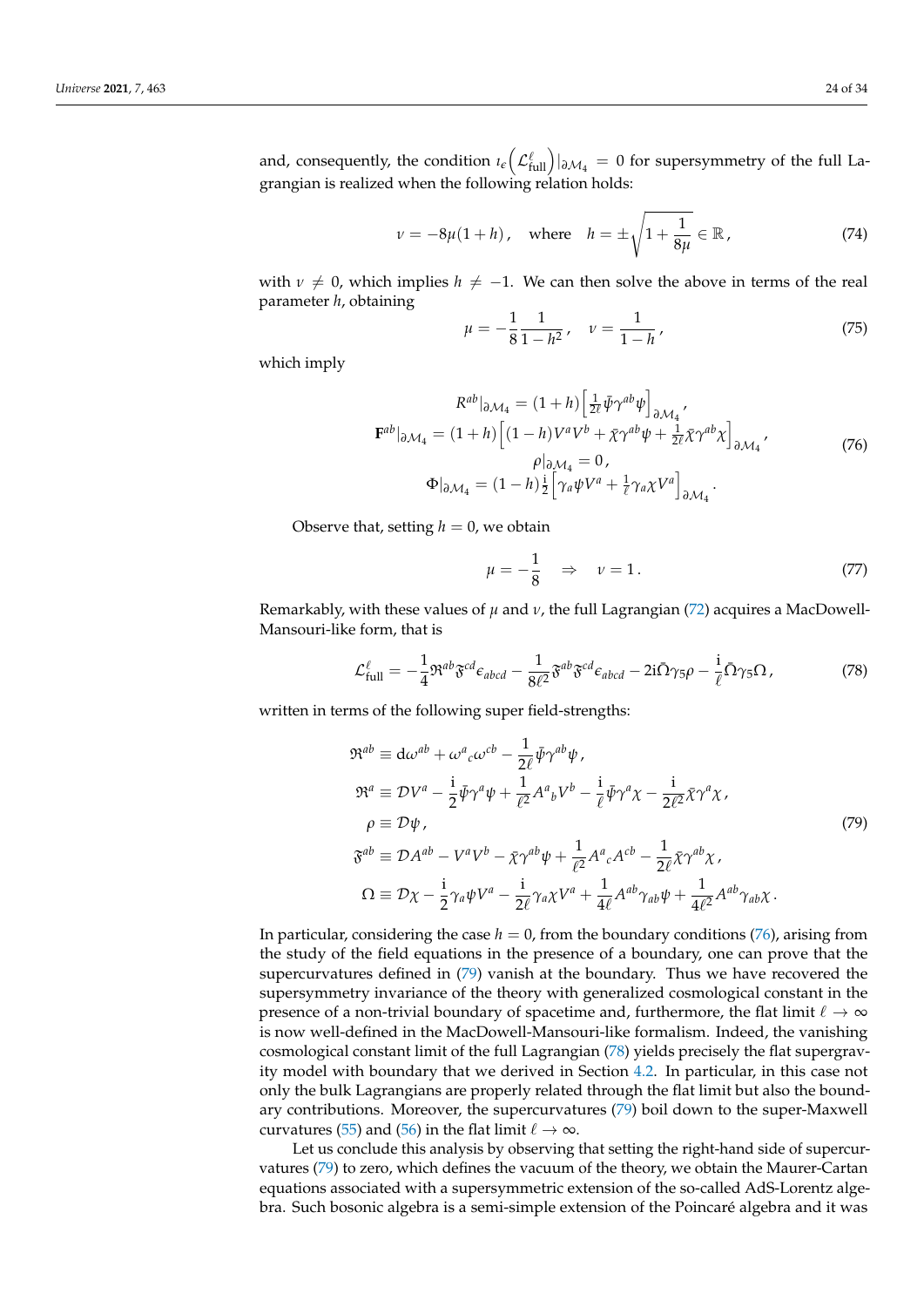first introduced in  $[54,55]$ .<sup>25</sup> The supersymmetric extension of the AdS-Lorentz algebra obtained in the present case contains two fermionic charges, *Q* and Σ, respectively dual to the spinor 1-form fields  $\psi$  and  $\chi$ , as the minimal AdS-Lorentz superalgebras introduced in [43]. However, it does not involve additional bosonic generators with respect to the ones generating the AdS-Lorentz algebra in order for the (super-)Jacobi identities to be satisfied. In this context, let us stress that the supersymmetrization of the AdS-Lorentz algebra is not unique. In fact, for instance, an AdS-Lorentz superalgebra with just one fermionic charge was considered in [54,114]. In the limit  $\ell \to \infty$  the AdS-Lorentz superalgebra associated with (79) precisely boils down to the super-Maxwell algebra defining the vacuum structure arising from the vanishing of the super field-strengths (55) and (56).

#### **5. Applications of the Formalism to Asymptotic Boundaries**

The formalism described in the previous sections is very general, and particularly well suited to be adapted to an holographic framework, in the spirit of the AdS/CFT duality [14–16]. In all the models considered above, the boundary terms added in the Lagrangian to restore supersymmetry invariance were written in terms of four-dimensional, SO(1, 3)-Lorentz covariant tensor quantities. However, to properly unveil the role of the various boundary terms, it is necessary to express them as proper three-dimensional contributions, the result depending on the general features of the boundary considered, and on its space-like, time-like, or light-like nature.

An interesting application was found in [115], where the results of [34] were applied by choosing a specific, locally AdS<sub>3</sub> boundary geometry: a peculiar three-dimensional theory exhibiting "unconventional supersymmetry" [116] (referred to, in the following, as AVZ model, from the names of the authors) was retrieved at the asymptotic boundary of pure  $\mathcal{N} = 2$  AdS<sub>4</sub> supergravity. The AVZ model is based on a 3*d* Chern-Simons (CS) Lagrangian with  $OSp(2|2)$  supergroup, but features a Dirac spinor, that we are going to call  $\chi^{(\rm{AVZ})}$ , $^{26}$  as the only propagating degree of freedom. The AVZ model is interesting, among other peculiar features, because it was proven to have important applications in condensed matter physics, in particular in the description of graphene-like systems near the Dirac points. The Dirac spinor  $\chi^{\text{(AVZ)}}$  of the AVZ model emerges by imposing the condition on the spacetime component of the odd CS connection 1-form Ψ

$$
\chi_{\alpha}^{(\text{AVZ})} = \mathrm{i} \left( \gamma^i \right)_{\alpha\beta} \Psi_{\mu}^{\beta} e_i^{\mu}, \tag{80}
$$

 $e_i^{\mu}$  $i<sub>i</sub><sup>μ</sup>$  being the (inverse) dreibein of the base spacetime where the CS action is integrated on, and  $\gamma^i$  a set of gamma matrices on it (while, here, α, β, . . . = 1, 2 are spinorial SL(2,  $\mathbb R$ ) Lorentz indices,  $i = 0, 1, 2$  anhonolonomic SL(2, R) vector indices, and  $\mu = 0, 1, 2$  the corresponding curved indices). The above ansatz can be read as the condition that the spin-1/2 part (associated with gauge freedom), out of the spin- $(1 \times 1/2) = 3/2 + 1/2$ component on the base space,  $\Psi_{\mu}^{\beta}$ , of the odd generator, is propagating on the base space. The same relation also requires to choose a metric on the base space. Note that, in 3*d* Chern-Simons theories, the two features mentioned above (introduction of a background dependence, and local dynamics) are both typical of a (even partial) gauge fixing of the gauge symmetry of the CS connection. Indeed, as pointed out in [117], the relation (80) can be interpreted in terms of a particular gauge fixing of the odd symmetry in the CS action. Such condition, however, identifies indices in the spinor representation of the gauge supergroup, carried by the odd generator Ψ*<sup>β</sup>* , with spinor indices on the base space, that is it identifies the subgroup SL(2, ℝ) ⊂ OSp(2|2) of the gauge supergroup with the Lorentz group  $SL(2,\mathbb{R})_L$  on the base space. It therefore defines a non-trivial sector of the classical CS theory. The correspondence was then extended in [75] to the case  $\mathcal{N} > 2$ , assuming trivial boundary conditions to hold for supergravity fields of spin lower than 1. This allowed, as a first result, to give a precise map of the Semenoff and Haldane-type masses appearing in the Dirac equation satisfied by the massive Dirac spinor of the AVZ model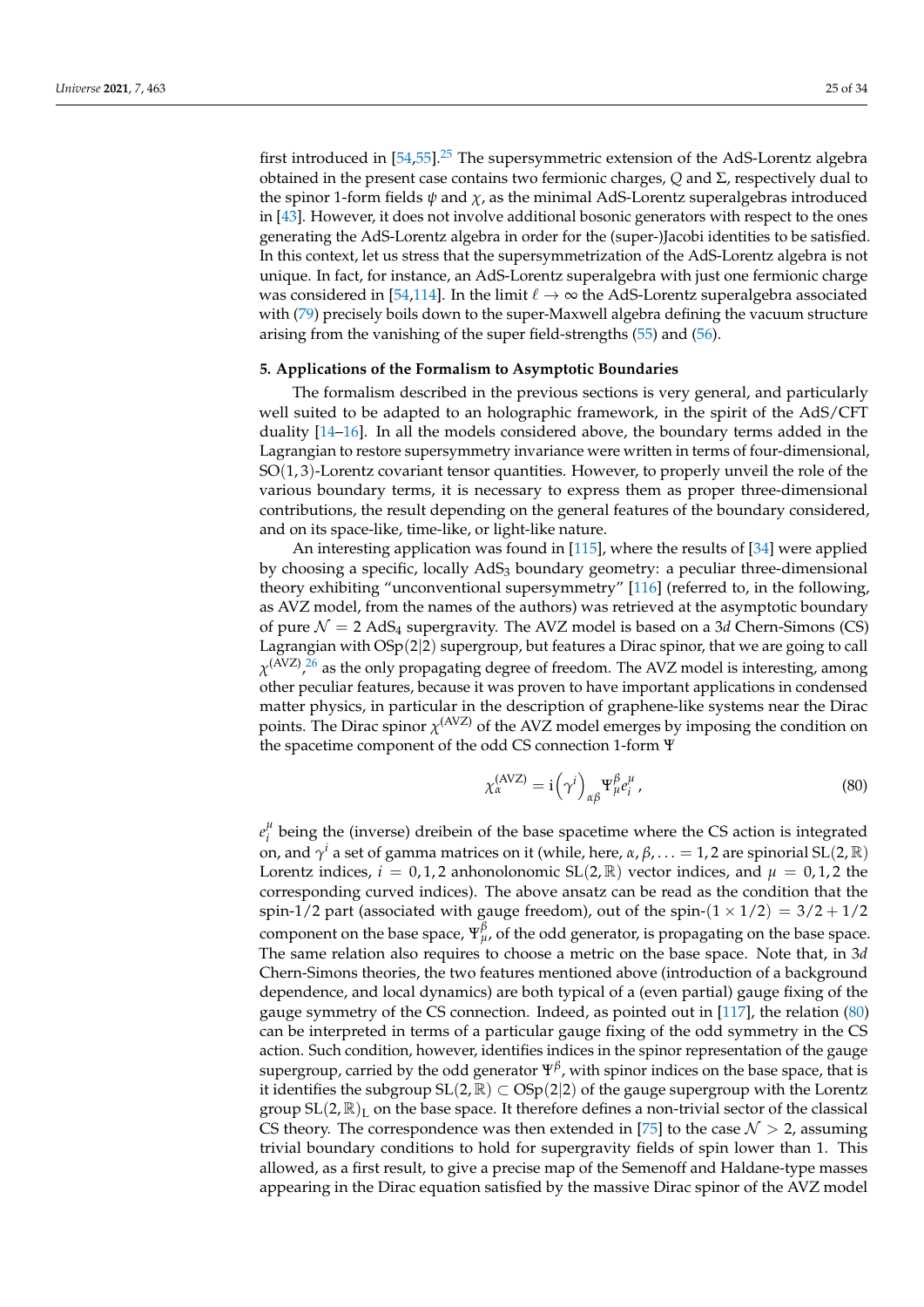extended to  $\text{OSp}\Big(\frac{\mathcal{N}}{2}|2\Big)\times \text{OSp}\Big(\frac{\mathcal{N}}{2}|2\Big)$  in terms of the torsion parameters of the model, on the lines of [118,119]. To have retrieved the defining equations of the AVZ model, with its intriguing condensed matter implications, at the boundary of  $AdS<sub>4</sub>$  supergravity is an interesting achievement in itself. However, it is still to be understood whether it is possible to establish a precise holographic duality relation between  $AdS<sub>4</sub>$  supergravity at large radius and the AVZ model at the quantum level, in the spirit of the AdS/CFT duality. In particular, in this case it is not clear whether the quantum boundary theory can still be associated with a conformal field theory, since the mass term of the Dirac spinor, needed for the correspondence with the gravity theory to take place, would plausibly break the conformal invariance.

Independently from the possibility of a holographic description of the AVZ model, the  $\mathcal{N} = 2$  model presented in Section 3 is particularly well suited to setup a holographic investigation, by applying the holographic renormalization scheme [23], the condition for regularizing the four-dimensional action being in fact, as we have seen, the request of superconformal invariance of the boundary theory. As we have already discussed in the preamble of the present review, at the bosonic level, and using a geometric, first-order approach for describing gravity, in [6] it was shown that the Euler-Gauss-Bonnet term needed to regularize the four-dimensional gravitational action can be expressed, when written in well-adapted coordinates with radial direction orthogonal to the boundary, as a functional of the chosen boundary metric, extrinsic curvature and intrinsic curvature. Then, in [6,24], it was shown that the same term provides the resummation of all the terms needed in the holographic renormalization scheme.

The four-dimensional  $\mathcal{N} = 2$  construction in [34] has been reconsidered in [74], and an holographic framework for the four-dimensional  $\mathcal{N} = 2$  pure AdS<sub>4</sub> supergravity model, including all the contributions from the fermionic fields, was developed adopting a Fefferman-Graham parametrization, and working in the first-order formalism for the spin connection. The results of [74] show that the supersymmetric extension of the EGB term corresponding to the  $\mathcal{N} = 2$  boundary Lagrangian found in [34], when expressed in threedimensional Fefferman-Graham intrinsic coordinates and expanded near the boundary along the direction orthogonal to it, precisely produces the counterterms necessary to implement the holographic renormalization program at the full supersymmetric level. It indeed regularizes the effective action, exactly as the EGB term does for the bosonic case.

The analysis in [74] extends to the  $\mathcal{N} = 2$  case previous results for the  $\mathcal{N} = 1$  case [27]. Moreover, the holographic analysis in [74] includes all the components of the gravitini (the ones along the boundary,  $\psi_u$ , but also those orthogonal to it,  $\psi_z$ ). This was functional, in particular, as a step towards exploring a holographic description of the AVZ model at the quantum level. Indeed, as shown in [115], the correspondence between  $AdS_4$  N-extended supergravity and the AVZ model requires to consider a torsionful version of the latter, based on the super-AdS<sub>3</sub> symmetry supergroup  $OSp(2|2) \times SO(1, 2)$ . In this setup, the ansatz (80) was interpreted in terms of the condition projecting out the spin-1/2 component of the gravitino. Such condition, which is required to hold on-shell in the four-dimensional supergravity theory, reads

$$
\Gamma^a V_a^{\hat{\mu}} \Psi_{\hat{\mu}} = 0 \,, \tag{81}
$$

where, as before,  $a = 0, 1, 2, 3, \hat{\mu} = 0, 1, 2, 3$  denote four-dimensional anholonomic and world indices, respectively,  $\hat{\Gamma}^a$  here refer to gamma matrices in four dimensions, and  $V^a$  is the bosonic vielbein in four-dimensions. As discussed in [115], the ansatz (80) follows by requiring that, in the dimensional reduction from four to three dimensions, the relation (81) is realized non trivially, namely that it decomposes into

$$
\Gamma^i V_i^{\hat{\mu}} \Psi_{\hat{\mu}} = -\Gamma^3 V_3^{\hat{\mu}} \Psi_{\hat{\mu}} \propto \chi^{(\text{AVZ})}, \tag{82}
$$

where both terms in the decomposition have to be non-vanishing (differently from what is general assumed in the holographic framework), being proportional to the dynamical spinor of the AVZ model.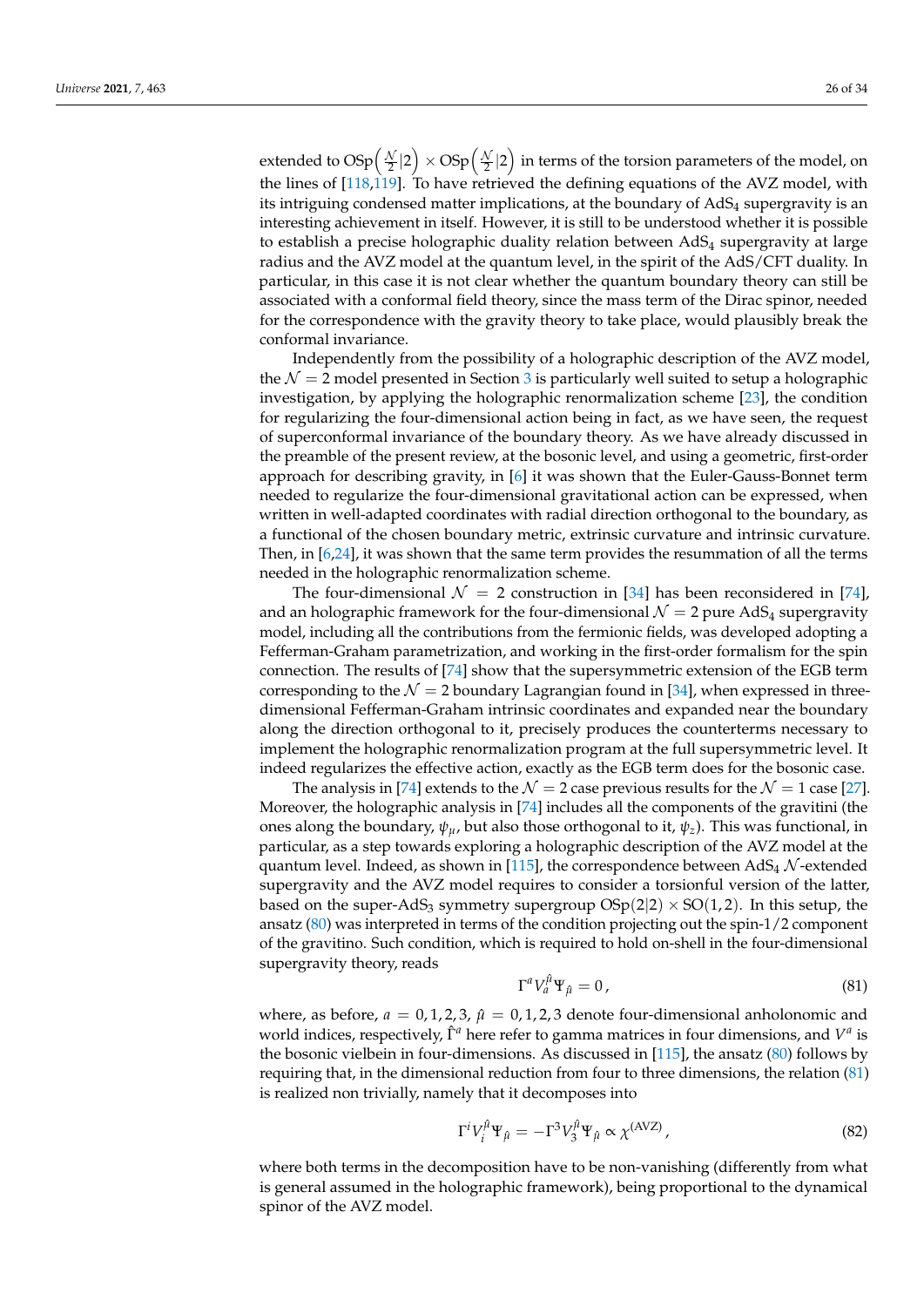The study in [74] aimed to explore the relation between the classical local symmetries of the  $\mathcal{N} = 2$  AdS<sub>4</sub> supergravity theory defined on the bulk and the quantum symmetries in the boundary field theory (namely, the *asymptotic symmetries*, at radial infinity, of the gravitational background). The latter appear as residual symmetries left over after the gauge fixing of bulk local symmetries and whose parameters take value on the boundary. According to the observation in (82), to make contact with the AVZ model, in [74] the holographic gauge fixing<sup>27</sup> was performed by refraining from imposing the standard condition  $\Gamma^i V_i^{\hat{\mu}} \Psi_{\hat{\mu}} = 0$  on the gravitino field at the boundary, in the reduction to three dimensions.

Ref. [74] also includes a general discussion of the gauge fixing conditions on the bulk fields yielding the asymptotic symmetries at the boundary. The corresponding currents of the boundary theory have been constructed and shown to satisfy the associated Ward identities, once the field equations of the bulk theory are imposed. The asymptotic behaviour of the gravitini is determined by the *supertorsion constraints*, associated with supersymmetry both in four- and three-dimensional spacetimes. The near-boundary analysis of supergravity fields and local parameters was carried out in [74] adopting the Fefferman-Graham parametrization for the metric and by performing the holographic gauge fixing of the bulk local symmetries, which provides the radial expansion of gauge fields and parameters. The residual transformations, leaving invariant the aforementioned gauge fixing, give rise to symmetry transformations on the boundary fields, associated with Noether currents conservation laws. Although in the first part of [74] the multipliers in the holographic gauge fixing were fixed as generally as possible to pave the way for the possible holographic description of both the standard superconformal field theory (SCFT) and the AVZ model, the second part of the work was then centered on the standard SCFT case.

As the asymptotic symmetries of pure  $\mathcal{N} = 2$  AdS<sub>4</sub> supergravity turn out to be given by the three-dimensional superconformal transformations, the latter are also asymptotic symmetries of an underlying boundary SCFT, according to the AdS/CFT correspondence, where the boundary fields act as sources for the corresponding operators in the dual SCFT. The superconformal tranformations are associated with local parameters and conserved currents (which are the quantum operators in the SCFT). The analysis of the quantum symmetries in a three-dimensional field theory holographically dual to  $\mathcal{N} = 2$  AdS<sub>4</sub> supergravity was done in [74] by explicitly deriving the expressions of the supercurrents and the corresponding conservation laws. The Ward identities expressing the above conservation laws on the supercurrents at the quantum level were then shown to hold off-shell in the boundary theory once the bulk field equations are imposed.

The boundary conditions on the supercurvatures are crucial to guarantee consistency of the holographic construction. In particular, the finiteness of the quantum generating functional of the boundary theory was shown to require the vanishing on the boundary of the super-AdS curvatures, which was also proven, in [34], to be a necessary condition for a consistent definition of the bulk supergravity theory.

Finally, let us comment on possible future applications of our formalism to the flat supergravity case, in a holographic context.

As shortly reviewed in Section 4.1, the asymptotic symmetry of spacetime at null infinity is expected to be given by the infinite dimensional  $BMS<sub>4</sub>$  group. On the other hand, in a holographic context a natural boundary dual to flat gravity has been recently identified in a seemingly unrelated theoretical framework, the one describing the so-called Carrollian fluids (see, e.g., [120–123]). These are fluids in 2 space dimensions whose dynamics is left invariant by the action of the infinite-dimensional ultra-relativistic conformal Carroll group.

Remarkably, the  $BMS<sub>4</sub>$  and the (infinite-dimensional) conformal Carroll group were recently shown to be isomorphic [84], thus strengthening the idea of the validity of a gauge/gravity holographic duality also for asymptotically flat spacetimes. Let us then briefly sketch in the following some group-theoretical motivations of this correspondence, following [123], where it was proven that a holographic description of four-dimensional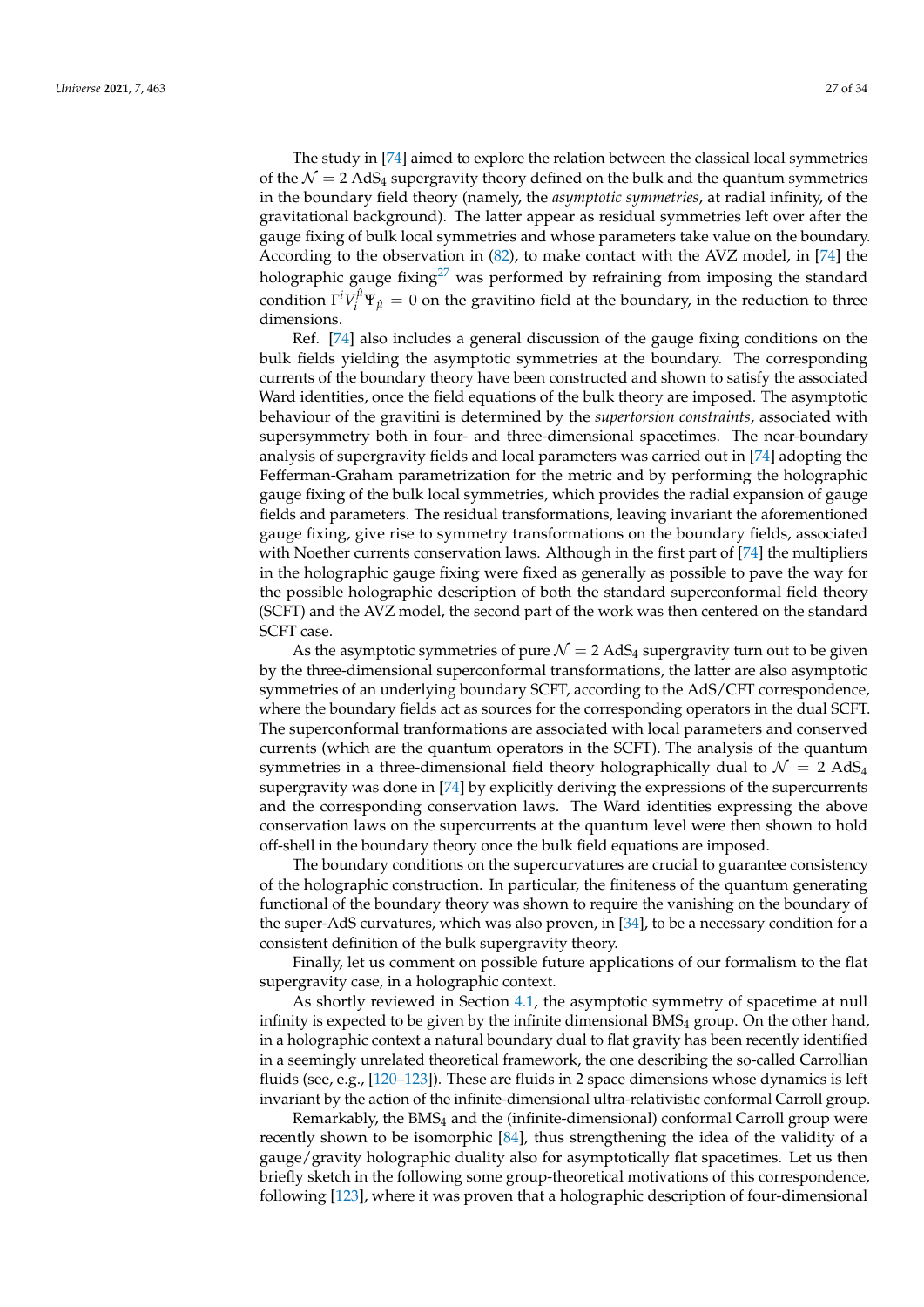asymptotically locally flat spacetimes can be obtained smoothly, in a peculiar zero cosmological constant limit of AdS holography. A (conformal) Carrollian geometry was shown to emerge in flat holography, since in the construction of [123] the vanishing of the bulk cosmological constant appears, from the boundary perspective, as a zero speed of light limit, also known as Carrollian limit. More precisely, in [123] the starting point is a fourdimensional bulk Einstein spacetime with negative cosmological constant  $\Lambda = -3\kappa^2$ , dual to a boundary relativistic fluid. Then, the Ricci-flat limit is achieved in the limit *κ* → 0 and, although no conformal boundary exists in this case, a *two-dimensional spatial conformal structure emerges at null infinity*. As the Einstein bulk spacetime derivative expansion given in [123] is performed along null tubes, it provides an appropriate setup to study both the nature of the two-dimensional spatial boundary and the dynamics of the degrees of freedom it hosts as holographic duals to the bulk Ricci-flat spacetime. Following [123], by parametrizing *à la* Randers–Papapetrou the *three-dimensional boundary spacetime metric*, that is

$$
ds2 = -\kappa2 (\Omega dt - \mathbf{b}_a dx^a)^2 + dl^2,
$$
  
\n
$$
dl2 = \mathbf{a}_{ab} dx^a dx^b,
$$
\n(83)

where the tensors  $\Omega$ ,  $\mathbf{b}_{\alpha}$ ,  $\mathbf{a}_{\alpha\beta}$  are functions of all spacetime coordinates and dl<sup>2</sup> is the two-dimensional spatial metric,<sup>28</sup> for vanishing  $\kappa$  the time decouples in the boundary geometry. Here, let us mention that there actually exist two decoupling limits, associated with two inequivalent contractions of the Poincaré group: the Galilean (generally referred to as "non-relativistic") limit, which is formally obtained by sending the speed of light to infinity, and the Carrollian (often called "ultra-relativistic") limit, which is formally reached sending the speed of light to zero.<sup>29</sup> Now, as in (83)  $\kappa$  plays effectively the role of speed of light (while being proportional to the inverse of the AdS radius of the bulk asymptotic geometry), the flat limit  $\kappa \to 0$  is precisely a Carrollian limit. This is the way in which a *Carrollian boundary geometry* (i.e., covariant under *Carrollian diffeomorphisms*), consisting of a spatial surface endowed with a positive-definite metric  $dl^2 = \bm{a}_{\mathfrak{a}\mathfrak{b}} \mathrm{d} x^\mathfrak{a} \mathrm{d} x^\mathfrak{b}$  and a Carrollian time  $t \in \mathbb{R}$ , emerges in this context. The Carrollian surface results to be the natural host for a *conformal Carrollian fluid* (characterized by energy density and pressure related by a conformal equation of state, heat currents and traceless viscous stress tensor), which has to be considered as the holographic dual of a Ricci-flat spacetime, its Carrollian fluid dynamics being dual to the gravitational bulk dynamics at the zero cosmological constant limit. Conversely, as pointed out in [123], any Carrollian fluid evolving on a spatial surface with Carrollian geometry is associated with a Ricci-flat geometry. Flat holography is being the object of a large interest, and has been further investigated in various directions in the recent literature [86,124–126], mostly at the bosonic level.

A supersymmetric extension of the duality encoded in flat holography was poorly investigated so far. More specifically, referring to the formalism reviewed in the previous sections of the present paper, its possible application to flat holography is still an open problem. In Section 4 we reviewed how the supersymmetry invariance of flat supergravity with boundary can be recovered by inclusion of 1-form auxiliary fields,  $A^{ab}$  and  $\chi$ , contributing to the boundary Lagrangian. This is independent from the location of the boundary itself, and the same auxiliary fields are then expected to play a crucial role in the application of our formalism to a flat-holography gauge/gravity correspondence. Furthermore, since the boundary symmetry of  $D = 4$  flat supergravity was found in [51] to be the super-Maxwell algebra, as reviewed in Section 4, we expect a relation to emerge, for the case of an asymptotic boundary, between the super-Maxwell algebra and the asymptotic boundary symmetry of asymptotically flat (super)space, that is super-BMS<sup>4</sup> algebra (or, equivalently, the super-Carroll algebra, see, e.g., [127–129]).

Verification of our hypotesis would require, as a first step, to perform an intrinsic description of the boundary Lagrangian for the case of a null boundary geometry, and the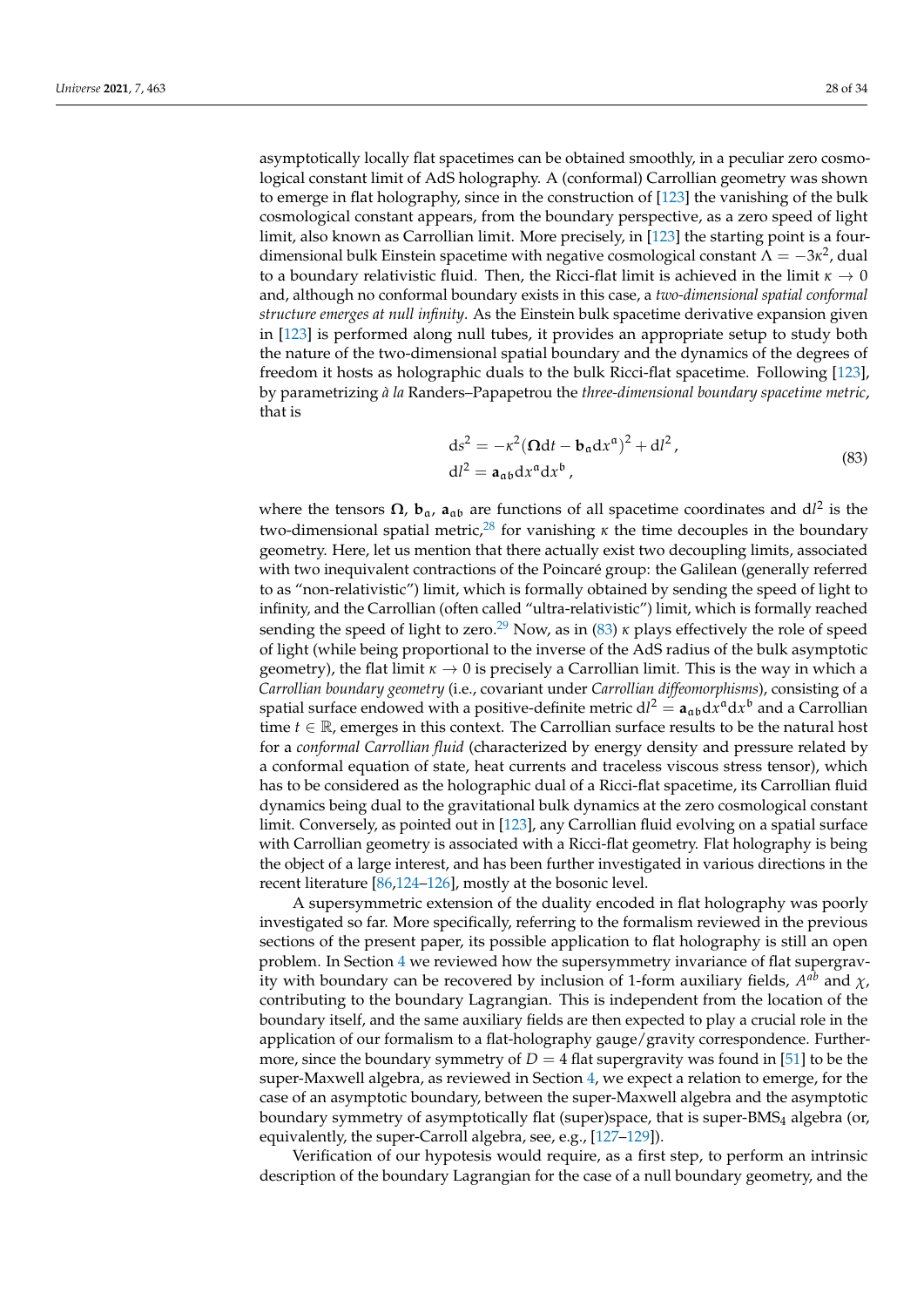corresponding decomposition of the tensorial structures with respect to those covariant with respect to the symmetries on the chosen boundary. This is left to future investigation.

**Author Contributions:** Conceptualization, L.A. and L.R.; methodology, L.A. and L.R.; writing original draft preparation, L.A. and L.R.; writing—review and editing, L.A. and L.R. All authors have read and agreed to the published version of the manuscript.

**Funding:** This research received no external funding.

**Institutional Review Board Statement:** Not applicable.

**Informed Consent Statement:** Not applicable.

**Acknowledgments:** L.R. would like to thank the Department of Applied Science and Technology of the Polytechnic of Turin for financial support.

**Conflicts of Interest:** The authors declare no conflict of interest.

### **Notes**

- <sup>1</sup> With the terminology "generalized cosmological constant" we mean, according with the literature on the subject, a modification of the standard volume 4-form in which a dependence on additional 1-form gauge fields explicitly appears.
- <sup>2</sup> The Maxwell algebra was firstly introduced to describe the symmetries of a particle moving in a background in the presence of a constant electromagnetic field [58].
- 3 In the superstring and supergravity contexts, superalgebras including nilpotent fermionic generators were introduced in [59] to consistently formulate the hidden algebra underlying eleven dimensional supergravity, and then analyzed in, e.g., [60–65].
- $4$  For this to be possible, the Lagrangian 4-form has to be entirely expressed as wedge product of differential forms and their exterior derivatives, without the use of tensor densities such as the Levi-Civita symbol *eµνρσ*. For this reason, the kinetic terms in particular have to be written at first-order, thus avoiding the Hodge dual of the field-strengths, which is defined in terms of the Levi-Civita symbol.
- $5$  This restriction can be relaxed by including auxiliary fields in the theory, but this is however possible at the supergravity level only in few cases (in theories exhibiting up to 8 supercharges, and with the inclusion of an infinite number of auxiliary fields for the off-shell description of hypermultiplets). In those cases, the Bianchi identities are proper identities and the supersymmetry algebra closes off-shell.
- <sup>6</sup> Typically, besides the contributions to the equations of motion coming from  $\mathcal{L}_{bdy}$  we also have extra contributions from  $\mathcal{L}_{bulk}$ , neglected in the absence of a boundary, originating from the total differentials obtained by partial integration.
- Regarding our notation, with respect to [34] here we define the Lorentz spin connection and curvature with extra minus signs, that is  $\omega^{a\bar{b}} \to -\omega^{a\bar{b}}$  and  $\mathcal{R}^{ab} \to -\mathcal{R}^{ab}$ , to better fit in the conventions more commonly adopted in the literature.
- <sup>8</sup> We adopt the same gamma matrices conventions of [34]. For useful formulas on gamma matrices and spinor identities in  $\mathcal{N} = 1$ we refer the reader to the Appendix of [68], where some typos appearing in [34] have also been fixed.
- 9 In [34], the AdS<sub>4</sub> radius and the cosmological constant are expressed in terms of the parameter  $e = \frac{1}{2l}$ .
- $10$  In writing the expression above we are skipping some subtleties related to the fact that the extension of the action integral to superspace requires, properly speaking, that the 4-form Lagrangian in superspace should be written at first-order, thus avoiding use of the Hodge-dual which is not easily defined in superspace (unless one uses the formalism of integral forms in superspace, see [71,72]). However, these subtleties do not affect the arguments reviewed here.
- <sup>11</sup> Here let us emphasize that, in complete analogy to what has been observed in [26] for the case of AdS<sub>4</sub> gravity, the action  $(33)$  is not invariant under local  $OSp(1|4)$  transformations, even though the supercurvatures  $(34)$  are covariant with respect to  $OSp(1|4)$ .
- 12 Here, as for the N = 1 case, we shall adopt the notation of [34], but performing the changes *ωab* → −*ωab* , R*ab* → −R*ab*, and  $A \rightarrow -\frac{1}{\sqrt{2}}$  $\frac{1}{2}A$ . Our conventions on fermions can be found in Appendix A.2 of [74], where the notation of [75] was adopted. We

generally use Majorana spinors, and redefine the constants appearing in [34] as  $L^0 = L = \frac{1}{4}$  $\frac{1}{2}$  and  $\frac{1}{\ell} = 2e = \frac{P}{\sqrt{2}}$  $\frac{p}{2} = \sqrt{-\frac{\Lambda}{3}}.$ 

- <sup>13</sup> As we have done in the  $\mathcal{N} = 1$  case, we keep on adopting bold symbols to denote the OSp(2|4) super field-strengths, without changing, however, their name with respect to the  $\mathcal{N} = 1$  case, to lighten the notation.
- <sup>14</sup> The same remark as for the  $\mathcal{N} = 1$  case, regarding use of the Hodge symbol in superspace, holds here (see footnote).
- $15$  Recall that here with the terminology "flat supergravity" we mean supergravity in the absence of any explicit internal scale in the Lagrangian.
- <sup>16</sup> We refer the reader to [88] for a meticulous definition of asymptotic symmetry group, quotient of the group of residual gauge transformations (or diffeomorphisms, for theories of gravity) modulo the group of trivial gauge transformations (or, again,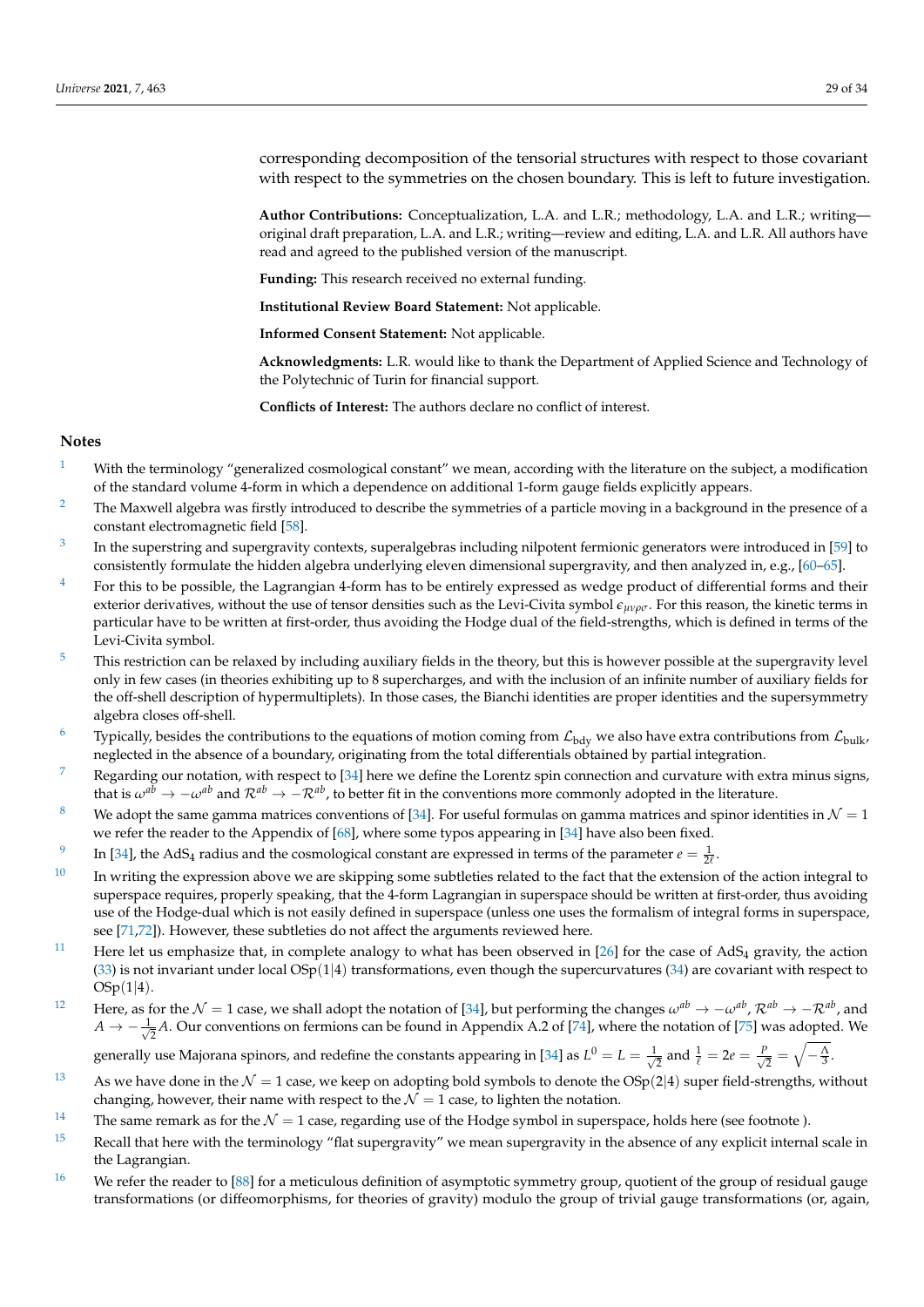diffeomorphisms, for theories of gravity). In particular, one should more properly state that the asymptotic symmetry group of a class of theories is the union of the asymptotic symmetry groups of each (equivalent) formulation of that theory, enforcing in this way the actual asymptotic symmetry group to be invariant under field redefinitions and gauge choices.

- 17 Further enhancements of the asymptotic symmetries of flat spacetime, extending the BMS group by including *superrotations* and *superboosts*, were considered in [79,80,92].
- <sup>18</sup> In Strominger's work [83] the BMS transformations acting on future null infinity  $(\mathcal{I}^+)$  are denoted by BMS<sup>+</sup>. They are an infinite-dimensional set of "large" diffeomorphisms transforming one asymptotically flat solution of general relativity constraints at  $\mathcal{I}^+$  to a new, physically inequivalent solution. There is then an isomorphic structure at past null infinity ( $\mathcal{I}^-$ ) acted on by a second copy of the group denoted BMS<sup>−</sup>.
- <sup>19</sup> Flat holography denotes the application of the holographic correspondence to the case of asymptotically flat spacetime.
- <sup>20</sup> Notice that the fermionic bilinear in  $R^a$  in (16) has an additional "i" factor with respect to the one of [51]. We keep on adopting this "i" factor to be coherent with the conventions adopted in the present paper.
- <sup>21</sup> To be coherent with respect to the notation previously adopted, we multiply the flat supergravity Lagrangian considered in [51] by a factor  $\frac{1}{4}$ .
- <sup>22</sup> Notice that actually this is not a MacDowell-Mansouri Lagrangian, as the latter would be quadratic in the field-strengths, while here we have the wedge product of different 2-form curvatures.
- <sup>23</sup> Further generalizations of the minimal Maxwell superalgebra can be found in  $[53,64,65,107-109]$ , together with diverse applications.
- <sup>24</sup> Here again we adapt the conventions in such a way to be consistent with the ones previously adopted in the present paper.
- <sup>25</sup> Generalizations of the AdS-Lorentz algebra have been useful to recover diverse Lovelock theories from Chern-Simons and Born-Infeld gravity models [111–113].
- $^{26}$  Note that the field  $\chi$ <sup>(AVZ)</sup> is a Dirac spinor, not to be confused with the 1-form field  $\chi$  of Section 4.
- <sup>27</sup> The holographic gauge fixing consists in using the freedom on local parameters to fix the Lagrange multipliers associated with the radial components of the fields when doing the holographic analysis.
- <sup>28</sup> Here we rename the two-dimensional indices  $i, j, \ldots$  of [123] as  $\alpha, \beta, \ldots, j$  in order to avoid confusion with other indices adopted in the present work.
- $29$  Let us warn the reader that sometimes the terminology "non-relativistic" is used in the literature to denote both Galilean and Carrollian structures, none of them being relativistic, even if they emerge in totally different regimes.

#### **References**

- 1. York, J.W., Jr. Role of Conformal Three-Geometry in the Dynamics of Gravitation. *Phys. Rev. Lett.* **1972**, *28*, 1082–1085. [\[CrossRef\]](http://doi.org/10.1103/PhysRevLett.28.1082)
- 2. Gibbons, G.W.; Hawking, S.W. Action integrals and partition functions in quantum gravity. *Phys. Rev. D* **1977**, *15*, 2752–2756. [\[CrossRef\]](http://dx.doi.org/10.1103/PhysRevD.15.2752)
- 3. Aros, R.; Contreras, M.; Olea, R.; Troncoso, R.; Zanelli, J. Conserved Charges for Gravity with Locally Anti–de Sitter Asymptotics. *Phys. Rev. Lett.* **2000**, *84*, 1647–1650. [\[CrossRef\]](http://dx.doi.org/10.1103/PhysRevLett.84.1647)
- 4. Aros, R.; Contreras, M.; Olea, R.; Troncoso, R.; Zanelli, J. Conserved charges for even dimensional asymptotically AdS gravity theories. *Phys. Rev. D* **2000**, *62*, 044002. [\[CrossRef\]](http://dx.doi.org/10.1103/PhysRevD.62.044002)
- 5. Mora, P.; Olea, R.; Troncoso, R.; Zanelli, J. Finite Action for Chern-Simons Ads Gravity. *J. High Energy Phys.* **2004**, *2004*, 036. [\[CrossRef\]](http://dx.doi.org/10.1088/1126-6708/2004/06/036)
- 6. Olea, R. Mass, angular momentum and thermodynamics in four-dimensional Kerr-AdS black holes. *J. High Energy Phys.* **2005**, *2005*, 023. [\[CrossRef\]](http://dx.doi.org/10.1088/1126-6708/2005/06/023)
- 7. Jatkar, D.P.; Kofinas, G.; Miskovic, O.; Olea, R. Conformal mass in AdS gravity. *Phys. Rev. D* **2014**, *89*, 124010. [\[CrossRef\]](http://dx.doi.org/10.1103/PhysRevD.89.124010)
- 8. Jatkar, D.P.; Kofinas, G.; Miskovic, O.; Olea, R. Conformal mass in Einstein-Gauss-Bonnet AdS gravity. *Phys. Rev. D* **2015**, *91*, 105030. [\[CrossRef\]](http://dx.doi.org/10.1103/PhysRevD.91.105030)
- 9. Belyaev, D.V. Boundary conditions in supergravity on a manifold with boundary. *J. High Energy Phys.* **2006**, *2006*, 047. [\[CrossRef\]](http://dx.doi.org/10.1088/1126-6708/2006/01/047)
- 10. Belyaev, D.V.; van Nieuwenhuizen, P. Tensor calculus for supergravity on a manifold with boundary. *JHEP* **2008**, *802*, 047. [\[CrossRef\]](http://dx.doi.org/10.1088/1126-6708/2008/02/047)
- 11. Belyaev, D.V.; van Nieuwenhuizen, P. Simpled= 4 supergravity with a boundary. *J. High Energy Phys.* **2008**, *2008*, 069. [\[CrossRef\]](http://dx.doi.org/10.1088/1126-6708/2008/09/069)
- 12. Grumiller, D.; van Nieuwenhuizen, P. Holographic counterterms from local supersymmetry without boundary conditions. *Phys. Lett. B* **2010**, *682*, 462. [\[CrossRef\]](http://dx.doi.org/10.1016/j.physletb.2009.11.022)
- 13. Belyaev, D.V.; Pugh, T.G. The supermultiplet of boundary conditions in supergravity. *J. High Energy Phys.* **2010**, *2010*, 31. [\[CrossRef\]](http://dx.doi.org/10.1007/JHEP10(2010)031)
- 14. Maldacena, J.M. The Large N limit of superconformal field theories and supergravity. *Adv. Theor. Math. Phys.* **1998**, *2*, 231-252. [\[CrossRef\]](http://dx.doi.org/10.4310/ATMP.1998.v2.n2.a1)
- 15. Gubser, S.; Klebanov, I.; Polyakov, A. Gauge theory correlators from non-critical string theory. *Phys. Lett. B* **1998**, *428*, 105–114. [\[CrossRef\]](http://dx.doi.org/10.1016/S0370-2693(98)00377-3)
- 16. Witten, E. Anti de Sitter space and holography. *Adv. Theor. Math. Phys.* **1998**, *2*, 253–291. [\[CrossRef\]](http://dx.doi.org/10.4310/ATMP.1998.v2.n2.a2)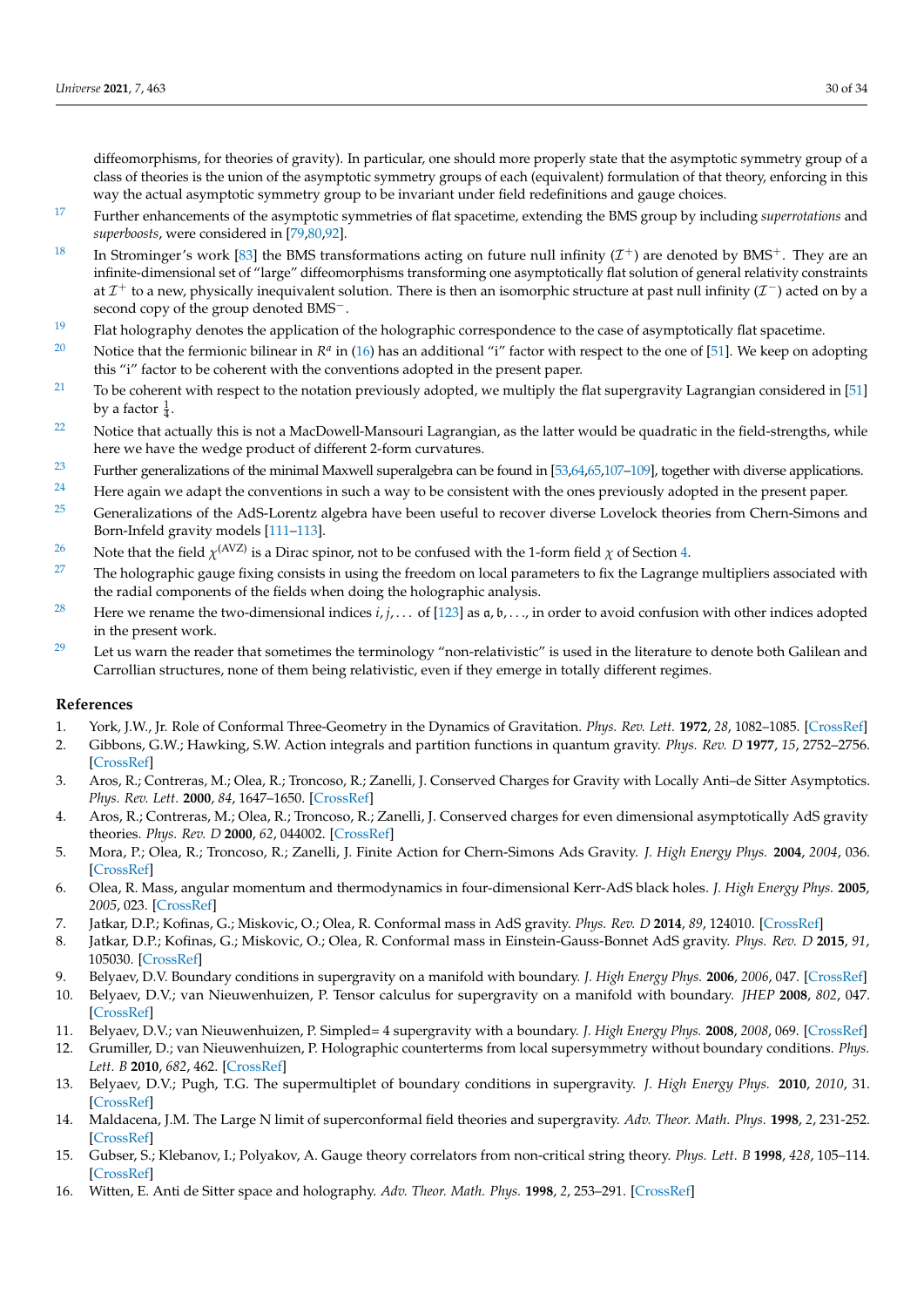- 17. Aharony, O.; Gubser, S.S.; Maldacena, J.; Ooguri, H.; Oz, Y. Large N field theories, string theory and gravity. *Phys. Rep.* **2000**, *323*, 183–386. [\[CrossRef\]](http://dx.doi.org/10.1016/S0370-1573(99)00083-6)
- 18. Balasubramanian, V.; Kraus, P. A Stress Tensor for Anti-de Sitter Gravity. *Commun. Math. Phys.* **1999**, *208*, 413–428. [\[CrossRef\]](http://dx.doi.org/10.1007/s002200050764)
- 19. de Boer, J.; Verlinde, E.P.; Verlinde, H.L. On the holographic renormalization group. *JHEP* **2000**, *8*, 3. [\[CrossRef\]](http://dx.doi.org/10.1088/1126-6708/2000/08/003)
- 20. Verlinde, E.P.; Verlinde, H.L. RG flow, gravity and the cosmological constant. *JHEP* **2000**, *5*, 34. [\[CrossRef\]](http://dx.doi.org/10.1088/1126-6708/2000/05/034)
- 21. de Boer, J. The Holographic renormalization group. *Fortsch. Phys.* **2001**, *49*, 339–358. [\[CrossRef\]](http://dx.doi.org/10.1002/1521-3978(200105)49:4/6<339::AID-PROP339>3.0.CO;2-A)
- 22. de Haro, S.; Skenderis, K.; Solodukhin, S.N. Holographic Reconstruction of Spacetime and Renormalization in the AdS/CFT Correspondence. *Commun. Math. Phys.* **2001**, *217*, 595–622. [\[CrossRef\]](http://dx.doi.org/10.1007/s002200100381)
- 23. Skenderis, K. Lecture notes on holographic renormalization. *Class. Quantum Gravity* **2002**, *19*, 5849–5876. [\[CrossRef\]](http://dx.doi.org/10.1088/0264-9381/19/22/306)
- 24. Miškovi´c, O.; Olea, R. Topological regularization and self-duality in four-dimensional anti–de Sitter gravity. *Phys. Rev. D* **2009**, *79*, 124020. [\[CrossRef\]](http://dx.doi.org/10.1103/PhysRevD.79.124020)
- 25. Anastasiou, G.; Miskovic, O.; Olea, R.; Papadimitriou, I. Counterterms, Kounterterms, and the variational problem in AdS gravity. *JHEP* **2020**, *8*, 061. [\[CrossRef\]](http://dx.doi.org/10.1007/JHEP08(2020)061)
- 26. MacDowell, S.W.; Mansouri, F.; Unified Geometric Theory of Gravity and Supergravity. *Phys. Rev. Lett.* **1977**, *38*, 739; Erratum in *Phys. Rev. Lett.* **1977**, *38*, 1376.
- 27. Amsel, A.J.; Compère, G. Supergravity at the boundary of AdS supergravity. *Phys. Rev. D* **2009**, *79*, 085006. [\[CrossRef\]](http://dx.doi.org/10.1103/PhysRevD.79.085006)
- 28. van Nieuwenhuizen, P.; Vassilevich, D.V. Consistent boundary conditions for supergravity. *Class. Quantum Gravity* **2005**, *22*, 5029–5051. [\[CrossRef\]](http://dx.doi.org/10.1088/0264-9381/22/23/008)
- 29. Esposito, G.; Kamenshchik, A.Y.; Kirsten, K. One-loop effective action for Euclidean Maxwell theory on manifolds with a boundary. *Phys. Rev. D* **1996**, *54*, 7328–7337. [\[CrossRef\]](http://dx.doi.org/10.1103/PhysRevD.54.7328)
- 30. Avramidi, I.G.; Esposito, G. Gauge Theories on Manifolds with Boundary. *Commun. Math. Phys.* **1999**, *200*, 495–543. [\[CrossRef\]](http://dx.doi.org/10.1007/s002200050539)
- 31. Moss, I.G. Boundary terms for eleven-dimensional supergravity and M-theory. *Phys. Lett. B* **2003**, *577*, 71–75. [\[CrossRef\]](http://dx.doi.org/10.1016/j.physletb.2003.10.027)
- 32. Moss, I.G. Boundary terms for supergravity and low energy heterotic M-theory. *Nucl. Phys. B* **2005**, *729*, 179–202. [\[CrossRef\]](http://dx.doi.org/10.1016/j.nuclphysb.2005.09.023)
- 33. Howe, P.S.; Pugh, T.G.; Stelle, K.S.; Strickland-Constable, C. Ectoplasm with an edge. *J. High Energy Phys.* **2011**, *8*, 81. [\[CrossRef\]](http://dx.doi.org/10.1007/JHEP08(2011)081) 34. Andrianopoli, L.; D'Auria, R. N=1 and N=2 pure supergravities on a manifold with boundary. *J. High Energy Phys.* **2014**, *8*, 12.
- [\[CrossRef\]](http://dx.doi.org/10.1007/JHEP08(2014)012)
- 35. Castellani, L.; D'Auria, R.; Fré, P. *Supergravity and Superstrings: A Geometric Perspective*; World Scientific: Singapore, 1991; Volume 1 and 2.
- 36. D'Auria, R. Geometric supergravitty. Review article from the book. In *Tullio Regge: An Eclectic Genius—From Quantum Gravity to Computer Play*; World Scientific Publishing Co. Pte. Ltd.: Singapore, 2019.
- 37. Concha, P.K.; Ipinza, M.; Ravera, L.; Rodríguez, E.K. On the supersymmetric extension of Gauss-Bonnet like gravity. *J. High Energy Phys.* **2016**, *9*, 7. [\[CrossRef\]](http://dx.doi.org/10.1007/JHEP09(2016)007)
- 38. Banaudi, A.; Ravera, L. Generalized AdS-Lorentz deformed supergravity on a manifold with boundary. *Eur. Phys. J. Plus* **2018**, *133*, 514. [\[CrossRef\]](http://dx.doi.org/10.1140/epjp/i2018-12335-0)
- 39. De Azcárraga, J.A.; Kamimura, K.; Lukierski, J. Generalized cosmological term from Maxwell symmetries. *Phys. Rev. D* **2011**, *83*, 124036. [\[CrossRef\]](http://dx.doi.org/10.1103/PhysRevD.83.124036)
- 40. Soroka, D.V.; Soroka, V.A. Gauge semi-simple extension of the Poincaré group. *Phys. Lett. B* **2012**, *707*, 160–162. [\[CrossRef\]](http://dx.doi.org/10.1016/j.physletb.2011.07.003)
- 41. Durka, R.; Kowalski-Glikman, J.; Szczachor, M. AdS–maxwell superalgebra and supergravity. *Mod. Phys. Lett. A* **2012**, *27*, 1250023. [\[CrossRef\]](http://dx.doi.org/10.1142/S021773231250023X)
- 42. Cebecioğlu, O.; Kibaroğlu, S. Gauge theory of the Maxwell-Weyl group. *Phys. Rev. D* 2014, 90, 84053. [\[CrossRef\]](http://dx.doi.org/10.1103/PhysRevD.90.084053)
- 43. Concha, P.K.; Rodríguez, E.K.; Salgado, P. Generalized supersymmetric cosmological term in N=1 supergravity. *J. High Energy Phys.* **2015**, *2015*, 9. [\[CrossRef\]](http://dx.doi.org/10.1007/JHEP08(2015)009)
- 44. nafiel, D.M.P.; Ravera, L. Generalized cosmological term in *D* = 4 supergravity from a new AdS–Lorentz superalgebra. *Eur. Phys. J. C* **2018**, *78*, 945. [\[CrossRef\]](http://dx.doi.org/10.1140/epjc/s10052-018-6421-9)
- 45. Kibaro ˘glu, S.; Cebecioxgxlu, O. *D* = 4 supergravity from the Maxwell-Weyl superalgebra. *Eur. Phys. J. C* **2019**, *79*, 898. [\[CrossRef\]](http://dx.doi.org/10.1140/epjc/s10052-019-7421-0)
- 46. Eder, K.; Sahlmann, H. Holst-MacDowell-Mansouri action for (extended) supergravity with boundaries and super Chern-Simons theory. *arXiv* **2021**, arXiv:2104.02011.
- 47. Hojman, R.; Mukku, C.; Sayed, W.A. Parity violation in metric-torsion theories of gravitation. *Phys. Rev. D* **1980**, *22*, 1915–1921. [\[CrossRef\]](http://dx.doi.org/10.1103/PhysRevD.22.1915)
- 48. Iosifidis, D.D.; Ravera, L. Parity violating metric-affine gravity theories. *Class. Quantum Gravity* **2021**, *38*, 115003. [\[CrossRef\]](http://dx.doi.org/10.1088/1361-6382/abde1a)
- 49. Holst, S. Barbero's Hamiltonian derived from a generalized Hilbert-Palatini action. *Phys. Rev. D* **1996**, *53*, 5966–5969. [\[CrossRef\]](http://dx.doi.org/10.1103/PhysRevD.53.5966) 50. van Nieuwenhuizen, P.; Rebhan, A.; Vassilevich, D.V.; Wimmer, R. Boundary terms in supergravity and supersymmetry. *Int. J. Mod. Phys. D* **2006**, *15*, 1643–1658. [\[CrossRef\]](http://dx.doi.org/10.1142/S0218271806009017)
- 51. Concha, P.; Ravera, L.; Rodríguez, E. On the supersymmetry invariance of flat supergravity with boundary. *J. High Energy Phys.* **2019**, *1*, 192. [\[CrossRef\]](http://dx.doi.org/10.1007/JHEP01(2019)192)
- 52. Bonanos, S.; Gomis, J.; Kamimura, K.; Lukierski, J. Maxwell Superalgebra and Superparticles in Constant Gauge Backgrounds. *Phys. Rev. Lett.* **2010**, *104*, 090401. [\[CrossRef\]](http://dx.doi.org/10.1103/PhysRevLett.104.090401)
- 53. Concha, P.K.; Rodriguez, E. N=1 supergravity and Maxwell superalgebras. *J. High Energy Phys.* **2014**, *9*, 90. [\[CrossRef\]](http://dx.doi.org/10.1007/JHEP09(2014)090)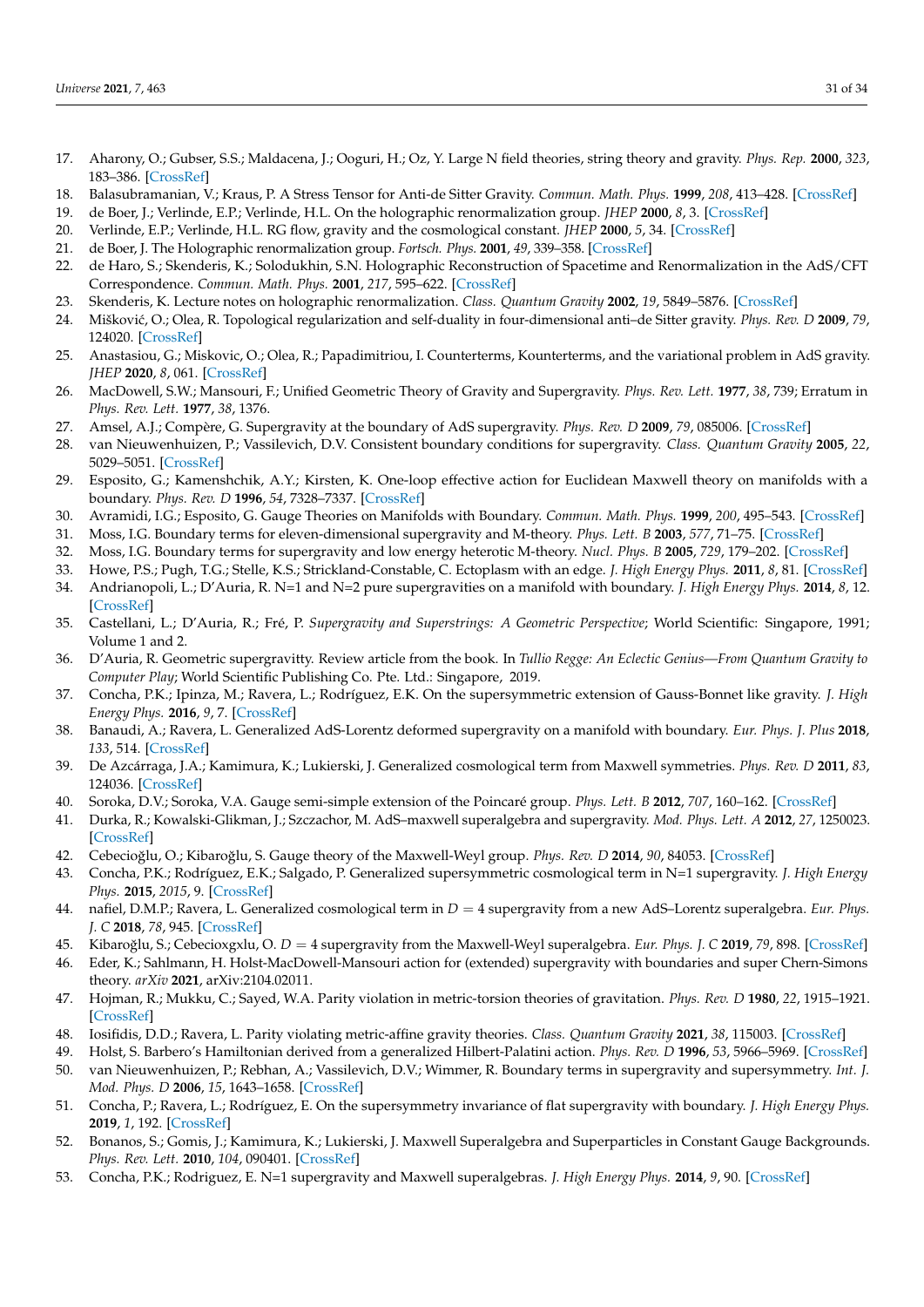- 54. Soroka, D.V.; Soroka, V.A. Semi-simple extension of the (super)Poincaré algebra. *Adv. High Energy Phys.* **2009**, *2009*, 234147. [\[CrossRef\]](http://dx.doi.org/10.1155/2009/234147)
- 55. Gomis, J.; Kamimura, K.; Lukierski, J. Deformations of Maxwell algebra and their dynamical realizations. *J. High Energy Phys.* **2009**, *2009*, 039. [\[CrossRef\]](http://dx.doi.org/10.1088/1126-6708/2009/08/039)
- 56. Díaz, J.; Fierro, O.; Izaurieta, F.; Merino, N.; Rodríguez, E.; Salgado, P.; Valdivia, O. A generalized action for (2 + 1)-dimensional Chern–Simons gravity. *J. Phys. A Math. Theor.* **2012**, *45*, 255207. [\[CrossRef\]](http://dx.doi.org/10.1088/1751-8113/45/25/255207)
- 57. Salgado, P.; Salgado, S. so(*D* − 1, 1) ⊗ so(*D* − 1, 2) algebras and gravity. *Phys. Lett. B* **2014**, *728*, 5–10. [\[CrossRef\]](http://dx.doi.org/10.1016/j.physletb.2013.11.009)
- 58. Schrader, R. The Maxwell Group and the Quantum Theory of Particles in Classical Homogeneous Electromagnetic Fields. *Fortschritte Phys.* **1972**, *20*, 701–734. [\[CrossRef\]](http://dx.doi.org/10.1002/prop.19720201202)
- 59. D'Auria, R.; Fré, P. Geometric Supergravity in d = 11 and Its Hidden Supergroup. *Nucl. Phys. B* **1982**, *201*, 101–140; Erratum in *Nucl. Phys. B* **1982**, *206*, 496. [\[CrossRef\]](http://dx.doi.org/10.1016/0550-3213(82)90376-5)
- 60. Castellani, L.; Fre, P.; Giani, F.; Pilch, K.; van Nieuwenhuizen, P. Gauging of *d* = 11 Supergravity?. *Ann. Phys.* **1983**, *146*, 35. [\[CrossRef\]](http://dx.doi.org/10.1016/0003-4916(83)90052-0)
- 61. Green, M.B. Super-translations, superstrings and Chern-Simons forms. *Phys. Lett. B* **1989**, *223*, 157–164. [\[CrossRef\]](http://dx.doi.org/10.1016/0370-2693(89)90233-5)
- 62. Andrianopoli, L.; D'Auria, R.; Ravera, L. Hidden gauge structure of supersymmetric free differential algebras. *J. High Energy Phys.* **2016**, *2016*, 95. [\[CrossRef\]](http://dx.doi.org/10.1007/JHEP08(2016)095)
- 63. Andrianopoli, L.; D'Auria, R.; Ravera, L. More on the hidden symmetries of 11D supergravity. *Phys. Lett. B* **2017**, *772*, 578–585. [\[CrossRef\]](http://dx.doi.org/10.1016/j.physletb.2017.07.016)
- 64. Peñafiel, D.M.; Ravera, L. On the hidden maxwell superalgebra underlying D=4 supergravity. *Fortschritte Phys.* **2017**, *65*, 1700005. [\[CrossRef\]](http://dx.doi.org/10.1002/prop.201700005)
- 65. Ravera, L. Hidden role of Maxwell superalgebras in the free differential algebras of D = 4 and D = 11 supergravity. *Eur. Phys. J. C* **2018**, *78*, 211. [\[CrossRef\]](http://dx.doi.org/10.1140/epjc/s10052-018-5673-8)
- 66. Ne'Eman, Y.; Regge, T. Gauge theory of gravity and supergravity on a group manifold. *La Riv. del Nuovo Cimento* **1978**, *1*, 1N5. [\[CrossRef\]](http://dx.doi.org/10.1007/bf02724472)
- 67. Ne'Eman, Y.; Regge, T. Gravity and supergravity as gauge theories on a group manifold. *Phys. Lett. B* **1978**, *74*, 54–56. [\[CrossRef\]](http://dx.doi.org/10.1016/0370-2693(78)90058-8)
- 68. D'Auria, R.; Ravera, L. (Super)conformal gravity with totally antisymmetric torsion. *arXiv* **2021**, arXiv:2101.10978.
- 69. Townsend, P.K. Cosmological constant in supergravity. *Phys. Rev. D* **1977**, *15*, 2802–2804. [\[CrossRef\]](http://dx.doi.org/10.1103/PhysRevD.15.2802)
- 70. Fayet, P.; Iliopoulos, J. Spontaneously broken supergauge symmetries and goldstone spinors. *Phys. Lett. B* **1974**, *51*, 461–464. [\[CrossRef\]](http://dx.doi.org/10.1016/0370-2693(74)90310-4)
- 71. Castellani, L.; Catenacci, R.; Grassi, P. Supergravity actions with integral forms. *Nucl. Phys. B* **2014**, *889*, 419–442. [\[CrossRef\]](http://dx.doi.org/10.1016/j.nuclphysb.2014.10.023)
- 72. Castellani, L.; Catenacci, R.; Grassi, P. The geometry of supermanifolds and new supersymmetric actions. *Nucl. Phys. B* **2015**, *899*, 112–148. [\[CrossRef\]](http://dx.doi.org/10.1016/j.nuclphysb.2015.07.028)
- 73. Andrianopoli, L.; Bertolini, M.; Ceresole, A.T.; D'Auria, R.; Ferrara, S.; Fré, P.G.; Magri, T. N = 2 supergravity and N = 2 super Yang-Mills theory on general scalar manifolds: Symplectic covariance gaugings and the momentum map. *J. Geom. Phys.* **1997**, *23*, 111–189. [\[CrossRef\]](http://dx.doi.org/10.1016/S0393-0440(97)00002-8)
- 74. Andrianopoli, L.; Cerchiai, B.L.; Matrecano, R.; Miskovic, O.; Noris, R.; Olea, R.; Ravera, L.; Trigiante, M. N = 2 AdS<sup>4</sup> supergravity, holography and Ward identities. *JHEP* **2021**, *2*, 141. [\[CrossRef\]](http://dx.doi.org/10.1007/JHEP02(2021)141)
- 75. Andrianopoli, L.; Cerchiai, B.L.; D'Auria, R.; Gallerati, A.; Noris, R.; Trigiante, M.; Zanelli, J. N -extended *D* = 4 supergravity, unconventional SUSY and graphene. *JHEP* **2020**, *1*, 084. [\[CrossRef\]](http://dx.doi.org/10.1007/JHEP01(2020)084)
- 76. 76. Bondi, H.; Van Der Burg, M.G.J.; Metzner, A.W.K. Gravitational waves in general relativity, VII. Waves from axi-symmetric isolated system. *Proc. R. Soc. London. Ser. A Math. Phys. Sci.* **1962**, *269*, 21–52. [\[CrossRef\]](http://dx.doi.org/10.1098/rspa.1962.0161)
- 77. Sachs, R.K. Gravitational waves in general relativity VIII. Waves in asymptotically flat space-time. *Proc. R. Soc. London. Ser. A Math. Phys. Sci.* **1962**, *270*, 103–126. [\[CrossRef\]](http://dx.doi.org/10.1098/rspa.1962.0206)
- 78. Sachs, R. Asymptotic Symmetries in Gravitational Theory. *Phys. Rev.* **1962**, *128*, 2851–2864. [\[CrossRef\]](http://dx.doi.org/10.1103/PhysRev.128.2851)
- 79. Barnich, G.; Troessaert, C. Symmetries of Asymptotically Flat Four-Dimensional Spacetimes at Null Infinity Revisited. *Phys. Rev. Lett.* **2010**, *105*, 111103. [\[CrossRef\]](http://dx.doi.org/10.1103/PhysRevLett.105.111103)
- 80. Barnich, G.; Troessaert, C. Aspects of the BMS/CFT correspondence. *JHEP* **2010**, *5*, 62. [\[CrossRef\]](http://dx.doi.org/10.1007/JHEP05(2010)062)
- 81. Barnich, G.; Troessaert, C. BMS charge algebra. *JHEP* **2011**, *12*, 105. [\[CrossRef\]](http://dx.doi.org/10.1007/JHEP12(2011)105)
- 82. Barnich, G.; Troessaert, C. Comments on holographic current algebras and asymptotically flat four dimensional spacetimes at null infinity. *JHEP* **2013**, *11*, 3. [\[CrossRef\]](http://dx.doi.org/10.1007/JHEP11(2013)003)
- 83. Strominger, A. On BMS invariance of gravitational scattering. *J. High Energy Phys.* **2014**, *7*, 152. [\[CrossRef\]](http://dx.doi.org/10.1007/JHEP07(2014)152)
- 84. Duval, C.; Gibbons, G.W.; A Horváthy, P. Conformal Carroll groups and BMS symmetry. *Class. Quantum Gravity* **2014**, *31*, 92001. [\[CrossRef\]](http://dx.doi.org/10.1088/0264-9381/31/9/092001)
- 85. Barnich, G.; Troessaert, C. Finite BMS transformations. *JHEP* **2016**, *3*, 167. [\[CrossRef\]](http://dx.doi.org/10.1007/JHEP03(2016)167)
- 86. Bagchi, A.; Basu, R.; Kakkar, A.; Mehra, A. Flat holography: Aspects of the dual field theory. *J. High Energy Phys.* **2016**, *12*, 147. [\[CrossRef\]](http://dx.doi.org/10.1007/JHEP12(2016)147)
- 87. Bagchi, A.; Basu, R.; Mehra, A.; Nandi, P. Field Theories on Null Manifolds. *JHEP* **2020**, *2*, 141. [\[CrossRef\]](http://dx.doi.org/10.1007/JHEP02(2020)141)
- 88. Aneesh, P.B.; Compère, G.; de Gioia, L.P.; Mol, I.; Swidler, B. Celestial Holography: Lectures on Asymptotic Symmetries. *arXiv* **2021**, arXiv:2109.00997.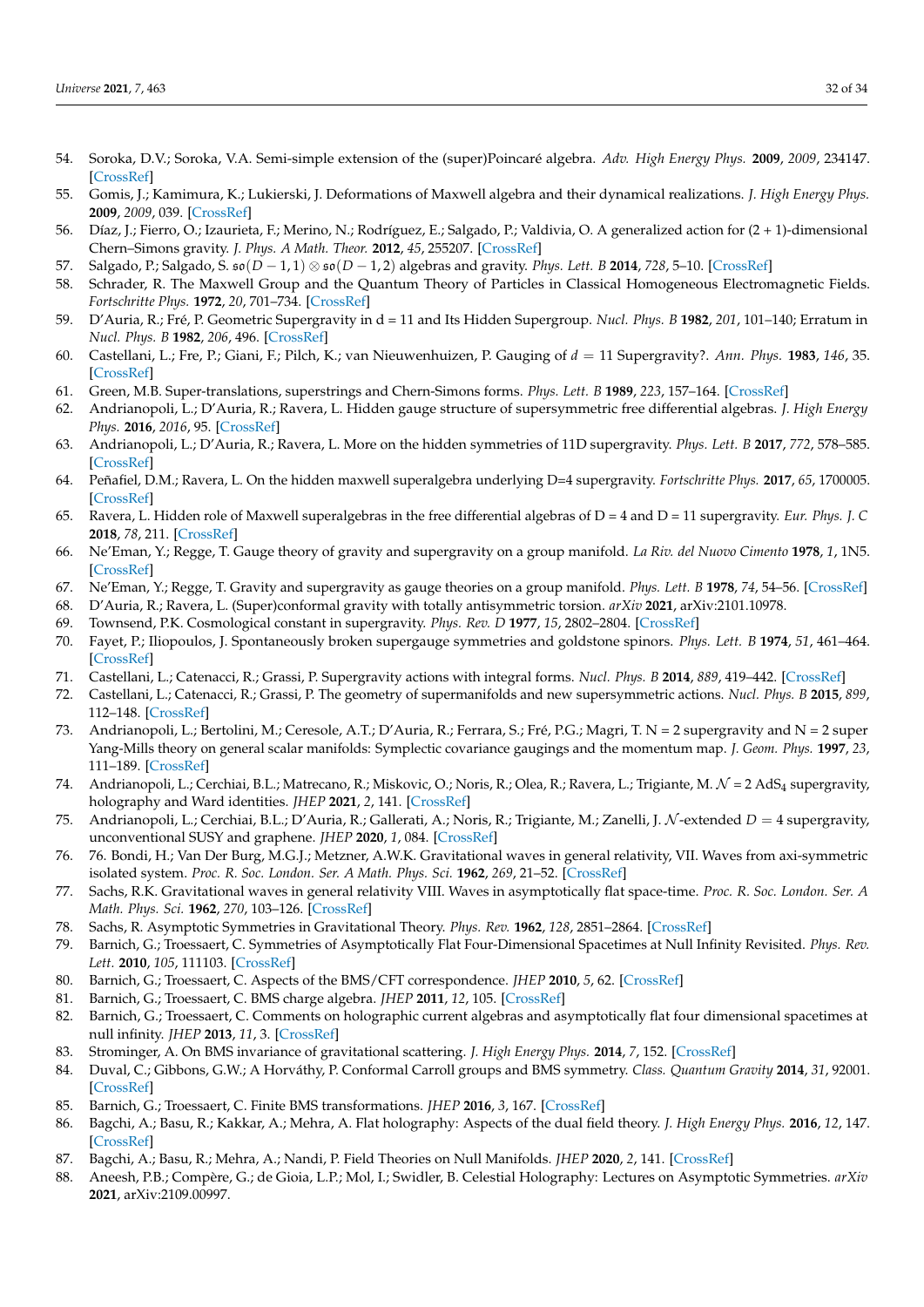- 89. Gupta, N.; Paul, P.; Suryanarayana, N.V. An  $\widehat{sI_2}$  Symmetry of  $\mathbb{R}^{1,3}$  Gravity. *arXiv* 2021, arXiv:2109.06857.<br>90. Brown, L.: Henneaux, M. Central charges in the canonical realization of asymptotic symmetrie
- Brown, J.; Henneaux, M. Central charges in the canonical realization of asymptotic symmetries: An example from three dimensional gravity. *Commun. Math. Phys.* **1986**, *104*, 207–226. [\[CrossRef\]](http://dx.doi.org/10.1007/BF01211590)
- 91. Frauendiener, J. *Asymptotic Structure and Conformal Infinity*; Encyclopedia of Mathematical Physics; Academic Press: Cambridge, MA, USA, 2006; pp. 221–226. ISBN 9780125126663. [\[CrossRef\]](http://dx.doi.org/10.1016/B0-12-512666-2/00011-0)
- 92. Flanagan, É.É.; Nichols, D.A. Conserved charges of the extended Bondi-Metzner-Sachs algebra. *Phys. Rev. D* **2017**, *95*, 044002. [\[CrossRef\]](http://dx.doi.org/10.1103/PhysRevD.95.044002)
- 93. Strominger, A. Lectures on the Infrared Structure of Gravity and Gauge Theory. *arXiv* **2018**, arXiv:1703.05448.
- 94. Pasterski, S.; Shao, S.-H.; Strominger, A. Flat space amplitudes and conformal symmetry of the celestial sphere. *Phys. Rev. D* **2017**, *96*, 065026. [\[CrossRef\]](http://dx.doi.org/10.1103/PhysRevD.96.065026)
- 95. Arkani-Hamed, N.; Pate, M.; Raclariu, A.M.; Strominger, A. Celestial amplitudes from UV to IR. *JHEP* **2021**, *8*, 062. [\[CrossRef\]](http://dx.doi.org/10.1007/JHEP08(2021)062)
- 96. Levy-Leblond, J. Une nouvelle limite non-relativiste du group de Poincaré". *Ann. Inst. H. Poincaré* **1965**, *3*, 1–12. (In French)
- 97. Awada, M.; Gibbons, G.; Shaw, W. Conformal supergravity, twistors, and the super-BMS group. *Ann. Phys.* **1986**, *171*, 52–107. [\[CrossRef\]](http://dx.doi.org/10.1016/S0003-4916(86)80023-9)
- 98. Henneaux, M.; Matulich, J.; Neogi, T. Asymptotic realization of the super-BMS algebra at spatial infinity. *Phys. Rev. D* **2020**, *101*, 126016. [\[CrossRef\]](http://dx.doi.org/10.1103/PhysRevD.101.126016)
- 99. Avery, S.G.; Schwab, B.U.W. Residual Local Supersymmetry and the Soft Gravitino. *Phys. Rev. Lett.* **2016**, *116*, 171601. [\[CrossRef\]](http://dx.doi.org/10.1103/PhysRevLett.116.171601)
- 100. Fotopoulos, A.; Stieberger, S.; Taylor, T.R.; Zhu, B. Extended Super BMS Algebra of Celestial CFT. *JHEP* **2020**, *9*, 198. [\[CrossRef\]](http://dx.doi.org/10.1007/JHEP09(2020)198)
- 101. Narayanan, S.A. Massive Celestial Fermions. *JHEP* **2020**, *12*, 074. [\[CrossRef\]](http://dx.doi.org/10.1007/JHEP12(2020)074)
- 102. Fuentealba, O.; Henneaux, M.; Majumdar, S.; Matulich, J.; Neogi, T. Local supersymmetry and the square roots of Bondi-Metzner-Sachs supertranslations. *arXiv* **2021**, arXiv:2108.07825.
- 103. Avery, S.G.; Schwab, B.U.W. Burg-Metzner-Sachs symmetry, string theory, and soft theorems. *Phys. Rev. D* **2016**, *93*, 026003. [\[CrossRef\]](http://dx.doi.org/10.1103/PhysRevD.93.026003)
- 104. Bacry, H.; Combe, P.; Richard, J.L. Group-theoretical analysis of elementary particles in an external electromagnetic field. *Il Nuovo Cimento A* **1970**, *67*, 267–299. [\[CrossRef\]](http://dx.doi.org/10.1007/BF02725178)
- 105. Concha, P.; Fierro, O.; Rodríguez, E.; Salgado, P. Chern–Simons supergravity inD=3and Maxwell superalgebra. *Phys. Lett. B* **2015**, *750*, 117–121. [\[CrossRef\]](http://dx.doi.org/10.1016/j.physletb.2015.09.005)
- 106. Concha, P.; Penafiel, D.M.; Rodríguez, E. On the Maxwell supergravity and flat limit in 2 + 1 dimensions. *Phys. Lett. B* **2018**, *785*, 247–253. [\[CrossRef\]](http://dx.doi.org/10.1016/j.physletb.2018.08.050)
- 107. de Azcarraga, J.; Izquierdo, J.; Lukierski, J.; Woronowicz, M. Generalizations of Maxwell (super)algebras by the expansion method. *Nucl. Phys. B* **2013**, *869*, 303–314. [\[CrossRef\]](http://dx.doi.org/10.1016/j.nuclphysb.2012.12.008)
- 108. de Azcarraga, J.; Izquierdo, J. Minimal D=4 supergravity from the superMaxwell algebra. *Nucl. Phys. B* **2014**, *885*, 34–45. [\[CrossRef\]](http://dx.doi.org/10.1016/j.nuclphysb.2014.05.007)
- 109. Concha, P.; Rodríguez, E. Maxwell superalgebras and Abelian semigroup expansion. *Nucl. Phys. B* **2014**, *886*, 1128–1152. [\[CrossRef\]](http://dx.doi.org/10.1016/j.nuclphysb.2014.07.022)
- 110. Izaurieta, F.; RodríguezE.; Salgado, P. Expanding Lie (super)algebras through Abelian semigroups. *J. Math. Phys.* **2006**, *47*, 123512. [\[CrossRef\]](http://dx.doi.org/10.1063/1.2390659)
- 111. Concha, P.K.; Durka, R.; Inostroza, C.; Merino, N.; Rodríguez, E.K. Pure Lovelock gravity and Chern-Simons theory. *Phys. Rev. D* **2016**, *94*, 024055. [\[CrossRef\]](http://dx.doi.org/10.1103/PhysRevD.94.024055)
- 112. Concha, P.; Merino, N.; Rodríguez, E. Lovelock gravities from Born—Infeld gravity theory. *Phys. Lett. B* **2017**, *765*, 395–401. [\[CrossRef\]](http://dx.doi.org/10.1016/j.physletb.2016.09.008)
- 113. Concha, P.; Rodríguez, E. Generalized pure Lovelock gravity. *Phys. Lett. B* **2017**, *774*, 616–622. [\[CrossRef\]](http://dx.doi.org/10.1016/j.physletb.2017.10.019)
- 114. Fierro, O.; Izaurieta, F.; Salgado, P.; Valdivia, O. Minimal AdS-Lorentz supergravity in three-dimensions. *Phys. Lett. B* **2019**, *788*, 198–205. [\[CrossRef\]](http://dx.doi.org/10.1016/j.physletb.2018.10.066)
- 115. Andrianopoli, L.; Cerchiai, B.L.; D'Auria, R.; Trigiante, M. Unconventional supersymmetry at the boundary of  $AdS<sub>4</sub>$  supergravity. *JHEP* **2018**, *4*, 7. [\[CrossRef\]](http://dx.doi.org/10.1007/JHEP04(2018)007)
- 116. Alvarez, P.D.; Valenzuela, M.; Zanelli, J. Supersymmetry of a different kind. *J. High Energy Phys.* **2012**, *2012*, 58. [\[CrossRef\]](http://dx.doi.org/10.1007/JHEP04(2012)058)
- 117. Andrianopoli, L.; Cerchiai, B.L.; Grassi, P.A.; Trigiante, M. The quantum theory of Chern-Simons supergravity. *J. High Energy Phys.* **2019**, *2019*, 36. [\[CrossRef\]](http://dx.doi.org/10.1007/JHEP06(2019)036)
- 118. Hughes, T.; Leigh, R.G.; Parrikar, O. Torsional anomalies, Hall viscosity, and bulk-boundary correspondence in topological states. *Phys. Rev. D* **2013**, *88*, 025040. [\[CrossRef\]](http://dx.doi.org/10.1103/PhysRevD.88.025040)
- 119. Parrikar, O.; Hughes, T.L.; Leigh, R.G. Torsion, parity-odd response, and anomalies in topological states. *Phys. Rev. D* **2014**, *90*, 105004. [\[CrossRef\]](http://dx.doi.org/10.1103/PhysRevD.90.105004)
- 120. Ciambelli, L.; Marteau, C.; Petkou, A.C.; Petropoulos, P.M.; Siampos, K.; Petropoulos, M. Covariant Galilean versus Carrollian hydrodynamics from relativistic fluids. *Class. Quantum Gravity* **2018**, *35*, 165001. [\[CrossRef\]](http://dx.doi.org/10.1088/1361-6382/aacf1a)
- 121. Ciambelli, L.; Marteau, C. Carrollian conservation laws and Ricci-flat gravity. *Class. Quantum Gravity* **2019**, *36*, 085004. [\[CrossRef\]](http://dx.doi.org/10.1088/1361-6382/ab0d37)
- 122. Campoleoni, A.; Ciambelli, L.; Marteau, C.; Petropoulos, P.M.; Siampos, K. Two-dimensional fluids and their holographic duals. *Nucl. Phys. B* **2019**, *946*, 114692. [\[CrossRef\]](http://dx.doi.org/10.1016/j.nuclphysb.2019.114692)